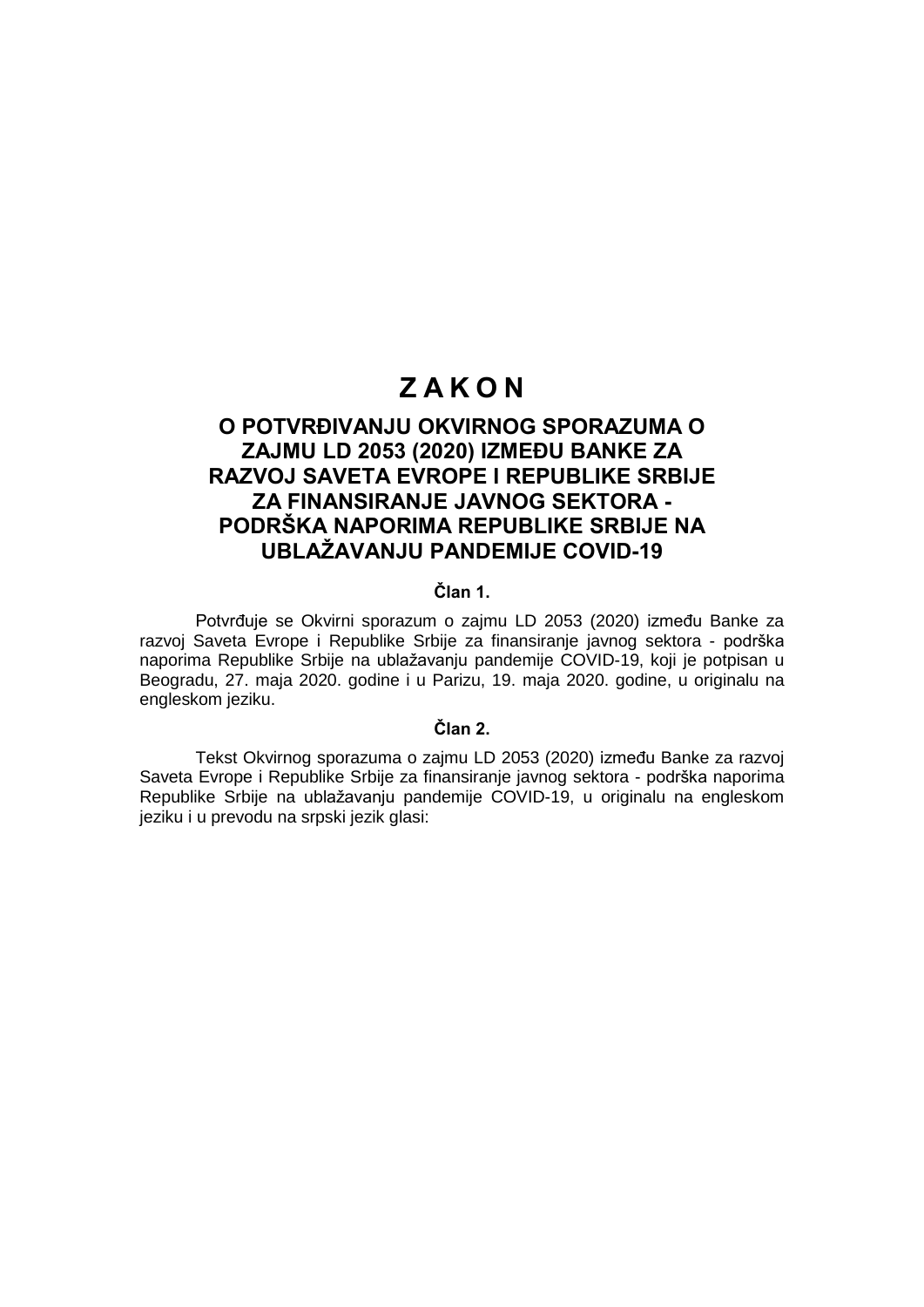

LD 2053 (2020)

# **FRAMEWORK LOAN AGREEMENT**

*between the*

# **COUNCIL OF EUROPE DEVELOPMENT BANK**

*and* 

# *the* **REPUBLIC OF SERBIA**

Public Sector Financing Facility

*Supporting efforts of Republic of Serbia to mitigate COVID-19 pandemic*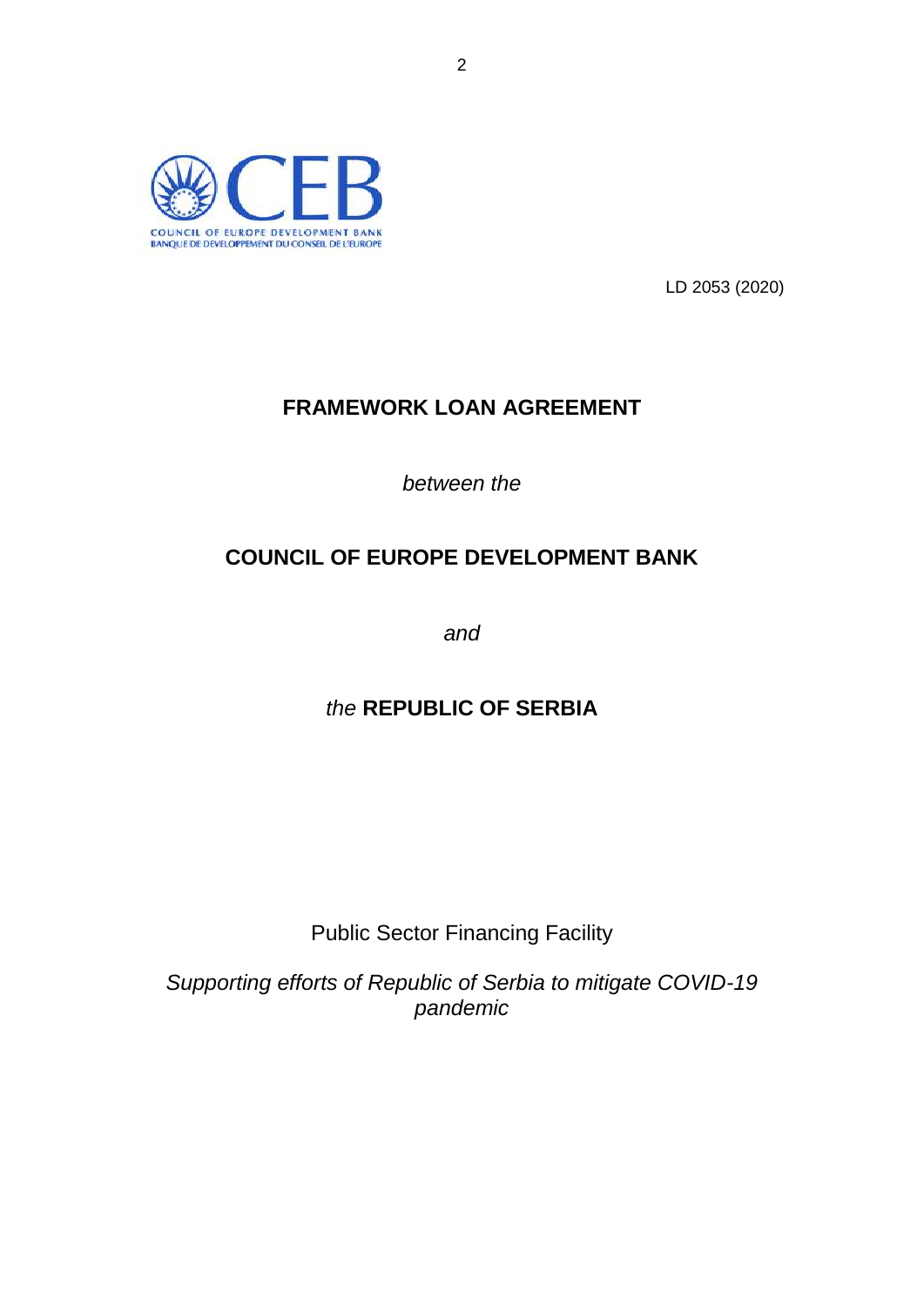|            | 1.1  |  |
|------------|------|--|
|            | 1.2  |  |
|            | 1.3  |  |
|            | 1.4  |  |
| 2.         |      |  |
| 3.         |      |  |
|            |      |  |
| 4.1        |      |  |
| 4.2        |      |  |
| 4.3        |      |  |
| 4.4        |      |  |
| 4.5        |      |  |
| 4.6        |      |  |
| 4.7<br>4.8 |      |  |
| 4.9        |      |  |
|            | 4.10 |  |
|            | 4.11 |  |
|            |      |  |
|            |      |  |
| 5.1        |      |  |
| 5.2<br>5.3 |      |  |
| 5.4        |      |  |
| 5.5        |      |  |
| 5.6        |      |  |
| 5.7        |      |  |
| 5.8        |      |  |
| 5.9        |      |  |
| 6.         |      |  |
|            |      |  |
| 6.2        |      |  |
| 6.3        |      |  |
| 6.4        |      |  |
| 6.5        |      |  |
|            |      |  |
| 7.1        |      |  |
|            | 7.2  |  |
|            | 7.3  |  |
|            | 7.4  |  |
|            |      |  |
| 9.         |      |  |
|            |      |  |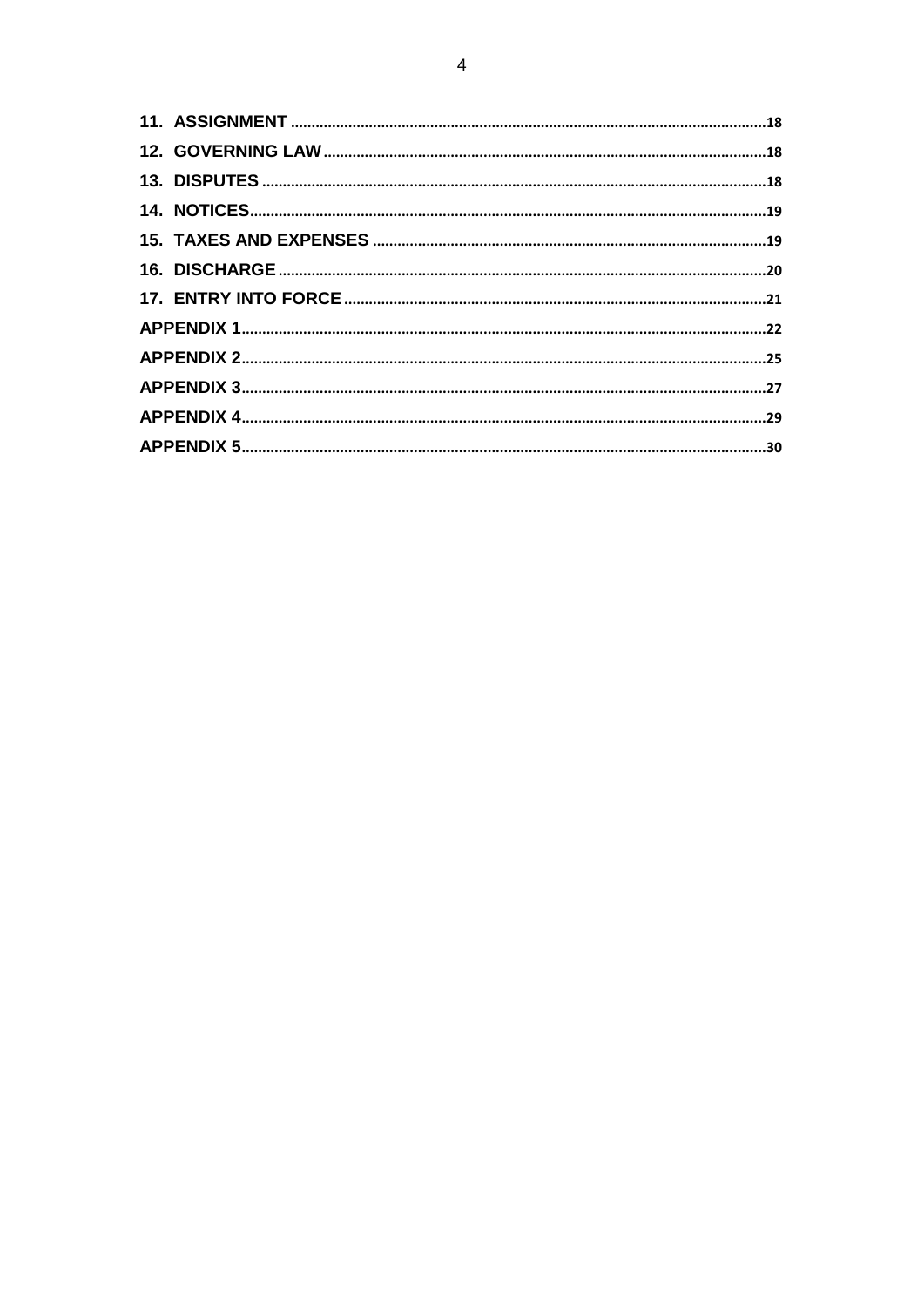**COUNCIL OF EUROPE DEVELOPMENT BANK**, international organisation with its headquarters at 55, Avenue Kléber, F-75116 Paris (France) (hereinafter, the **"CEB"**  or the **"Bank"**), on the one hand,

and

**The REPUBLIC OF SERBIA**, (hereinafter, the **"Borrower"** and together with the CEB, the **"Parties"** and each a **"Party"**), on the other hand,

#### **WHEREAS**

- (A) Having regard to the loan application submitted by the Republic of Serbia through its Ministry of Finance on 16 April 2020, approved by the CEB's Administrative Council on 12 May 2020.
- (B) Having regard to the Third Protocol to the General Agreement on Privileges and Immunities of the Council of Europe dated 6 March 1959,
- (C) Having regard to the CEB's Loan Regulations, as adopted by the CEB's Administrative Council Resolution 1587 (2016) (hereinafter, the **"Loan Regulations"**),
- (D) Having regard to the CEB's Loan and Project Financing Policy, as adopted by the CEB's Administrative Council Resolution 1611 (2019) (hereinafter, the **"Loan Policy"**),
- (E) Having regard to the CEB's Environmental and Social Safeguards Policy, as adopted by the CEB's Administrative Council Resolution 1588 (2016) (hereinafter, the **"Environmental and Social Safeguards Policy"**),
- (F) Having regard to the CEB's Procurement Guidelines, as adopted by the CEB's Administrative Council in September 2011 (hereinafter, the **"Procurement Guidelines"**),

**HEREBY AGREE AS FOLLOWS:**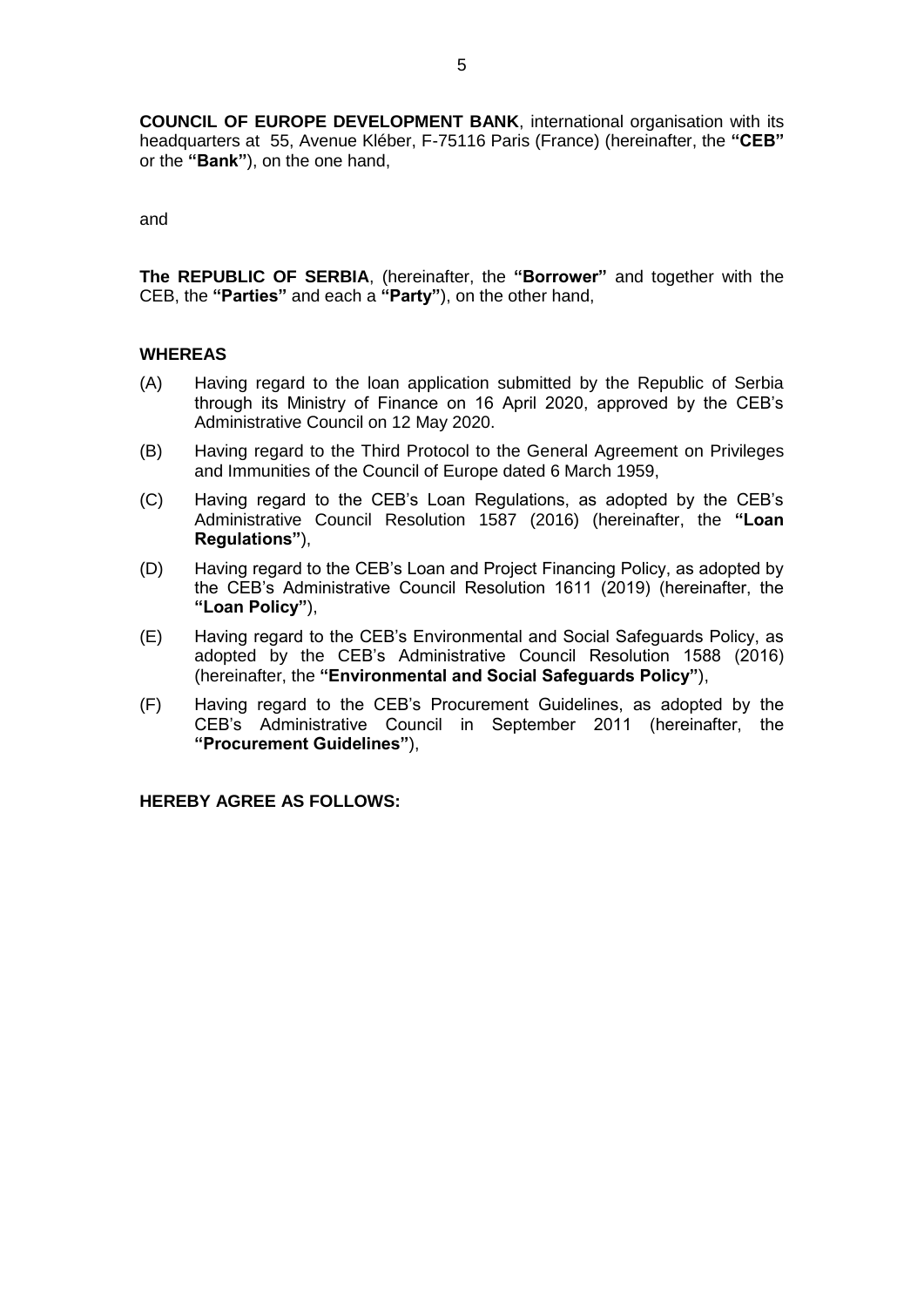# <span id="page-5-0"></span>**1. INTERPRETATION**

# <span id="page-5-1"></span>**1.1 Definitions**

The following terms shall have the meaning indicated below, except as the context requires otherwise:

**"Agreement"** means this framework loan agreement, including its appendices.

**"Allocation"** means the commitment of a Tranche by the Borrower to the eligible component parts of the Project even if such Tranche has not yet been paid out under the Project.

**"Allocation Period"** has the meaning specified under Sub-clause 5.2.

**"Business Day"** means:

In relation to payments in Euro, any day on which TARGET 2 (the Trans European Automated Real-time Gross Settlement Express Transfer system) is operating.

**"Closing Date"** means the date set at 31 December 2021 (as also specified under Appendix 1 hereto) from which no further disbursements may be requested by the Borrower. Such date may be modified upon prior written consent of both Parties, by means of an exchange of letters.

**"Completion Report"** has the meaning specified under Sub-clause 6.1(b).

**"Components"** means the eligible sectors of action defined under Appendix 1 hereto.

**"Currency"** means, for the purposes of the Agreement, Euro.

**"Day Count Convention"** means the convention for determining the number of days between two dates and the number of days in a year specified in the relevant Disbursement Notice.

**"Debt Instrument"** means (i) any loan or other form of financial indebtedness; (ii) an instrument, including any receipt or statement of account, evidencing or constituting an obligation to repay a loan, deposit, advance or similar extension of credit (including without limitation any extension of credit under a refinancing or rescheduling agreement), (iii) a bond, note, debt security, debenture or similar written evidence of financial indebtedness; or (iv) an instrument evidencing a guarantee of an obligation constituting financial indebtedness of another.

**"Default Interest Rate"** has the meaning specified under Sub-clause 4.9.

**"Disbursement Date"** means the date on which a Tranche is scheduled to be disbursed pursuant to the applicable Disbursement Notice.

**"Disbursement Notice"** has the meaning specified under Sub-clause 4.3(b).

**"Disbursement Request"** has the meaning specified under Sub-clause 4.3(a).

**"Early Reimbursement Confirmation"** has the meaning specified under Subclause 4.7.

**"Early Reimbursement Costs"** has the meaning specified under Sub-clause 4.7.

**"Early Reimbursement Date"** has the meaning specified under Sub-clause 4.7.

**"Early Reimbursement Notice"** has the meaning specified under Sub-clause 4.7.

**"Effective Date"** means the date of entry into force of the Agreement resulting from Clause 17.

**"EU"** means the European Union.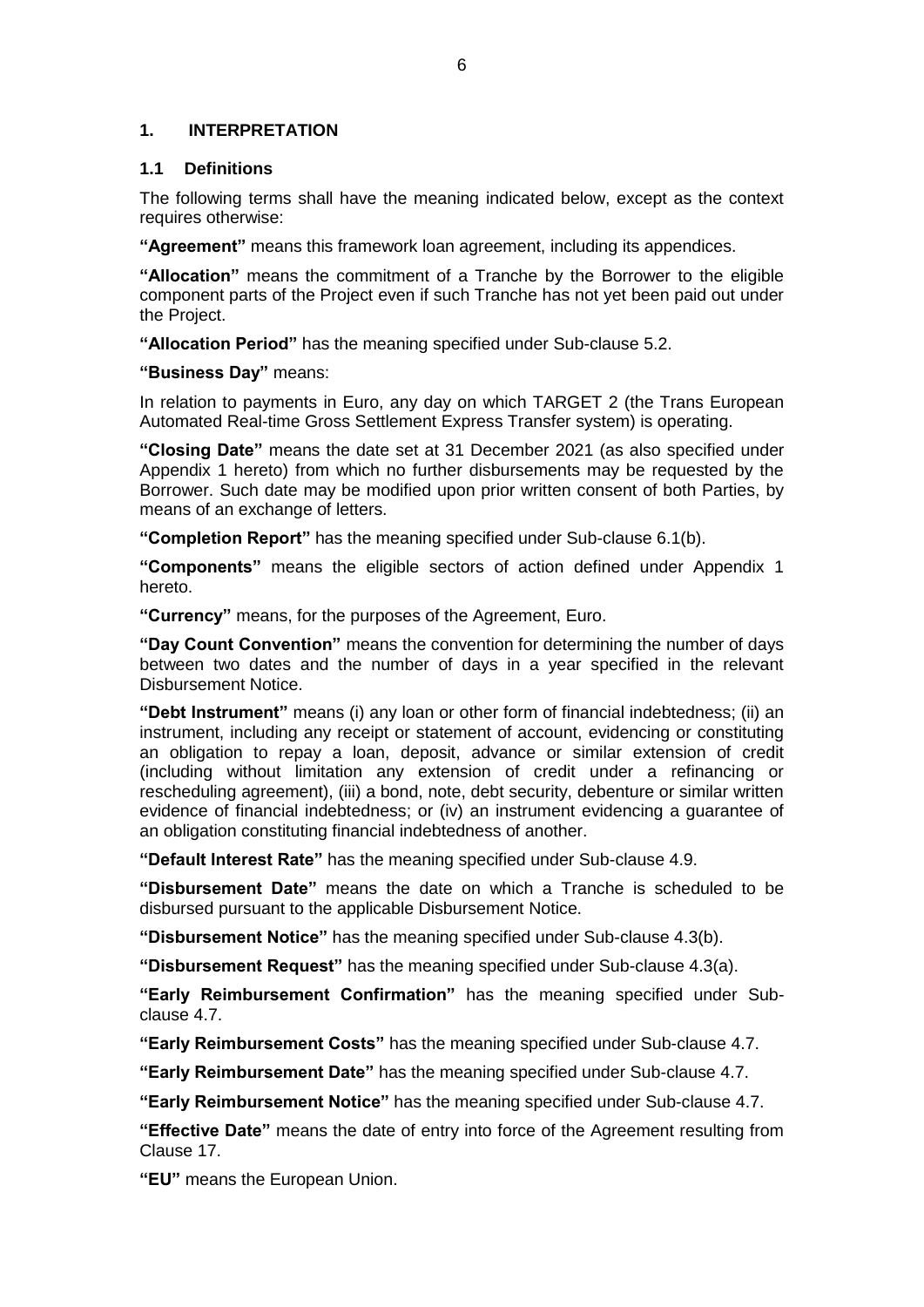**"EURIBOR"** means the percentage rate *per annum* quoted on the page EURIBOR01 of the Thomson Reuters screen (or on a successor page which replaces the Thomson Reuters' page EURIBOR01) at or about 11 a.m. Brussels time on the Interest Determination Date as the Euro interbank offered rate administrated by the European Money Market Institute (or any other entity which takes over the administration of that rate) for the same period as the relevant Interest Period.

If the relevant Interest Period is not the same as a period quoted by Thomson Reuters, the applicable EURIBOR shall be the percentage rate *per annum* resulting from a linear interpolation by reference to two (2) EURIBOR rates for Euro term deposits, one of which is applicable for a period of whole months next shorter and the other for a period of whole months next longer than the length of the relevant Interest Period.

**"Euro"** and the sign **"EUR"** means the lawful currency of the Member States of the EU which from time to time adopt it as their currency in accordance with the relevant provisions of the Treaty of the EU and the Treaty on the Functioning of the EU or their succeeding treaties.

**"European Convention on Human Rights"** means the Convention for the Protection of Human Rights and Fundamental Freedoms dated 4 November 1950, CETS No. 5, as amended from time to time.

**"European Social Charter"** means the European Social Charter dated 3 May 1996, CETS No. 163, as amended from time to time.

**"Final Beneficiaries"** are specified under Appendix 1 hereto as the group benefitting from the social effects of the Project.

**"Fixed Interest Rate"** means the interest rate *per annum* specified in the applicable Disbursement Notice.

**"Floating Interest Rate"** means the interest rate *per annum* determined by adding or subtracting the Spread specified in the applicable Disbursement Notice to or from, as the case may be, the Reference Rate.

For the avoidance of doubt, when the determination of the Floating Interest Rate results in a negative interest rate (due to a quoted negative Reference Rate, to the operation of a Spread that is subtracted from the Reference Rate or to any other circumstances), the interest to be paid by the Borrower for the Interest Period shall be deemed to be zero.

**"Interest Determination Date"** means, for the purposes of determination of a Floating Interest Rate, the day falling two (2) Business Days prior to the first day of the Interest Period, unless otherwise specified in the relevant Disbursement Notice.

**"Interest Payment Dates"** means the dates for the payment of interest corresponding to the relevant Interest Period specified in the applicable Disbursement Notice.

**"Interest Period"** means the period commencing on an Interest Payment Date and ending on the day immediately prior to the following Interest Payment Date, provided that the first Interest Period applicable to each Tranche shall commence on the Disbursement Date and end on the day immediately prior to the next Interest Payment Date.

**"Loan"** means the loan granted to the Borrower by the CEB by means of the Agreement.

**"Loan Amount"** means the amount specified under Sub-clause 4.1.

**"Market Disruption Event"** has the meaning specified under Sub-clause 4.10.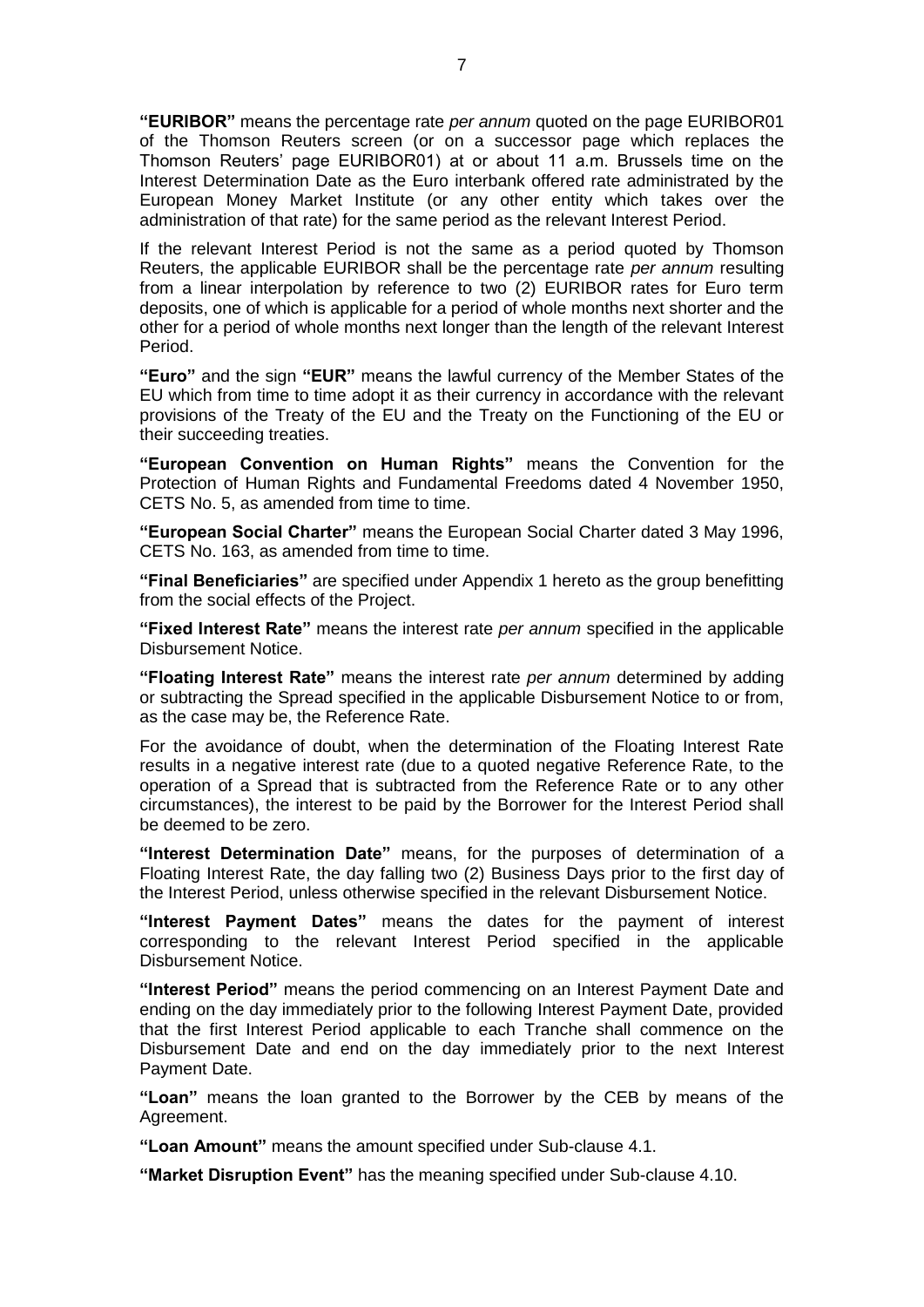**"Material Adverse Change"** means any event which, in CEB's opinion, (i) materially impairs the Borrower's ability to perform its financial obligations under the Agreement; or (ii) adversely affects any Security provided by the Borrower or a thirdparty to secure the due performance of the Borrower's financial obligations under the Agreement.

**"Maturity Date"** means the last Principal Repayment Date for each Tranche specified in the applicable Disbursement Notice.

**"Modified Following Business Day Convention"** means a convention whereby if a specified date would fall on a day which is not a Business Day, such date would be the first following day that is a Business Day unless that day falls in the next calendar month, in which case that date would be the first preceding day that is a Business Day.

**"Principal Repayment Date(s)"** means the date(s) for the repayment(s) of principal under each Tranche specified in the applicable Disbursement Notice.

**"Principal Repayment Period"** means with respect of each Tranche the period running from its Disbursement Date to its Maturity Date.

**"Progress Report"** has the meaning specified under Sub-clause 6.1(a).

**"Prohibited Practices"** has the meaning specified under Sub-clause 5.8.

**"Project"** means the eligible investment scheme(s)/the programme of eligible Sub-Projects set forth under Appendix 1 to be partially financed with the Loan approved by the CEB's Administrative Council with ref. LD 2053.

**"Project Implementing Entity"** (hereinafter, the **"PIE"**) means the legal entity that, by delegation of the Borrower, is in charge of the implementation of the Project.

**"Reference Rate"** means EURIBOR for a Floating Interest Rate Tranche denominated in Euro.

**"Security"** means any agreement or arrangement creating a preferential rank, a preferential right of payment, a collateral or guarantee of any nature whatsoever which might confer enhanced rights upon third parties.

**"Spread"** means, in connection with a Floating Interest Rate Tranche, the fixedspread to the Reference Rate (being either plus or minus) specified in basis points in the applicable Disbursement Notice.

**"Sub-project"** means an eligible investment scheme to be financed under the Project.

**"Tranche"** means an amount disbursed or to be disbursed under the Loan.

#### <span id="page-7-0"></span>**1.2 Construction**

Unless the context otherwise requires, references to:

- (a) this Agreement shall be construed as references to this Agreement as supplemented, amended or restated from time to time;
- (b) "Clauses", "Sub-clauses" and "Recitals" shall be construed as references to clauses, sub-clauses and recitals respectively of this Agreement; and
- (c) words importing the singular shall include the plural and vice-versa.

#### <span id="page-7-1"></span>**1.3 Headings**

Headings in this Agreement have no legal significance and do not affect its interpretation.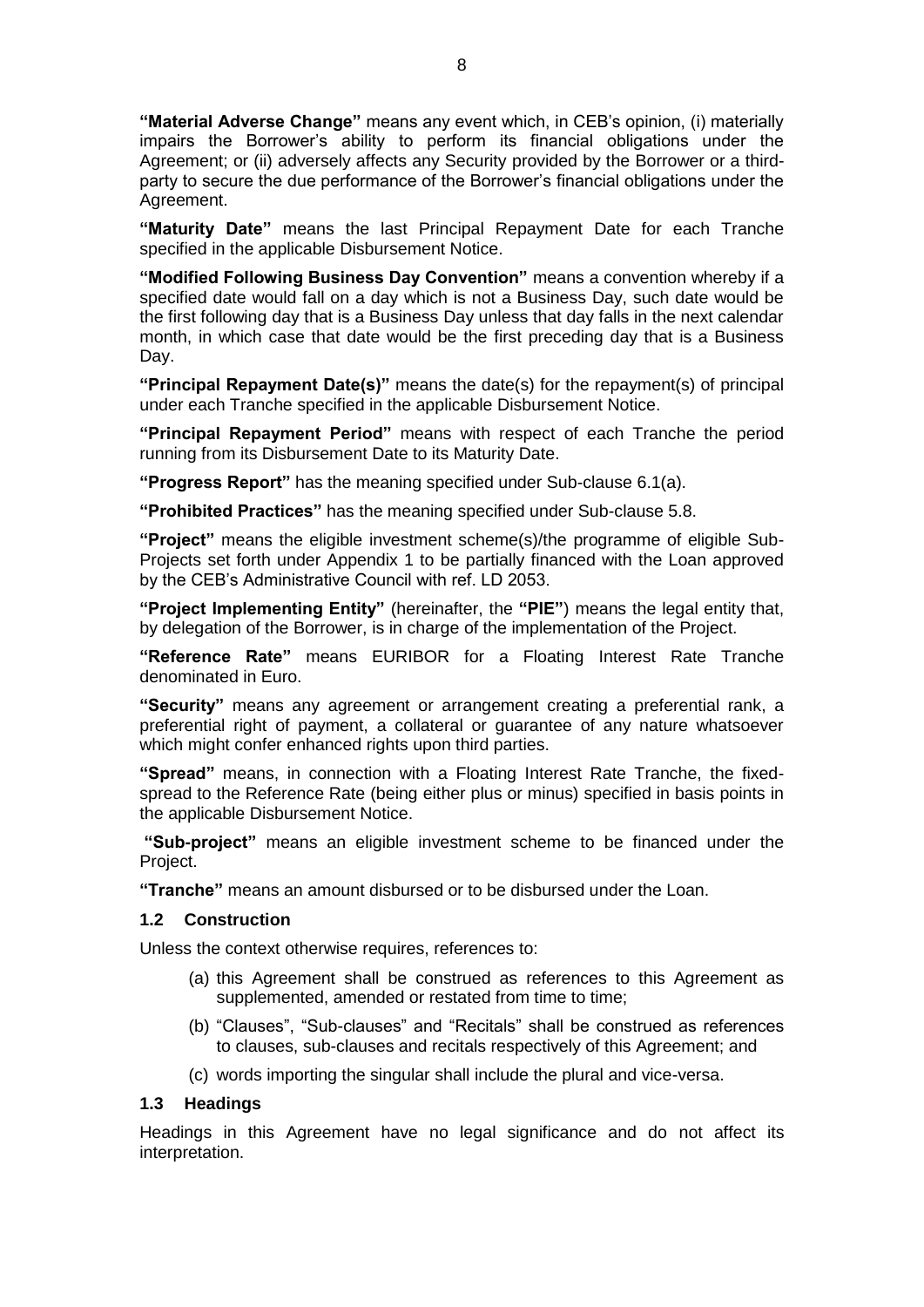# <span id="page-8-0"></span>**1.4 Rounding**

For the purposes of any calculations referred to in this Agreement:

- a) all percentages resulting from such calculations other than those determined through the use of interpolation will be rounded, if necessary, to the nearest one hundred-thousandth of a percentage point (e.g., 9.876541% (or .09876541) being rounded down to 9.87654% (or .0987654) and 9.876545% (or .09876545) being rounded up to 9.87655% (or .0987655));
- b) all percentages determined through the use of linear interpolation by reference to two (2) relevant Reference Rates will be rounded, if necessary, in accordance with the method set forth in subsection (a) above, but to the same degree of accuracy as the two (2) rates used to make the determination (except that such percentages will not be rounded to a lower degree of accuracy than the nearest one thousandth of a percentage point (0.001%)); and
- c) all currency amounts used in or resulting from the above calculations will be rounded, unless otherwise specified in the relevant Currency definition, to the nearest two decimal places in the relevant currency (with .005 being rounded upwards (e.g., .674 being rounded down to .67 and .675 being rounded up to .68).

# <span id="page-8-1"></span>**2. CONDITIONS**

The Loan is granted under the general conditions of the Loan Regulations and under the special conditions of the Agreement.

#### <span id="page-8-2"></span>**3. PURPOSE**

The CEB grants the Loan to the Borrower, who accepts it, solely for the purpose of financing the Project as described under Appendix 1 hereto.

The proceeds of the Loan cannot be used for the financing of taxes, customs and other duties.

Any change to the way the Loan is applied that has not received the CEB's approval would constitute an event in the terms of Article 3.3 (h) of the Loan Regulations and may give rise to the early reimbursement, suspension or cancellation of the Loan under the terms of Articles 3.3 (*Early reimbursement of disbursed loans*), 3.5 (*Suspension by the Bank of undisbursed loans*) and 3.6 (*Cancellation by the Bank of undisbursed loans*) of the Loan Regulations.

## <span id="page-8-3"></span>**4. FINANCIAL CONDITIONS**

#### <span id="page-8-4"></span>**4.1 Loan Amount**

The Loan Amount is:

TWO HUNDRED MILLION EUROS

EUR 200,000,000

#### <span id="page-8-5"></span>**4.2 Disbursement Amount**

The Loan shall be disbursed in a minimum of two (2) Tranches.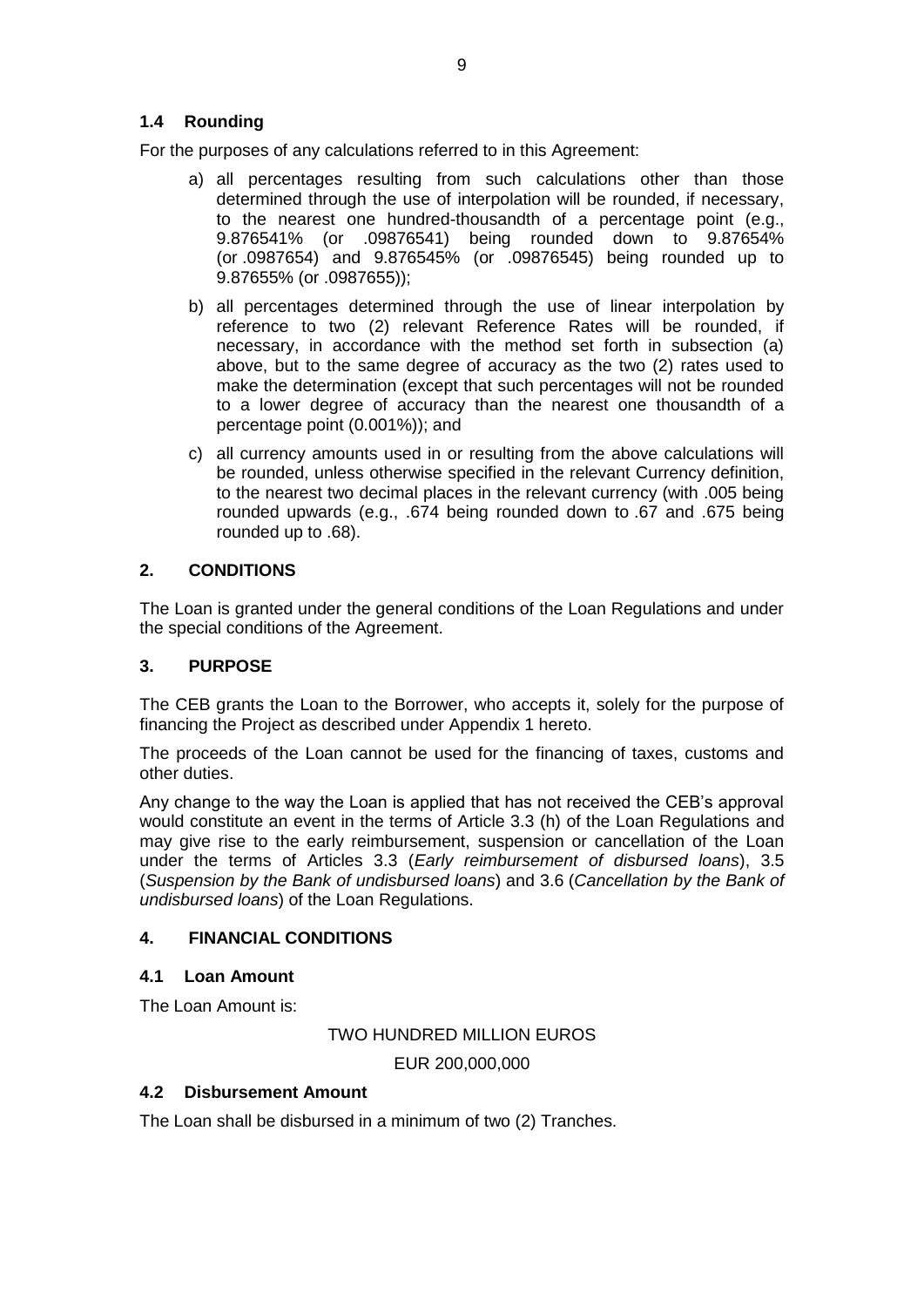The amount of each Tranche shall be determined according to the absorption capacity and the needs of the Borrower. The amount of the first Tranche shall not exceed seventy per cent (70%) of the Loan Amount.

#### <span id="page-9-0"></span>**4.3 Disbursement Procedure**

The disbursement of each Tranche is determined through the following procedure upon prior consultation with CEB:

(a) Disbursement Request

Prior to each disbursement, the Borrower shall submit to the CEB a disbursement request substantially in the form set out under Appendix 3 hereto (hereinafter, a **"Disbursement Request"**).

A Disbursement Request shall specify the proposed:

- (i) Currency(ies) and amount(s) for the Tranche;
- (ii) Disbursement Date; such Disbursement Date shall be a Business Day falling at least five (5) Business Days but not later than twenty (20) Business Days after the date of the Disbursement Request;
- (iii) Principal Repayment Date(s), including the Maturity Date, taking into account that the Principal Repayment Period for each Tranche shall not exceed fifteen (15) years including a grace period not greater than five (5) years;
- (iv) maximum Fixed Interest Rate or maximum Spread to the Reference Rate;
- (v) Interest Period and Interest Payment Dates;
- (vi) Day Count Convention and Business Days; and
- (vii) Borrower's account for payments.

Each Disbursement Request delivered to the CEB shall be irrevocable, unless otherwise agreed in writing by the CEB.

(b) Disbursement Notice

If the CEB receives a Disbursement Request that complies with the Disbursement Request requirements set out Sub-clause 4.3(a) above, and if all other relevant Disbursement Conditions as defined in Sub-clause 4.5 (*Disbursement Conditions*) below have been fulfilled by the Borrower, the CEB shall deliver to the Borrower a disbursement notice substantially in the form set out under Appendix 3 hereto (hereinafter, a **"Disbursement Notice"**). Each Disbursement Notice shall be delivered at least two (2) Business Days before the proposed Disbursement Date.

A Disbursement Notice shall specify:

- (i) Currency(ies) and amount(s) for the Tranche;
- (ii) Disbursement Date;
- (iii) Principal Repayment Period and Principal Repayment Date(s), including the Maturity Date;
- (iv) Fixed Interest Rate or Spread to the Reference Rate;
- (v) Interest Period and Interest Payment Dates;
- (vi) Day Count Convention and Business Days; and
- (vii) Borrower's and CEB's accounts for payments.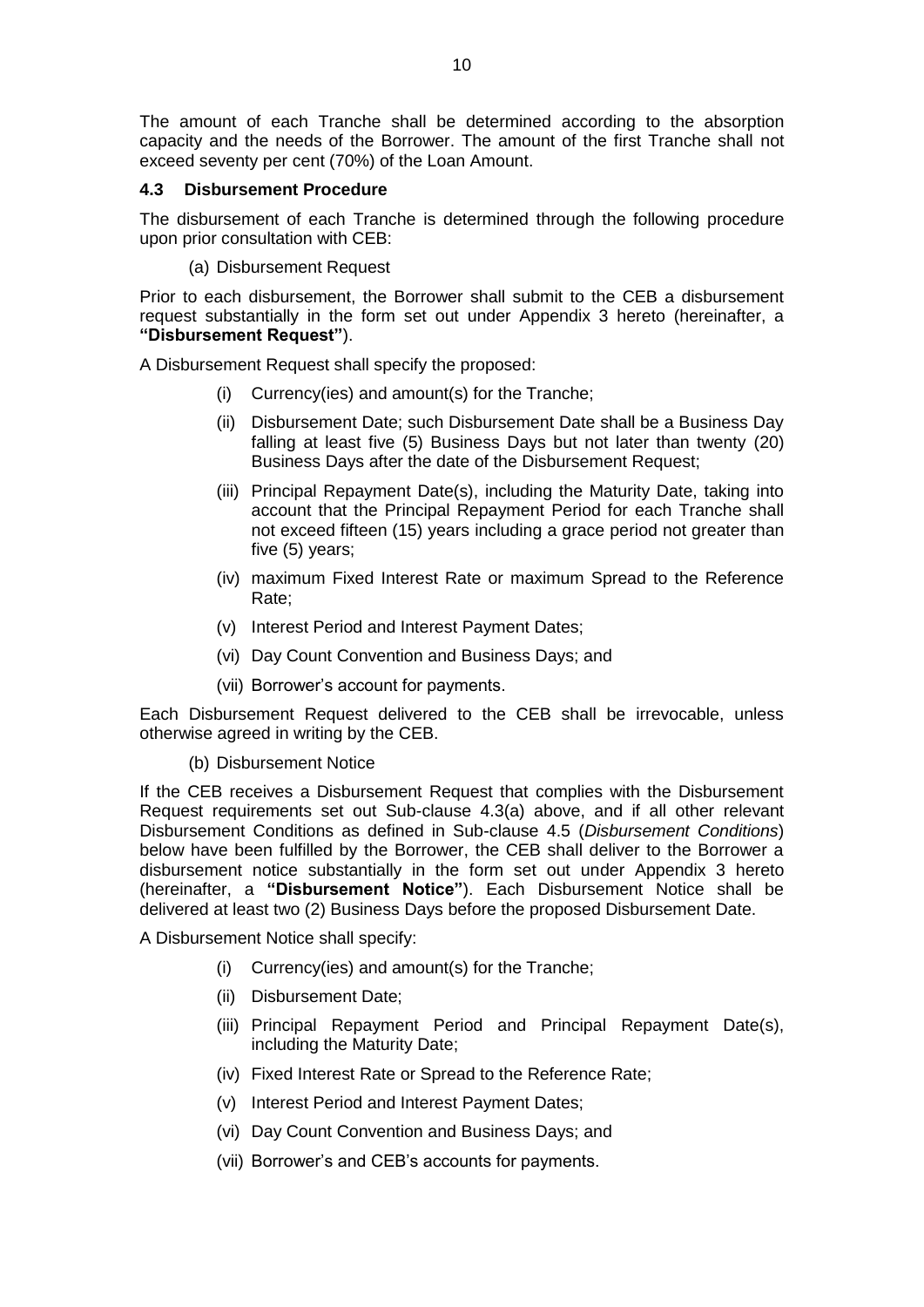A Disbursement Notice matching the elements included in a Disbursement Request shall constitute an irrevocable and unconditional commitment on the part of the Borrower to borrow from the CEB and on the part of the CEB to disburse to the Borrower the Tranche under the terms and conditions specified in the Disbursement Notice.

Notwithstanding the above, if the CEB has not delivered a Disbursement Notice within ten (10) Business Days following the receipt of a Disbursement Request, the relevant Disbursement Request shall be deemed cancelled.

# <span id="page-10-0"></span>**4.4 Disbursement Period**

Unless otherwise agreed in writing by the CEB, the Borrower shall not be entitled to:

- (i) the issue of a Disbursement Request for the first Tranche beyond twelve (12) months after the Effective Date;
- (ii) the issue of any further Disbursement Request beyond eighteen (18) months after the last disbursement; or
- (iii) the issue of any further Disbursement Request beyond the Closing Date specified under Appendix 1 hereto.

# <span id="page-10-1"></span>**4.5 Disbursement Conditions**

- (a) Conditions precedent to the Disbursement Request for the first Tranche:
	- (i) Legal opinion in English issued by the Ministry of Justice of the Borrower confirming to the CEB's satisfaction, substantially in the form set out under Appendix 2 hereto, that the Agreement has been duly executed by authorised representatives of the Borrower and that the Agreement is valid, binding and enforceable in accordance with its terms in the Borrower's jurisdiction.
	- (ii) Evidence in English (e.g., Statute, Power of Attorney, etc.) to the CEB's satisfaction of the person(s) authorised to execute the Agreement and the Disbursement Requests on behalf of the Borrower, together with the authenticated specimen of the signature(s) of such person(s); and
- (b) Conditions precedent to any further Disbursement Request:
	- In the event there has been a change regarding the person(s) authorised to execute Disbursement Requests on behalf of the Borrower, the Borrower shall provide CEB with updated evidence of the person(s) authorised to execute the corresponding Disbursement Requests on behalf of the Borrower, together with the authenticated specimen of the signature(s) of such person(s); and
	- (ii) Progress Report confirming to the CEB's satisfaction the ninety (90) percent (90%) Allocation of the previous Tranche.

## <span id="page-10-2"></span>**4.6 Repayment**

On any Principal Repayment Date, the Borrower shall repay the principal of each Tranche due on that Principal Repayment Date in accordance with the terms set forth in the applicable Disbursement Notice.

# <span id="page-10-3"></span>**4.7 Early Reimbursement**

(a) Mechanics

If in any event specified in this Agreement referring to this Sub-clause the Borrower ought to reimburse prior to maturity all or part of a Tranche or in the event of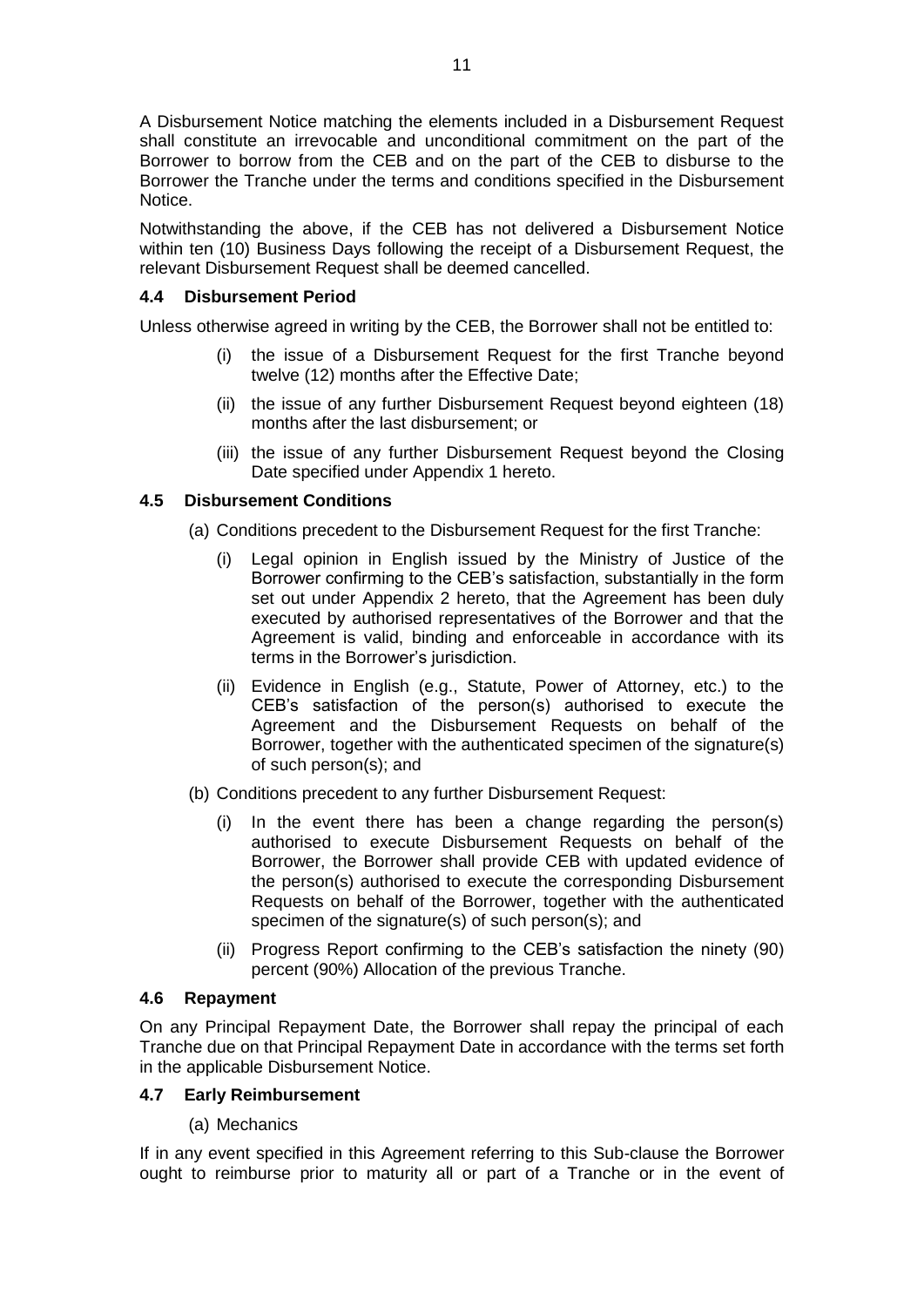voluntary early reimbursement the Borrower shall give at least a two (2) months prior written notice to the CEB (hereinafter, the **"Early Reimbursement Notice"**) specifying the amounts to be reimbursed, the date on which the reimbursement will take place (hereinafter, the **"Early Reimbursement Date"**) and, upon prior consultation with the CEB, the maximum Early Reimbursement Costs. The Early Reimbursement Date shall fall on an Interest Payment Date, unless otherwise agreed in writing by the CEB.

Upon receipt of the Early Reimbursement Notice, the CEB shall send a written notice to the Borrower (hereinafter, the **"Early Reimbursement Confirmation"**), not later than fifteen (15) Business Days prior to the Reimbursement Date, indicating the accrued interest due thereon and the Early Reimbursement Costs in accordance with Sub-clause 4.7(b).

An Early Reimbursement Confirmation matching the elements included in an Early Reimbursement Notice shall constitute an irrevocable and unconditional commitment on the part of the Borrower to reimburse the relevant amounts to the CEB under the terms and conditions specified in the Early Reimbursement Confirmation. If the CEB has not delivered an Early Reimbursement Confirmation within the deadline specified above, the relevant Early Reimbursement Notice shall be deemed as cancelled.

If the Borrower partially reimburses a Tranche, the reimbursed amount shall be applied pro rata to each outstanding principal repayment. In such an event, the Early Reimbursement Confirmation shall accordingly include an adjusted repayment schedule which shall be binding on the Borrower.

(b) Early Reimbursement Costs

The Early Reimbursement Costs resulting from early reimbursement in accordance with Sub-clause 4.7(a) shall be determined by the CEB on the basis of the costs to it of redeploying the amount to be reimbursed from the Early Reimbursement Date to the Maturity Date, including any related costs, such as unwinding any underlying hedging arrangements. The costs of redeployment will be established on the basis of the difference between the original rate and the redeployment rate, which shall be determined by the CEB on the basis of market conditions on the date of the Early Reimbursement Notice.

## <span id="page-11-0"></span>**4.8 Interest Determination**

The Borrower shall pay interest on the principal of each Tranche from time to time outstanding during each Interest Period at the Fixed Interest Rate/Floating Interest Rate specified in the applicable Disbursement Notice.

Interest shall (i) accrue from and including the first day of the Interest Period to but excluding the last day of such Interest Period; and (ii) be due and payable on the Interest Payment Dates specified in the applicable Disbursement Notice. Interest shall be calculated on the basis of the Day Count Convention specified in the relevant Disbursement Notice.

In the case of Floating Interest Rate Tranches, the CEB shall determine on each Interest Determination Date the interest rate applicable during the relevant Interest Period in accordance with the Agreement and promptly give notice thereof to the Borrower. Each determination by the CEB shall be final, conclusive and binding upon the Borrower unless shown by the Borrower to the satisfaction of the CEB that any such determination has involved manifest error.

# <span id="page-11-1"></span>**4.9 Default Interest Rate**

In the event that the Borrower fails to pay, in full or in part, any amount under the Agreement, and notwithstanding any other recourse available to the CEB under the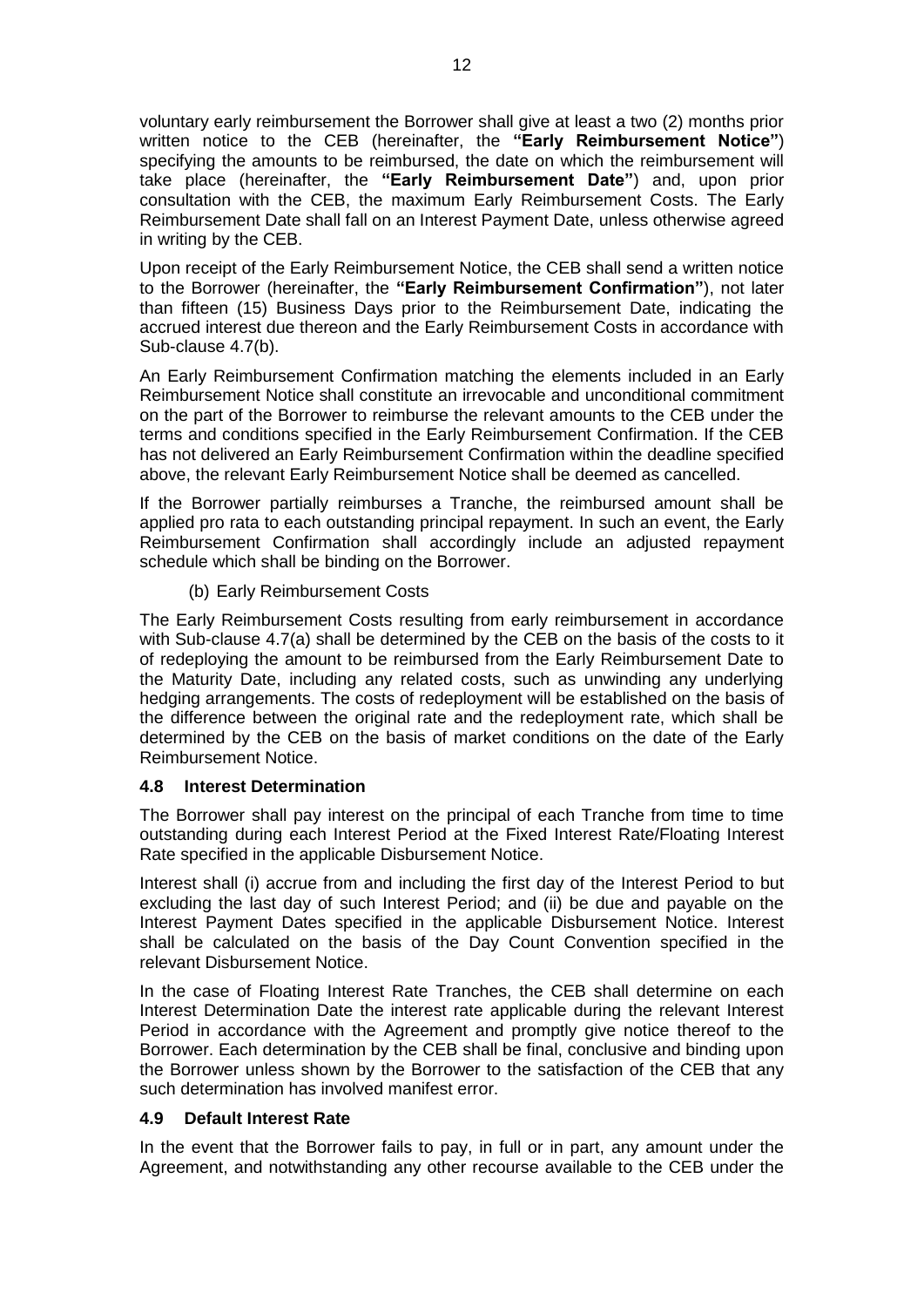Agreement or otherwise, the Borrower shall pay interest on such unpaid amounts from the due date until the date of receipt of such payment by the CEB at the interest rate *per annum* equal to the one-month EURIBOR quoted on the due date plus two hundred basis points (200 bps) (hereinafter, the **"Default Interest Rate"**).

The applicable Default Interest Rate shall be updated every thirty (30) calendar days.

#### <span id="page-12-0"></span>**4.10 Market Disruption Event**

The CEB shall promptly, upon becoming aware of it, notify to the Borrower that a Market Disruption Event has occurred.

For the purposes of the Agreement, **"Market Disruption Event"** refers to the following circumstances:

(a) The Reuters page referred to under the EURIBOR definition does not indicate the required details or is not accessible.

Under such a Market Disruption Event, the applicable EURIBOR shall be the percentage rate *per annum* determined by the CEB to be the arithmetic mean of the rates at which loans in Euro, in an amount identical or nearest comparable to the Loan amount in question and for a period identical or nearest comparable to the relative Interest Period, are offered on the Interest Determination Date by three (3) leading banks in the EU interbank market selected by the CEB. If at least two (2) quotations are provided, the applicable EURIBOR for that Interest Determination Date shall be the arithmetic mean of all quotations provided.

If only one (1) or no quotation is provided, the applicable EURIBOR shall be the percentage rate *per annum* determined by the CEB to be the arithmetic mean of the rates at which loans in Euro, in an amount identical or nearest comparable to the Loan amount in question and for a period identical or nearest comparable to the relative Interest Period, are offered on the second Business Day after the beginning of the relevant Interest Period by major banks in the EU interbank market selected by the CEB.

(b) The CEB determines that it is not possible to determine the applicable Reference Rate in accordance with paragraph (a) above.

Under such a Market Disruption Event, the applicable Floating Interest Rate shall be replaced by the rate that expresses as a percentage rate *per annum* the cost to the CEB of funding the Loan from whatever source the CEB may reasonably select.

(c) At any time between the delivery of a Disbursement Notice and the Disbursement Date the CEB reasonably determines that there are exceptional and unexpected circumstances of an economic, financial, political or other external nature adversely affecting the CEB's access to its sources of funding.

Under such a Market Disruption Event, the CEB shall be entitled to cancel at no cost the scheduled disbursement.

In the case of the Market Disruption Events set forth under items (a) and (b) above:

(i) If the Borrower so requires, the Parties, acting in good faith, shall enter into negotiations for a period of not more than thirty (30) calendar days in order to agree on an alternative to the applicable EURIBOR. If no agreement is reached, the Borrower may proceed with early reimbursement on the next Interest Payment Date in the terms provided under Sub-clause 4.7.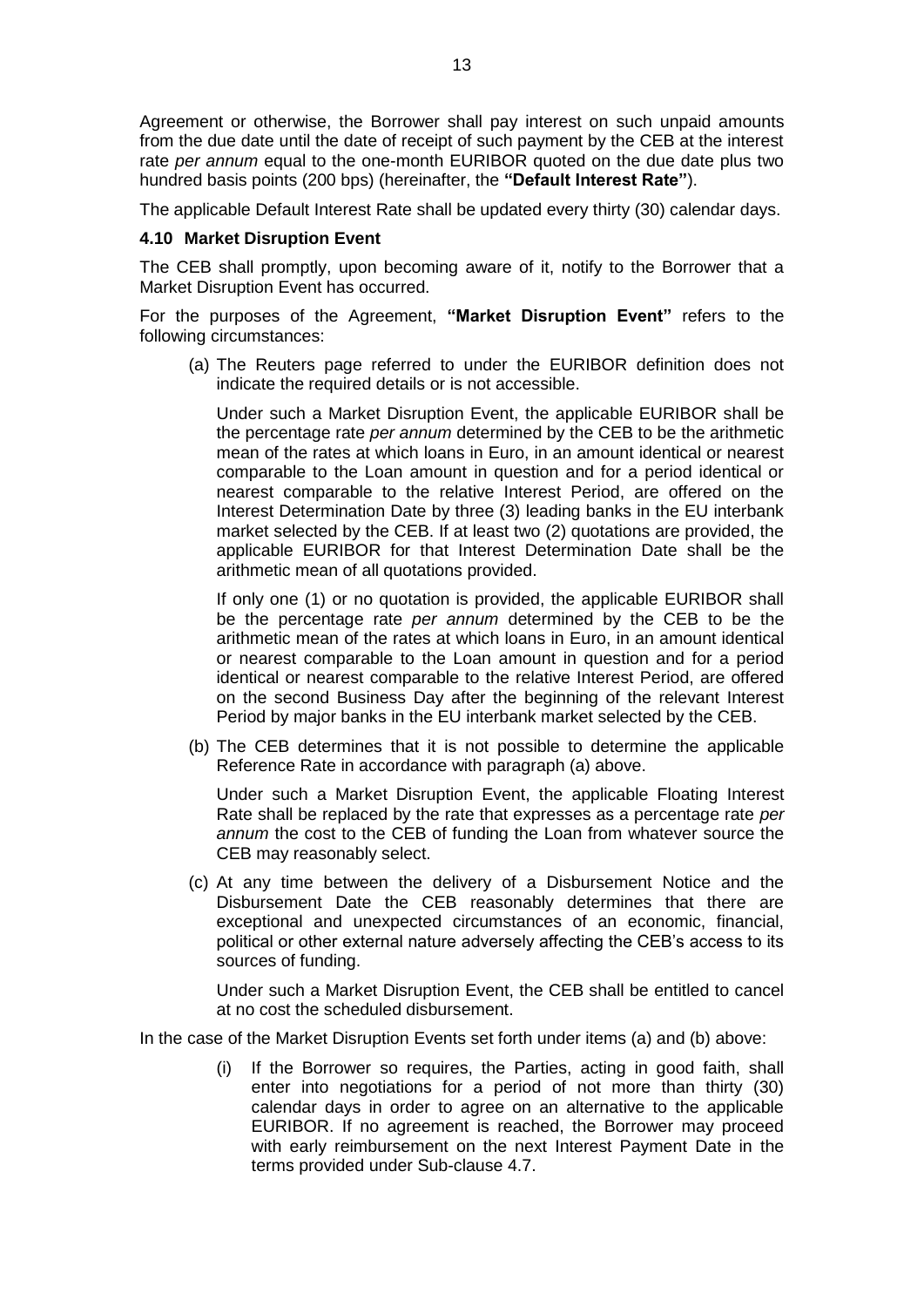- (ii) The CEB shall have the right, acting in good faith and in consultation with the Borrower to the extent reasonably practicable, to change the duration of any subsequent Interest Period to thirty (30) calendar days or less by sending to the Borrower a notice thereof. Any such change to an Interest Period shall take effect on the date specified by the CEB in such notice.
- (iii) For the avoidance of doubt, items (i) and (ii) above shall only apply in circumstances where the Borrower shall pay interest on the principal of a Tranche outstanding at a Floating Interest Rate.

If the CEB determines that the relevant Market Disruption Event no longer exists, then, subject to any further Market Disruption Event occurring or existing, the Floating Interest Rate and/or Interest Period applicable to any relevant Tranche shall revert, from the first day of the following Interest Period to being calculated in accordance with the Floating Interest Rate and Interest Period specified in the relevant Disbursement Notice.

## <span id="page-13-0"></span>**4.11 Payments**

All the amounts due by the Borrower under this Agreement are payable in the Currency of each Tranche to the CEB's account indicated in the applicable Disbursement Notice. Any payment under this Agreement shall be made on a Business Day subject to the Modified Following Business Day Convention. Any payment shall be deemed paid when the CEB has received the amount on its account.

The Borrower or the Bank instructed by the Borrower, as the case may be, shall send a written payment notice to the CEB at least five (5) Business Days before payment of any amounts due under this Agreement.

# <span id="page-13-1"></span>**5. PROJECT IMPLEMENTATION**

The Borrower shall implement the Project in accordance with the Agreement.

The Borrower designates the Ministry of Finance (MoF) as the PIE. The Borrower shall ensure that a dedicated team, shall be designated within MoF and maintained throughout the Project implementation period.

In any event, the Borrower remains solely liable to comply with its obligations under the Agreement.

Failure to comply with the Project Implementation undertakings set forth hereby under Clause 5 would constitute, irrespective of any other applicable provision of the Loan Regulations, an event in the terms of Article 3.3 (h) of the Loan Regulations and may give rise to (i) the relevant Sub-project or contract expenditure declared ineligible for Allocation under the Project; and/or (ii) the early reimbursement, suspension or cancellation of the Loan, in whole or in part, under the terms of Articles 3.3 (*Early reimbursement of disbursed loans*), 3.5 (*Suspension by the Bank of undisbursed loans*) and 3.6 (*Cancellation by the Bank of undisbursed loans*) of the Loan Regulations.

## <span id="page-13-2"></span>**5.1 Duty of Care**

The Borrower shall apply all care and diligence, and shall exercise all typically used means (including, but not limited to, legal, financial, managerial and technical) required for the proper implementation of the Project.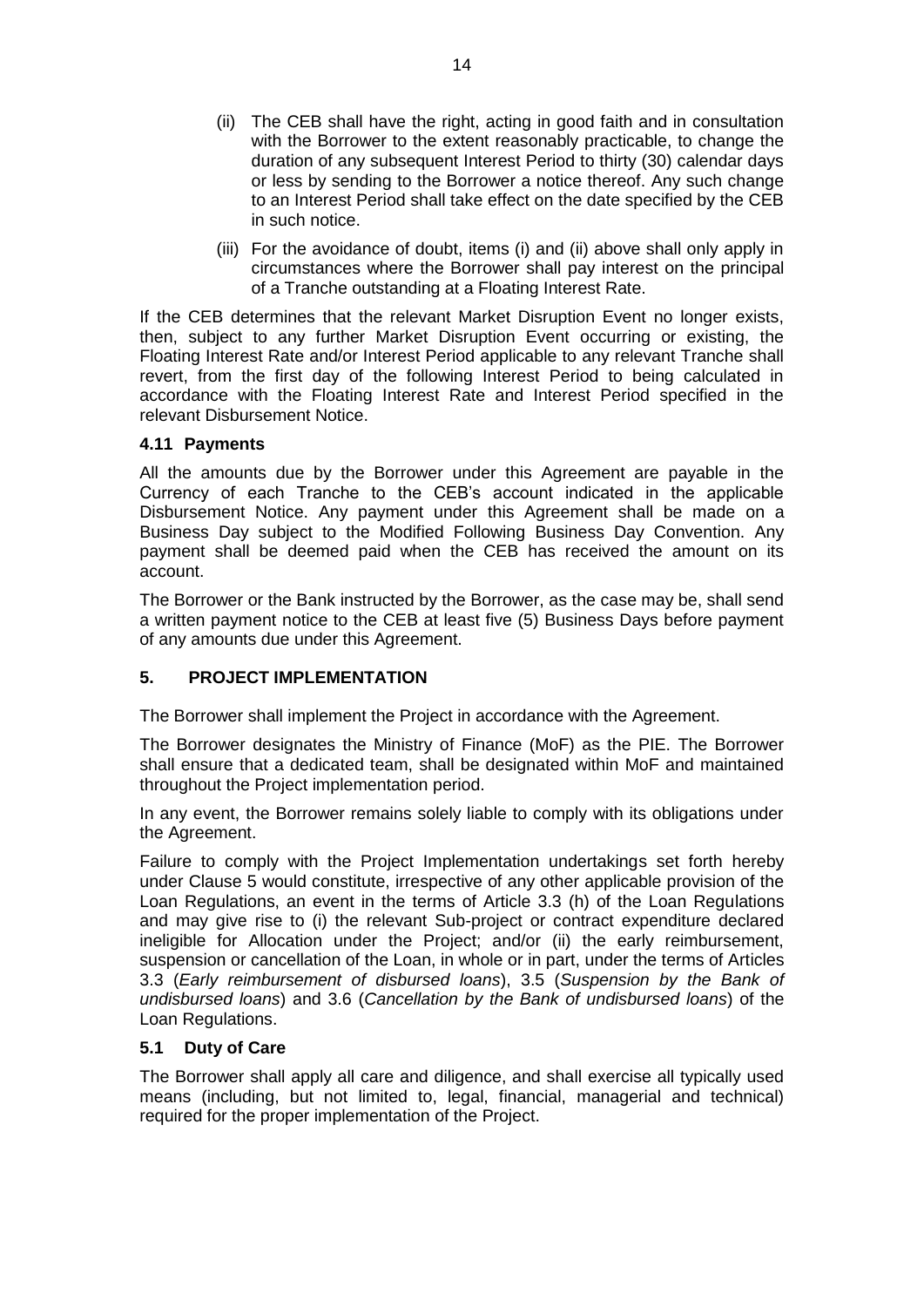# <span id="page-14-0"></span>**5.2 Allocation Period**

The Borrower shall allocate each Tranche to the Project within twelve (12) months after the relevant Disbursement Date (the **"Allocation Period"**), unless otherwise agreed between the Borrower and CEB.

If a Tranche disbursed by the CEB is not allocated to the Project or is only partially allocated to it within the Allocation Period, the Borrower shall reimburse the unallocated amounts to the CEB in accordance with Sub-clause 4.7 unless otherwise agreed between the Borrower and CEB.

# <span id="page-14-1"></span>**5.3 Project Costs**

The Tranches disbursed under the Loan shall not exceed ninety (90) per cent (90%) of the total eligible costs of the Project. If the Tranches disbursed under the Loan exceed the above 90% (by reduction of the total eligible costs or otherwise), the Borrower shall reimburse the surplus to the CEB in accordance with Sub-clause 4.7.

Should the total eligible costs of the Project increase or be revised for whatever reason, the Borrower shall ensure that the additional financial resources for the completion of the Project are available without recourse to the CEB. The plans to finance the increased costs shall be communicated to the CEB without delay.

## <span id="page-14-2"></span>**5.4 Project Specific Undertakings**

The Borrower shall ensure that:

- (i) all the land, real property rights and permits required for the implementation of the Project are timely available; and
- (ii) all assets and plants under the Project are permanently insured and maintained in accordance with international best practices.

## <span id="page-14-3"></span>**5.5 Procurement**

Procurement of supplies, works and services to be financed under the Project shall comply with the CEB Procurement Guidelines.

## <span id="page-14-4"></span>**5.6 Environmental and Social Safeguards**

The Borrower through MoF shall implement the Project in conformity with the requirements set forth in the Environmental and Social Safeguards Policy.

If new constructions (even of temporary nature) were to be financed, the Borrower shall provide the CEB as soon as possible, for its review, information about the type and scope of construction activities and the associated environmental and social risks and proposed management strategy to be put in place.

## <span id="page-14-5"></span>**5.7 Human Rights**

The Borrower through MoF shall ensure that the implementation of the Project will not give rise to a violation of (i) the European Convention on Human Rights; or (ii) the European Social Charter.

## <span id="page-14-6"></span>**5.8 Integrity**

The Borrower undertakes that it will not commit, and no person, with its consent or prior knowledge, will commit, in connection with the implementation of the Project or the execution of any contract under the Project a Corrupt, Fraudulent, Coercive or Collusive Practice (hereinafter, jointly referred to as the **"Prohibited Practices"**).

For the purposes of this Agreement: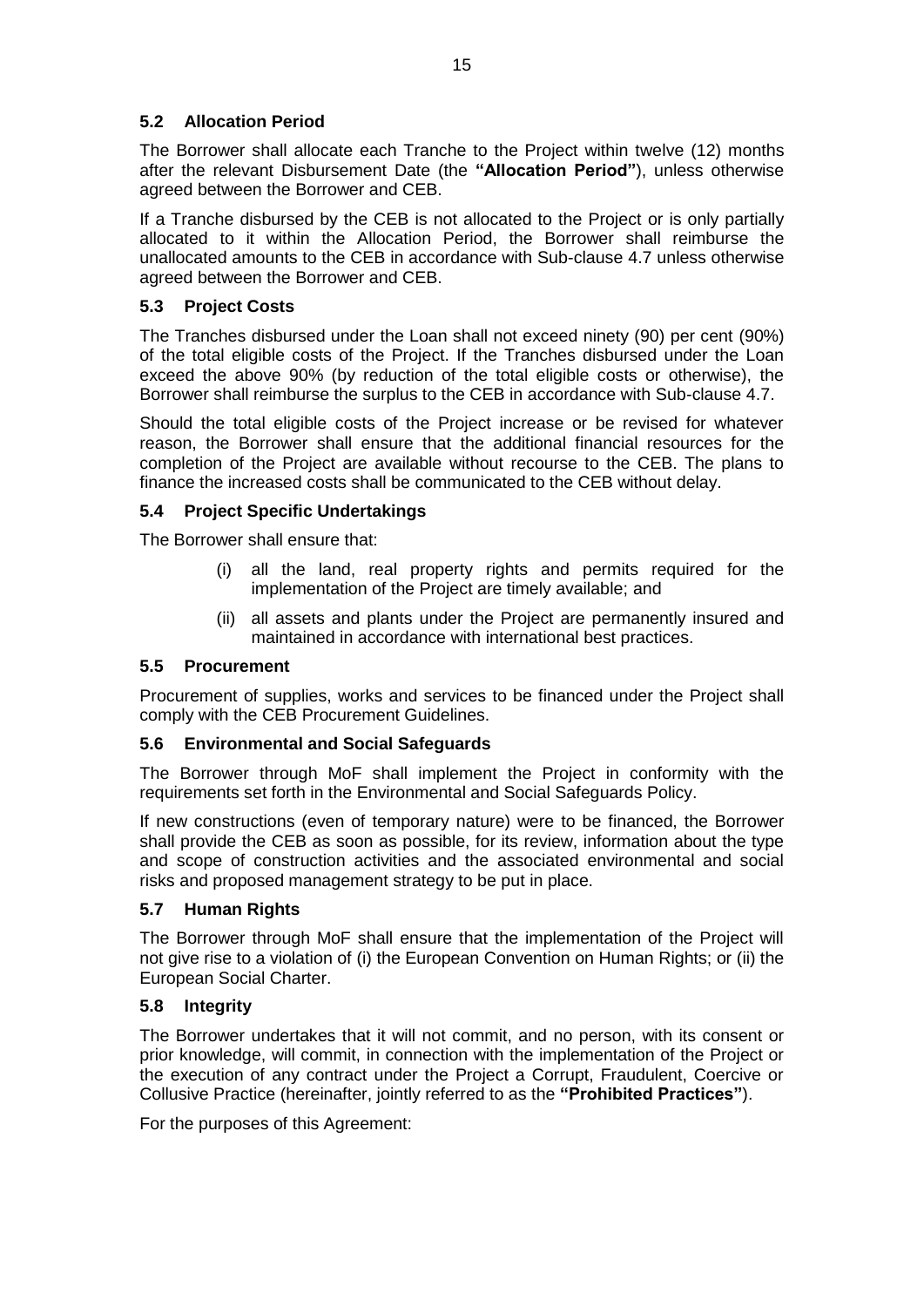- (i) A "**Corrupt Practice**" means the offering, giving, receiving, or soliciting, directly or indirectly, anything of value to influence improperly the actions of another party.
- (ii) A "**Fraudulent Practice**" means any act or omission, including a misrepresentation, that knowingly or recklessly misleads, or attempts to mislead, a party to obtain a financial or other benefit, or to avoid an obligation.
- (iii) A "**Coercive Practice**" means impairing or harming, or threatening to impair or harm, directly or indirectly, any party or the property of the party to influence improperly the actions of a party.
- (iv) A "**Collusive Practice**" is an arrangement between two or more parties designed to achieve an improper purpose, including influencing improperly the actions of another party.

The Borrower undertakes to inform CEB if it should become aware of any fact or information suggestive of the commission of any such Prohibited Practice. For this purpose, the knowledge of any member of MoF shall be deemed the knowledge of the Borrower.

The Borrower undertakes:

- (i) to take timely such action as the CEB may reasonably request to investigate and/or terminate any alleged or suspected Prohibited Practice;
- (ii) to inform the CEB of the measures taken to seek damages from the persons responsible for any loss resulting from any such Prohibited Practice; and
- (iii) to facilitate any investigation that the CEB may make concerning any such act.

The Head of the PIE shall be responsible for contacts with the CEB for the purposes of this Sub-clause.

#### <span id="page-15-0"></span>**5.9 Visibility**

The Borrower shall inform the Final Beneficiaries that the Project is partly financed by the CEB through appropriate means of communication such as dedicated notices in relevant websites, press releases, brochures or the exhibit of billboards/plates on relevant Project sites/facilities. In any case, information given to the Final Beneficiaries shall display in an appropriate way the CEB's name and logo, where possible.

### <span id="page-15-1"></span>**6. MONITORING**

#### <span id="page-15-2"></span>**6.1 Reporting**

(a) dentification of Sub-projects and Progress Report

After any disbursement of a Tranche by the CEB, the Borrower through MoF shall send to the CEB for approval within the Allocation period a form identifying each Subproject to which the Tranche has been allocated.

In case any Sub-project to which the Tranche has been allocated does not comply with the eligibility criteria set forth under Appendix 1, the Borrower shall timely allocate the relevant amounts to other eligible Sub-projects or otherwise reimburse the unallocated amounts to the CEB in accordance with Sub-clause 4.7.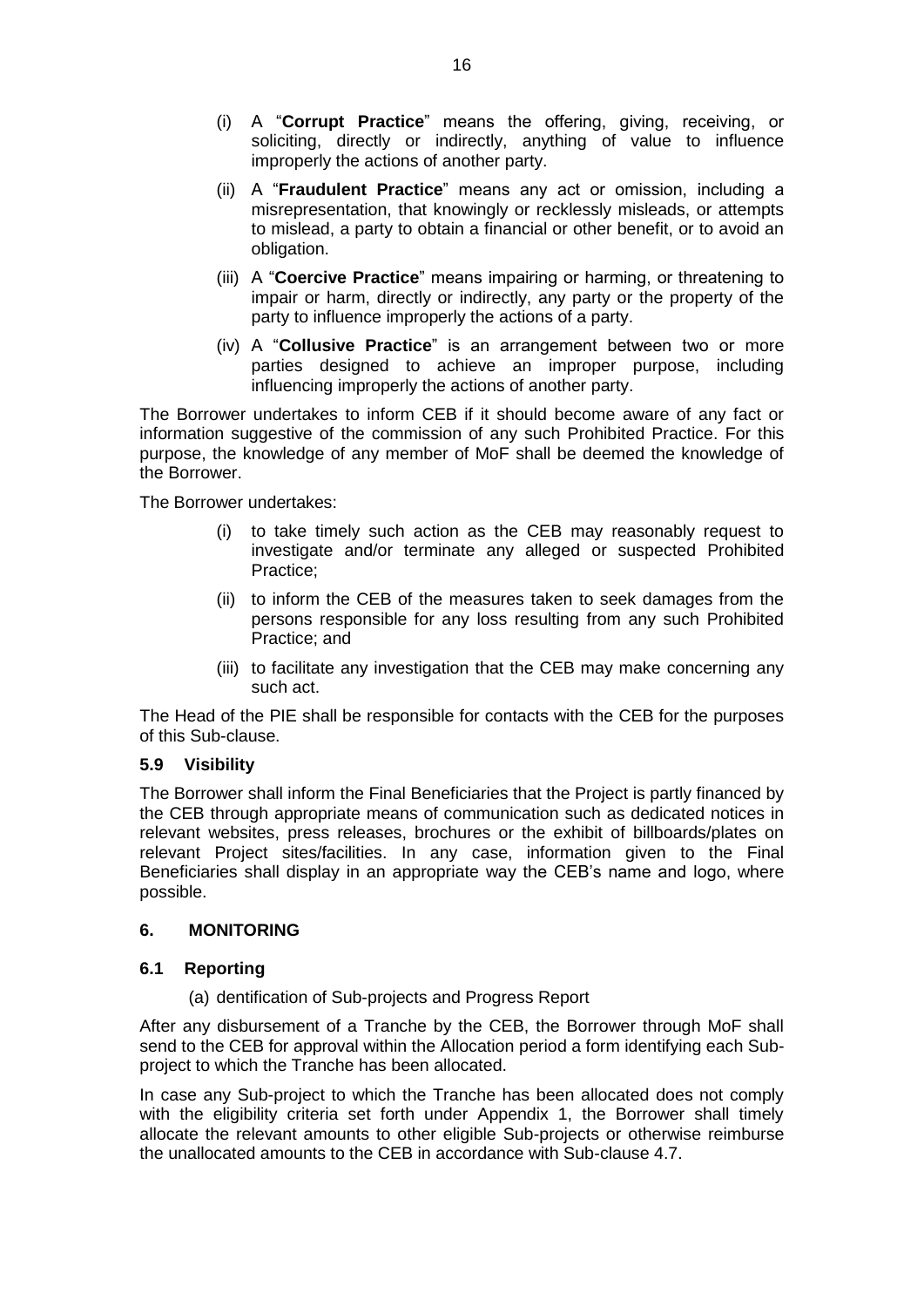The Borrower through MoF shall send to the CEB a progress report (hereinafter, a **"Progress Report"**) (i) twice a year, until the full Allocation of the disbursed Tranches; and (ii) prior to every Disbursement Request.

Appendix 4 hereto provides a template specifying the minimum information required by the CEB to verify the eligibility of the Sub-project in accordance with criteria set forth under Appendix 1. Alternative formats containing the same information may also be used.

# (b) Completion Report

Upon full Allocation of the Tranches, the Borrower through MoF shall submit a completion report (hereinafter, a **"Completion Report"**) including an appraisal of the Project's social impact with technical indicators agreed upon with the CEB in Appendix 5.

Appendix 4 hereto provides a template specifying the minimum information required by the CEB. Alternative formats containing the same information may also be used.

## <span id="page-16-0"></span>**6.2 Visits**

The Borrower undertakes to favourably receive any monitoring/technical/evaluation visits, including by facilitating access to relevant Project/Sub-project sites/contractors, carried out by the CEB's staff members or designated third parties.

## <span id="page-16-1"></span>**6.3 Audit**

Should the Borrower fail to comply with any of its undertakings under the Agreement, the Borrower undertakes to favourably receive any on-site audit, carried out by the CEB's staff members or designated third parties, which shall be at the Borrower's expense.

## <span id="page-16-2"></span>**6.4 Project Information**

The Borrower shall keep accounting records concerning the Project, which shall be in conformity with international standards, showing, at any point in time, the Project's state of progress, and which shall record all operations made and identify the assets and services partially financed with the Loan.

The Borrower through MoF shall deliver to the CEB in a timely manner any information or document concerning the financing or the implementation (including in particular environmental and procurement issues) of the Project as the CEB may reasonably require.

The Borrower through MoF shall inform the CEB immediately of any event that may have a material adverse impact on the implementation of the Project, including but not limited to:

- (i) any action or protest initiated or any objection raised by any third party or any genuine complaint received by the Borrower or any material litigation that is commenced or threatened against it with regard to procurement or environmental or other matters affecting the project; and
- (ii) any enactment of or any amendment to any law, rule or regulation (or in the application or official interpretation of any law, rule or regulation).

Any event that may have a material adverse impact on the implementation of the Project would constitute an event in the terms of Article 3.3 (h) of the Loan Regulations and may give rise to the early reimbursement, suspension or cancellation of the Loan under the terms of Articles 3.3 (*Early reimbursement of*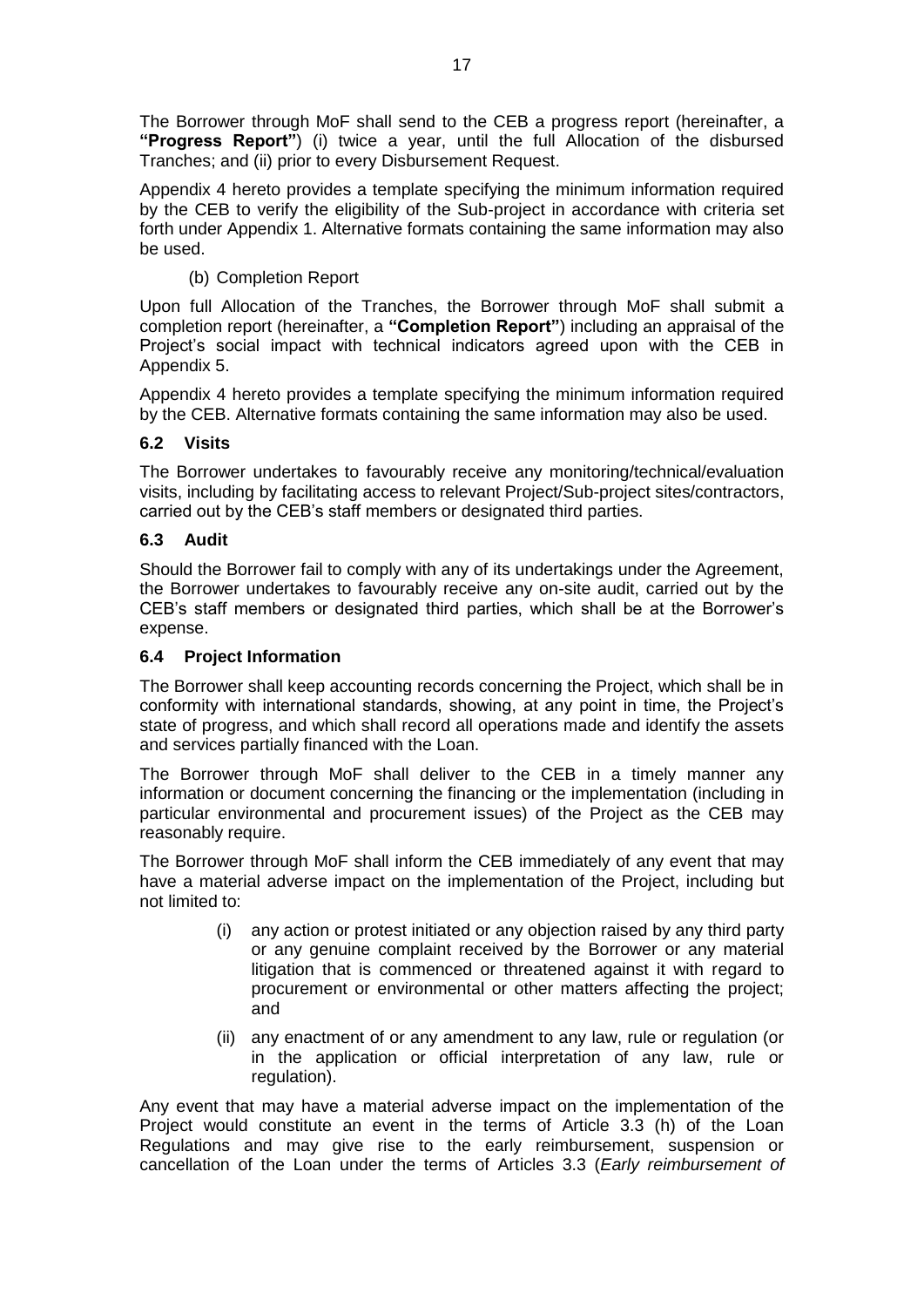*disbursed loans*), 3.5 (*Suspension by the Bank of undisbursed loans*) and 3.6 (*Cancellation by the Bank of undisbursed loans*) of the Loan Regulations.

# <span id="page-17-0"></span>**6.5 Borrower Information**

The Borrower, directly or through MoF, shall inform the CEB immediately of any Material Adverse Change. Any Material Adverse Change would constitute an event in the terms of Article 3.3 (h) of the Loan Regulations and may give rise to the early reimbursement, suspension or cancellation of the Loan under the terms of Articles 3.3 (*Early reimbursement of disbursed loans*), 3.5 (*Suspension by the Bank of undisbursed loans*) and 3.6 (*Cancellation by the Bank of undisbursed loans*) of the Loan Regulations.

The fact that, following any default in relation thereto, the Borrower is required or is capable of being required or will, following expiry of any applicable contractual grace period, be required or be capable of being required to prepay, repay or terminate ahead of maturity any Debt Instrument or any commitment in connection with a Debt Instrument is cancelled or suspended, would constitute an event in the terms of Article 3.3 (h) of the Loan Regulations and may give rise to the suspension, cancellation or early reimbursement of the Loan under the terms of Articles 3.3 (*Early reimbursement of disbursed loans*), 3.5 (*Suspension by the Bank of undisbursed loans*) and 3.6 (*Cancellation by the Bank of undisbursed loans*) of the Loan Regulations.

# <span id="page-17-1"></span>**7. PARI PASSU**

Failure to comply with the provisions set forth hereby under Clause 7 would constitute an event in the terms of Article 3.3(h) of the Loan Regulations and may give rise to the early reimbursement, suspension or cancellation of the Loan under the terms of Articles 3.3 (*Early reimbursement of disbursed loans*), 3.5 (*Suspension by the Bank of undisbursed loans*) and 3.6 (*Cancellation by the Bank of undisbursed loans*) of the Loan Regulations.

## <span id="page-17-2"></span>**7.1 Ranking**

The Borrower shall ensure that its payment obligations under this Agreement rank, and will rank, not less than *pari passu* in right of payment with all other present and future unsecured and unsubordinated obligations under its Debt Instruments.

In particular, the Borrower shall not make (or authorise) any payment in respect of any other such Debt Instrument (whether regularly scheduled or otherwise) if:

- (i) the CEB makes a demand of early reimbursement under Article 3.3 of the Loan Regulations; or
- (ii) an event or potential event of default under any unsecured and unsubordinated Debt Instrument of the Borrower or any of its agencies or instrumentalities has occurred and is continuing.

However, payment in respect of such Debt Instrument is possible if the Borrower:

- (i) simultaneously pays; or
- (ii) sets aside in a designated account for payment on the next Interest Payment Date

a sum equal to the same proportion of the principal outstanding under this Agreement as the proportion that the payment under such Debt Instrument bears to the total debt outstanding under that instrument.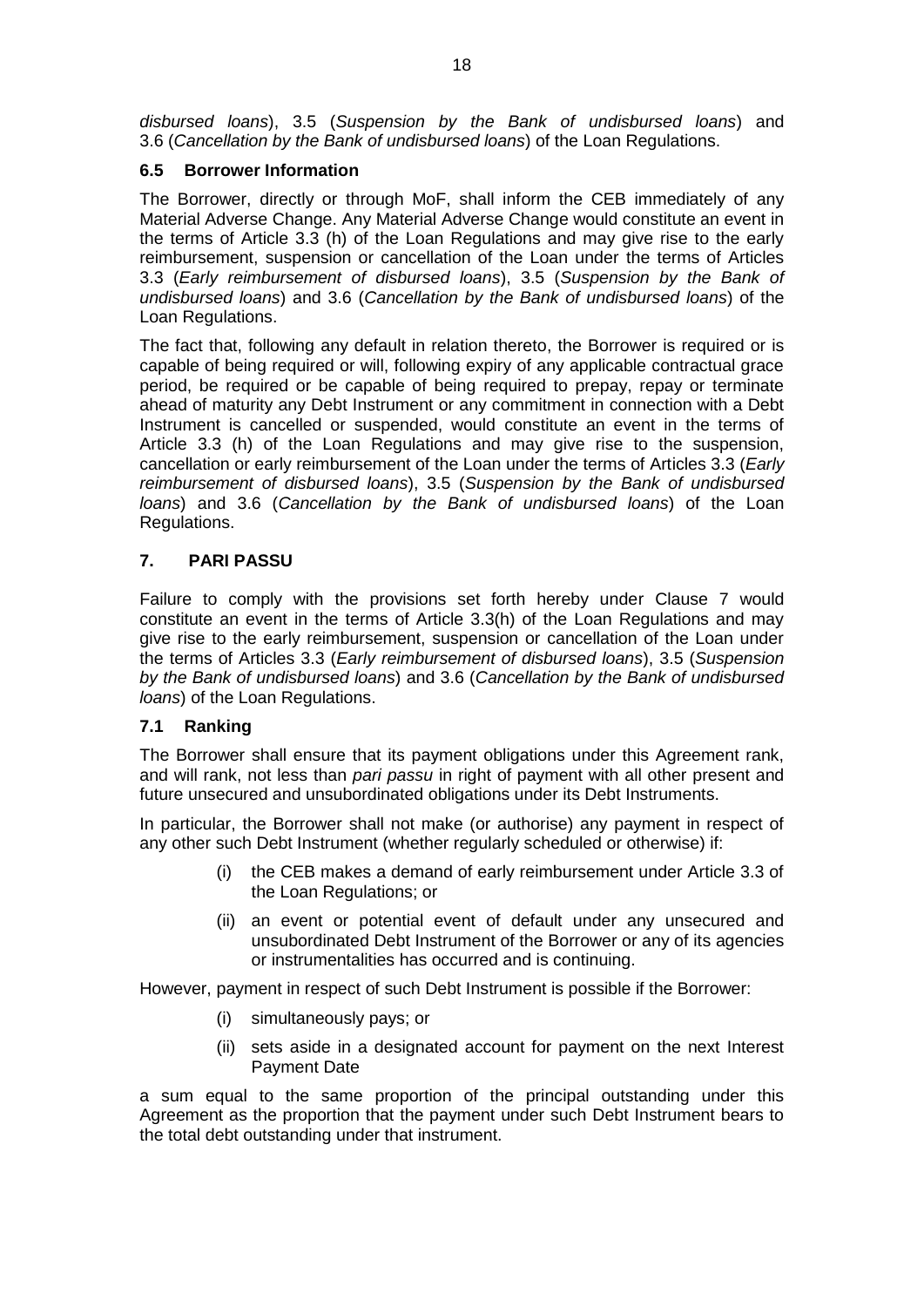For this purpose, any payment of a Debt Instrument that is made out of the proceeds of the issue of another instrument, to which substantially the same persons as hold claims under the Debt Instrument have subscribed, shall be disregarded.

# <span id="page-18-0"></span>**7.2 Security**

Should a Security be granted for the performance of any Borrower's Debt Instrument, the Borrower shall timely inform the CEB of its intentions and shall, if so required by the CEB, provide to the CEB, within the deadline set forth in CEB's notice, identical or equivalent Security for the performance of its financial obligations under this Agreement.

This provision shall not apply to a Security:

- (a) created on property at the time of purchase solely as security for the payment of the purchase price or for the payment of debt incurred for the purpose of financing the purchase of such property;
- (b) securing a Debt Instrument maturing not more than one (1) year after the date on which it is originally incurred; or
- (c) previously approved by the CEB.

# <span id="page-18-1"></span>**7.3 Clause by Inclusion**

Should any Borrower's Debt Instrument include clauses regarding a loss-of-rating, financial ratios or *pari passu* that are stricter than any equivalent provision of this Agreement, the Borrower shall so inform the CEB and shall, at the request of the CEB by means of a written notice, execute within the period indicated in the CEB's notice, an amendment to this Agreement to provide an equivalent provision in favour of the CEB.

# <span id="page-18-2"></span>**7.4 Prepayment to Third Parties**

Should the Borrower prepay in whole or in part, voluntarily or otherwise, any Debt Instrument, the Borrower shall so inform the CEB.

In such an event, and upon CEB's request, the Borrower shall reimburse to the CEB the amounts disbursed under the Loan in accordance with Sub-clause 4.7 in such proportion as the prepaid amount bears to the corresponding Debt Instrument. The aforementioned does not concern prepayments to revolving credit facilities which remain open for drawing on the same terms after such prepayment.

For the purposes of the Agreement, **"prepayment"** means a repayment in advance of maturity.

# <span id="page-18-3"></span>**8. REPRESENTATIONS AND WARRANTIES**

The Borrower represents and warrants that:

- (a) its competent bodies have authorised it to enter into the Agreement and have given the signatory(ies) the authorisation therefor, in accordance with the laws, decrees, regulations and other texts applicable to it;
- (b) the execution and delivery of, the performance of its obligations under and compliance with the provisions of this Agreement do not:
	- (i) contravene or conflict with any applicable law, statute, rule or regulation, or any judgement, decree or permit to which it is subject;
	- (ii) contravene or conflict with any agreement or other Debt Instrument binding upon it which might reasonably be expected to give rise to a Material Adverse Change;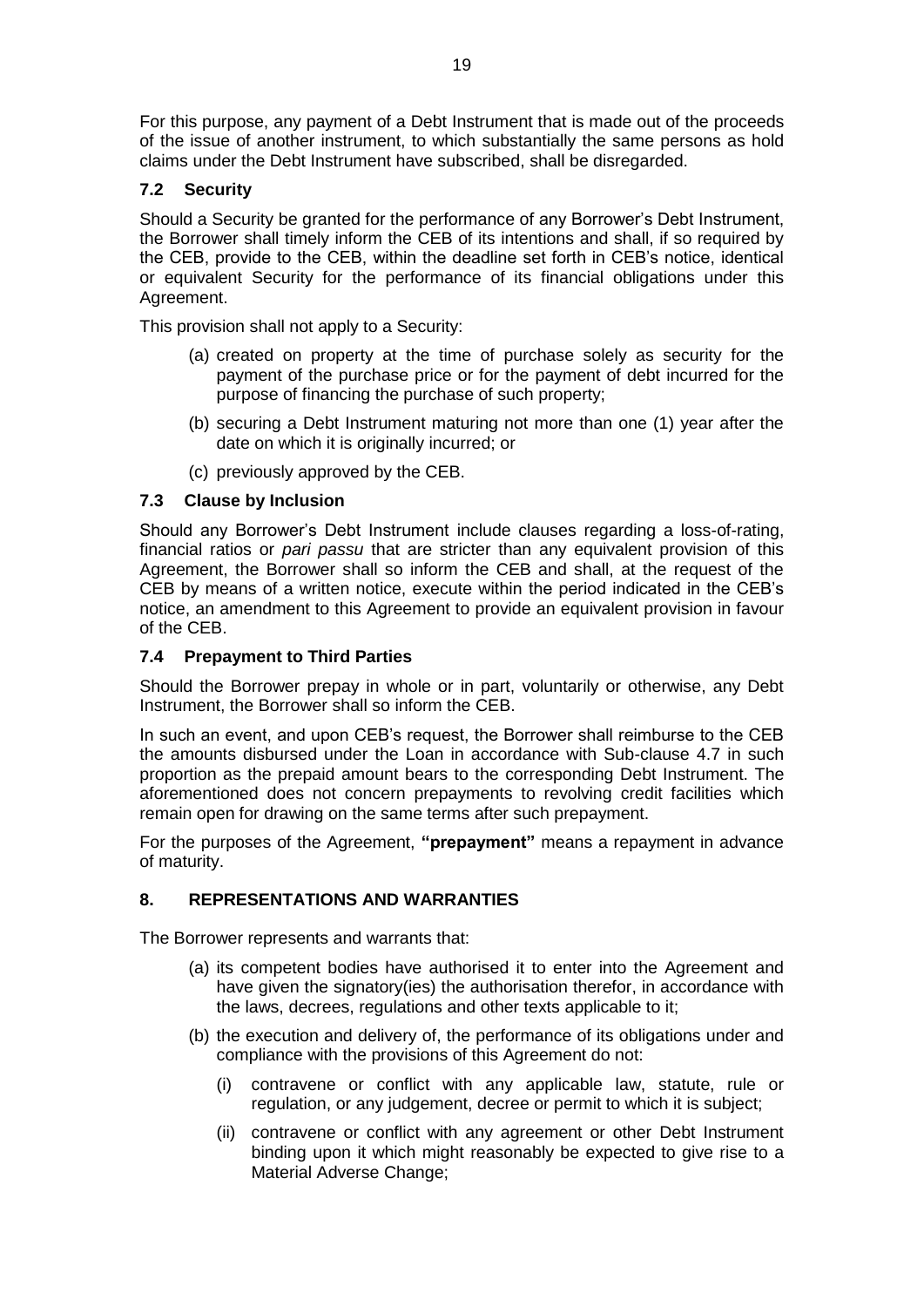- (c) no event or circumstance is outstanding that constitutes a default under any other agreement or Debt Instrument, which is binding on it or to which its assets are subject, which might reasonably be expected to give rise to a Material Adverse Change;
- (d) no Security has been granted to a third party in breach of Sub-clause 7.2;
- (e) no litigation, arbitration or administrative proceedings of or before any court, arbitral tribunal or agency which might reasonably be expected to give rise to a Material Adverse Change have (to the best of its knowledge and belief) been started or threatened against it; and
- (f) it has received a copy of the Loan Regulations, the Loan Policy, the Environmental and Social Safeguards Policy and the Procurement Guidelines and has taken note thereof.

The above representations and warranties are deemed repeated on the date of signature of each Disbursement Request. Any change in relation to the above representations and warranties must, for the entire Loan period, be notified and any supporting documents provided to the CEB immediately.

If any of the above representations and warranties is or proves to have been incorrect or misleading in any respect, this would constitute an event in the terms of Article 3.3 (h) of the Loan Regulations and may give rise to the suspension, cancellation or early reimbursement of the Loan under the terms of Articles 3.3 (*Early reimbursement of disbursed loans*), 3.5 (*Suspension by the Bank of undisbursed loans*) and 3.6 (*Cancellation by the Bank of undisbursed loans*) of the Loan Regulations.

## <span id="page-19-0"></span>**9. THIRD PARTIES**

The Borrower may not raise any fact relating, within the scope of the use of the Loan, to its relations with third parties in order to avoid fulfilling, either totally or partially, the obligations resulting from the Agreement.

The CEB may not be involved in disputes which might arise between the Borrower and third parties and the costs, whatever their nature, incurred by the CEB due to any claims, and in particular all legal or court costs, shall be at the expense of the Borrower.

#### <span id="page-19-1"></span>**10. NON-WAIVER**

In no case, including delay or partial exercise, shall it be presumed that the CEB has tacitly waived any right granted to it by the Agreement.

#### <span id="page-19-2"></span>**11. ASSIGNMENT**

The Borrower may not assign or transfer any of its rights or obligations under the Agreement without the prior written consent of the CEB.

The CEB may assign all or part of its rights and benefits or transfer all or part of its rights, benefits and obligations under the Agreement.

#### <span id="page-19-3"></span>**12. GOVERNING LAW**

The Agreement shall be governed by the rules of the CEB as specified in the provisions of Article 1, paragraph 3, of the Third Protocol (dated 6 March 1959) to the General Agreement on Privileges and Immunities of the Council of Europe (dated 2 September 1949) and, secondarily, if necessary, by French law.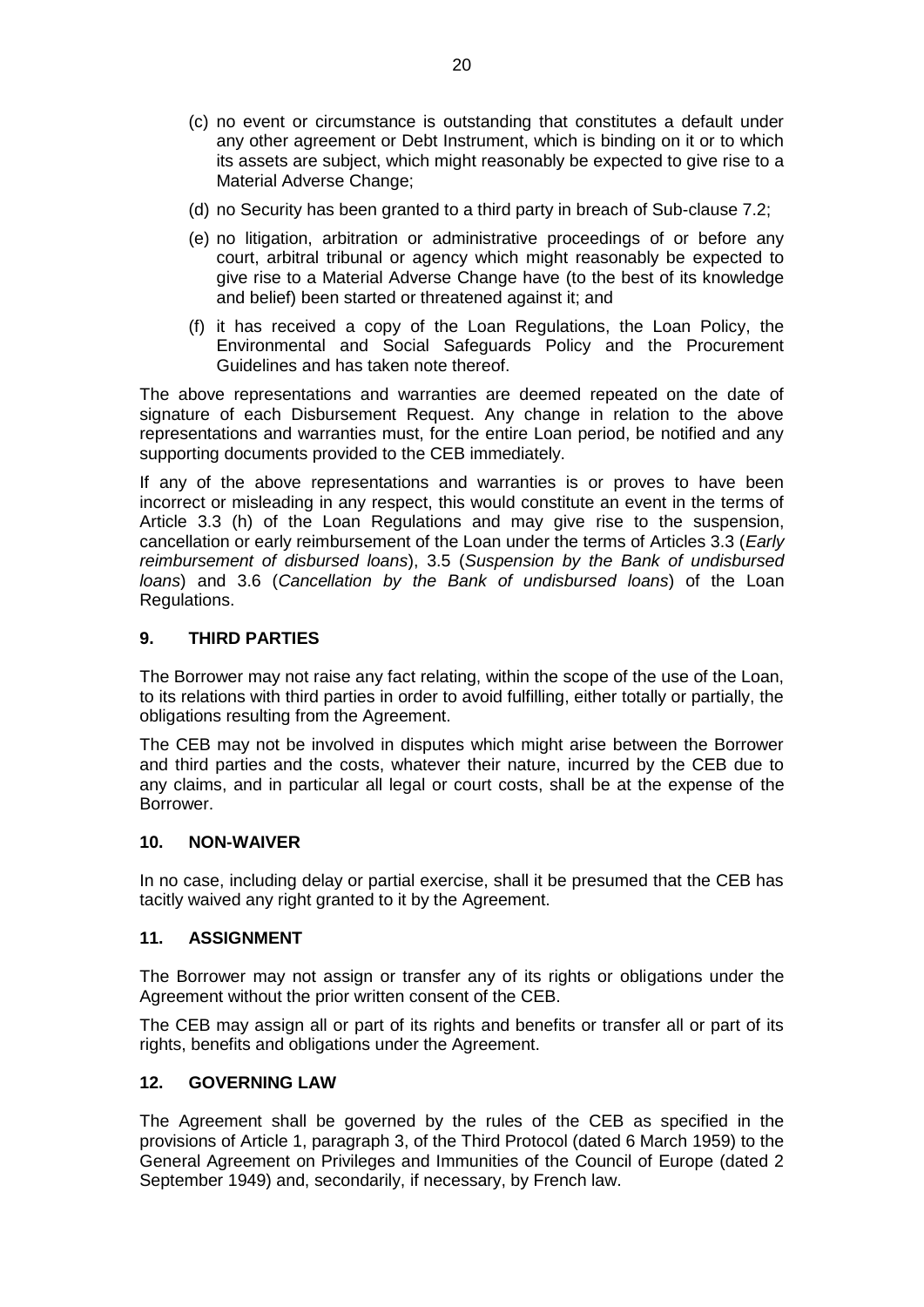#### <span id="page-20-0"></span>**13. DISPUTES**

Disputes between the Parties to the Agreement shall be subject to arbitration under the conditions laid down in Chapter 4 of the Loan Regulations.

The Parties agree not to take advantage of any privilege, immunity or legislation before any jurisdictional or other authority, whether domestic or international, in order to object to the enforcement of an award handed down under the conditions laid down in Chapter 4 of the Loan Regulations.

In any legal action arising from this Agreement, the CEB's certificate as to any amount due or interest rate applicable under the Agreement shall, in the absence of manifest error, be prima facie evidence of such amount or interest rate.

#### <span id="page-20-1"></span>**14. NOTICES**

Any notice or other communication to be given or made under this Agreement to the CEB or the Borrower shall be in writing and shall be deemed to have been duly given or made when it is delivered by registered mail or facsimile by one Party to the other Party's address or fax number specified below:

For the Borrower:

Ministry of Finance of the Republic of Serbia 20, Kneza Miloša Street 11000 Belgrade Serbia Attention: Minister of Finance Fax: +381 11 3618 961

For the CEB:

Council of Europe Development Bank

55 Avenue Kléber

75116 Paris

France

Attention: Director, Projects Department

Fax: + 33 1 47 55 37 52

All notices or other communications to be given or made under the Agreement shall be in English or French or, if in another language, shall be accompanied by an English or French certified translation thereof, when so required by the CEB.

Without affecting the validity of any notice delivered by facsimile according to the paragraphs above, a copy of each notice delivered by facsimile shall also be sent by registered letter to the relevant Party on the following Business Day at the latest.

Notices issued by the Borrower pursuant to any provision of this Agreement shall, where required by the CEB, be delivered to the CEB together with satisfactory evidence of the authority of the person or persons authorised to sign such notice on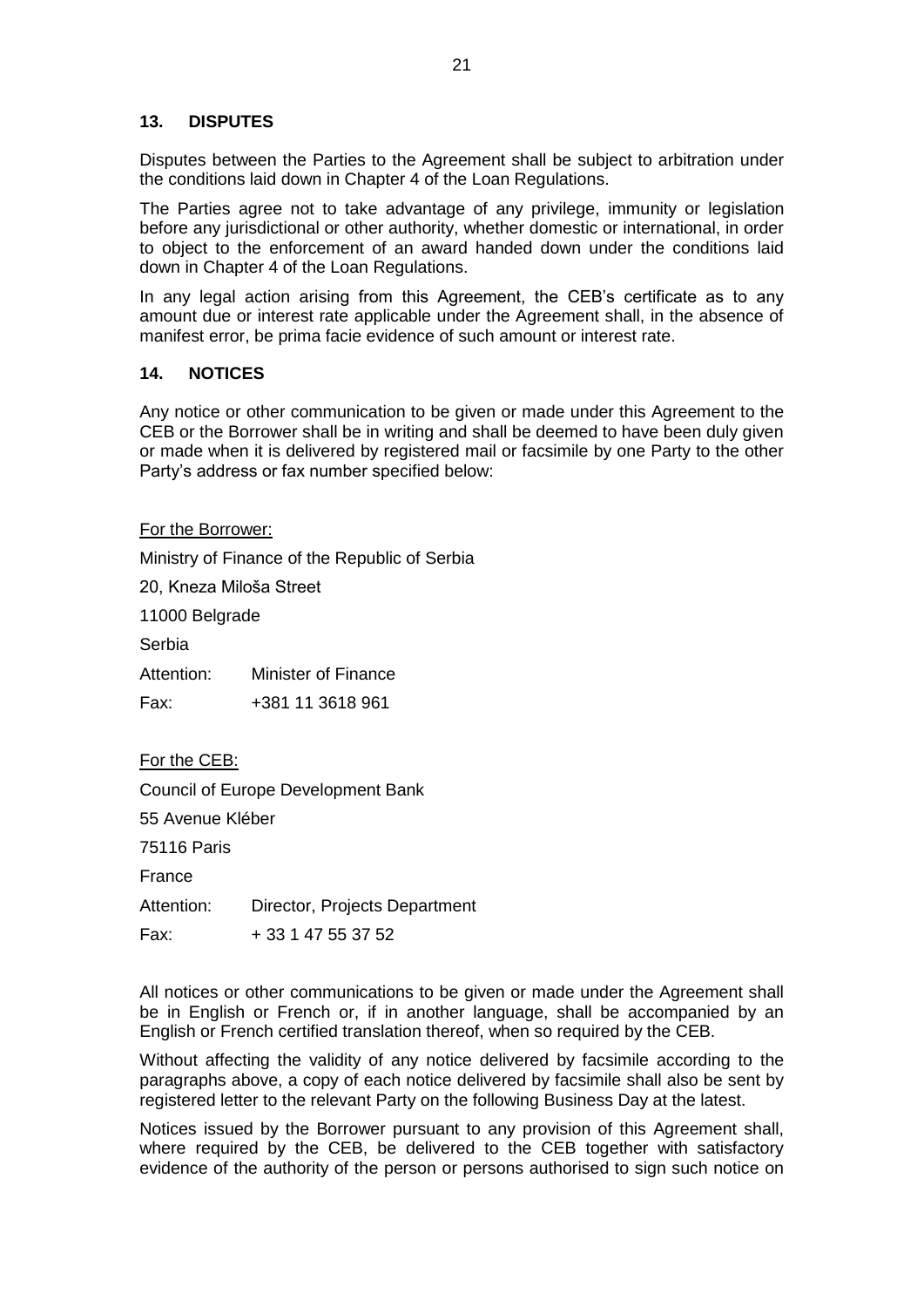behalf of the Borrower and the authenticated specimen signature of such person or persons.

# <span id="page-21-0"></span>**15. TAXES AND EXPENSES**

The Borrower shall pay, to the extent applicable, all taxes, duties, fees and other impositions of whatsoever nature, including stamp duty and registration fees, arising out of the execution, registration or implementation of the Agreement or any related document as well as of the creation, perfection, registration or enforcement of any Security required under the Agreement.

The Borrower shall bear all charges and expenses (including legal, professional, banking or exchange costs) incurred in connection with (i) the preparation, execution, perfection, implementation and termination of this Agreement or any related document; (ii) any amendment, supplement or waiver in respect of this Agreement or any related document; and (iii) the preparation, execution, perfection, management and enforcement of any Security required under the Loan.

Notwithstanding the above, Article 4.7 (*Cost of arbitration*) of the Loan Regulations shall apply regarding the costs of the arbitration set forth under Clause 13.

## <span id="page-21-1"></span>**16. DISCHARGE**

After repayment of all outstanding principal under the Loan as well as payment of all interests and other expenses resulting from the Agreement, including in particular those amounts under Sub-clause 4.9 and Clause 15, the Borrower shall be fully released from its obligations towards the CEB, with the exception of those set out in Clause 6 above for the purposes of a possible evaluation of the Project, which shall not take place later than four (4) years following the repayment of all outstanding principal under the Loan.

# <span id="page-21-2"></span>**17. ENTRY INTO FORCE**

The Agreement shall enter into force upon execution by the Parties and ratification by the Parliament of the Republic of Serbia with written confirmation to that effect received by CEB from the Borrower.

IN WITNESS THEREOF the Parties have caused the Agreement to be executed by duly authorised signatories in four (4) originals, each of which is equally valid. One (1) original is for CEB and (3) for the Borrower.

Belgrade, on 27 May 2020

For the Borrower

Name: Siniša Mali Title: Minister of Finance

Paris, on 19 May 2020 For the CEB Name: Rolf Wenzel Title: Governor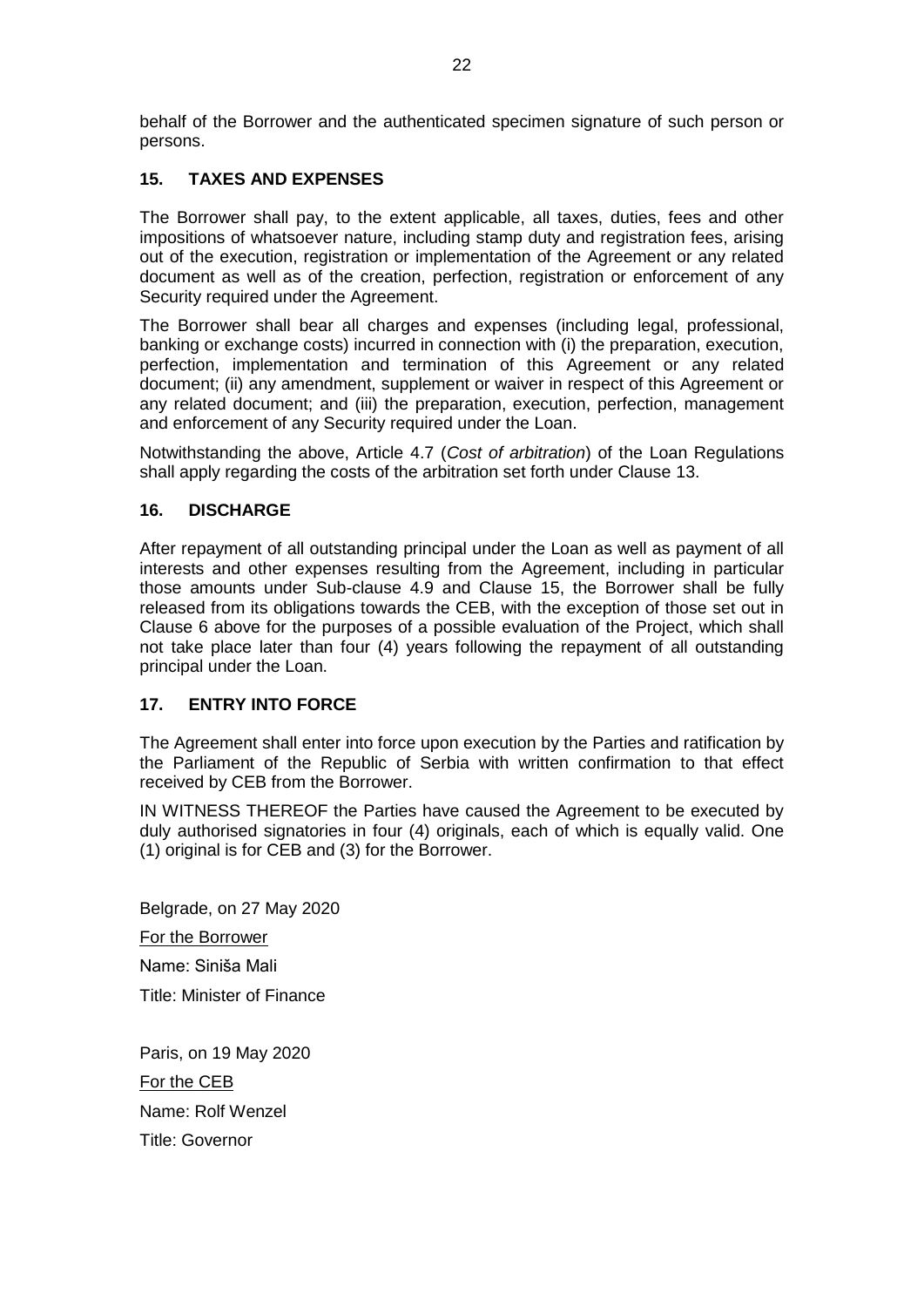# **APPENDIX 1**

# **Project Description**

<span id="page-22-0"></span>

| LD                                 | 2053 (2020)                                   |  |  |  |  |
|------------------------------------|-----------------------------------------------|--|--|--|--|
| <b>Borrower</b>                    | <b>Republic of Serbia</b>                     |  |  |  |  |
| <b>Loan Type</b>                   | <b>Public Sector Financing Facility (PFF)</b> |  |  |  |  |
| <b>Loan Amount</b>                 | EUR 200 000 000                               |  |  |  |  |
| Approval by the CEB's 12 May 2020. |                                               |  |  |  |  |
| <b>Administrative Council</b>      |                                               |  |  |  |  |

| II.<br>Sector(s) of action                                                  | Health                                                                                                                                                                                                                                          |     |     |                                             |     |     |  |
|-----------------------------------------------------------------------------|-------------------------------------------------------------------------------------------------------------------------------------------------------------------------------------------------------------------------------------------------|-----|-----|---------------------------------------------|-----|-----|--|
| <b>Planned</b><br><b>Works/Sub-</b><br>projects                             | Medical personal protective equipment, reagents,<br>coronavirus tests, protective masks for workers of<br>enterprises providing essential goods or services,<br>medical and other equipment and consumables to<br>address the health emergency. |     |     |                                             |     |     |  |
| <b>Location</b>                                                             | Countrywide                                                                                                                                                                                                                                     |     |     |                                             |     |     |  |
| <b>Final Beneficiaries</b>                                                  |                                                                                                                                                                                                                                                 |     |     | Patients, medical and administrative staff. |     |     |  |
| <b>Project Total Cost</b>                                                   | Minimum EUR 222 000 000                                                                                                                                                                                                                         |     |     |                                             |     |     |  |
| <b>Financing Plan</b>                                                       | The CEB loan will finance up to 90% of the<br>budgetary allocations. The remaining necessary<br>funding will be ensured by the country's own<br>financial means.                                                                                |     |     |                                             |     |     |  |
|                                                                             | <b>Sources</b><br>$\%$                                                                                                                                                                                                                          |     |     | <b>Uses</b> (indicative)<br>$\%$            |     |     |  |
|                                                                             | <b>CEB</b>                                                                                                                                                                                                                                      | 200 | 90  | Healthcare                                  | 200 | 90  |  |
|                                                                             | Other<br>(own<br>funds.<br>loan<br>funds)                                                                                                                                                                                                       | 22  | 10  | supplies,<br>services and<br>equipment      | 22  | 10  |  |
|                                                                             | <b>Total</b>                                                                                                                                                                                                                                    | 222 | 100 |                                             | 222 | 100 |  |
| <b>Project Implementation</b><br>Period/<br><b>Eligible Budgetary Years</b> | 2020-2021                                                                                                                                                                                                                                       |     |     |                                             |     |     |  |
| <b>Closing Date</b>                                                         | 31 December 2021                                                                                                                                                                                                                                |     |     |                                             |     |     |  |

| III. | Environmental and social<br>safeguards |  | Regarding environmental and social safeguards, the<br>Borrower shall ensure that the following measures<br>are applied, when pertinent, in connection with<br>investments financed out of the Loan proceeds:                                                                                                     |
|------|----------------------------------------|--|------------------------------------------------------------------------------------------------------------------------------------------------------------------------------------------------------------------------------------------------------------------------------------------------------------------|
|      |                                        |  | • Protection protocols for health personnel are<br>in place and information, as well as protective<br>equipment, are available<br>for<br>the<br>implementation of such protocols for all<br>personnel.<br>Newly recruited staff, as well as all staff<br>$\bullet$<br>mobilised for the emergency outbreak, have |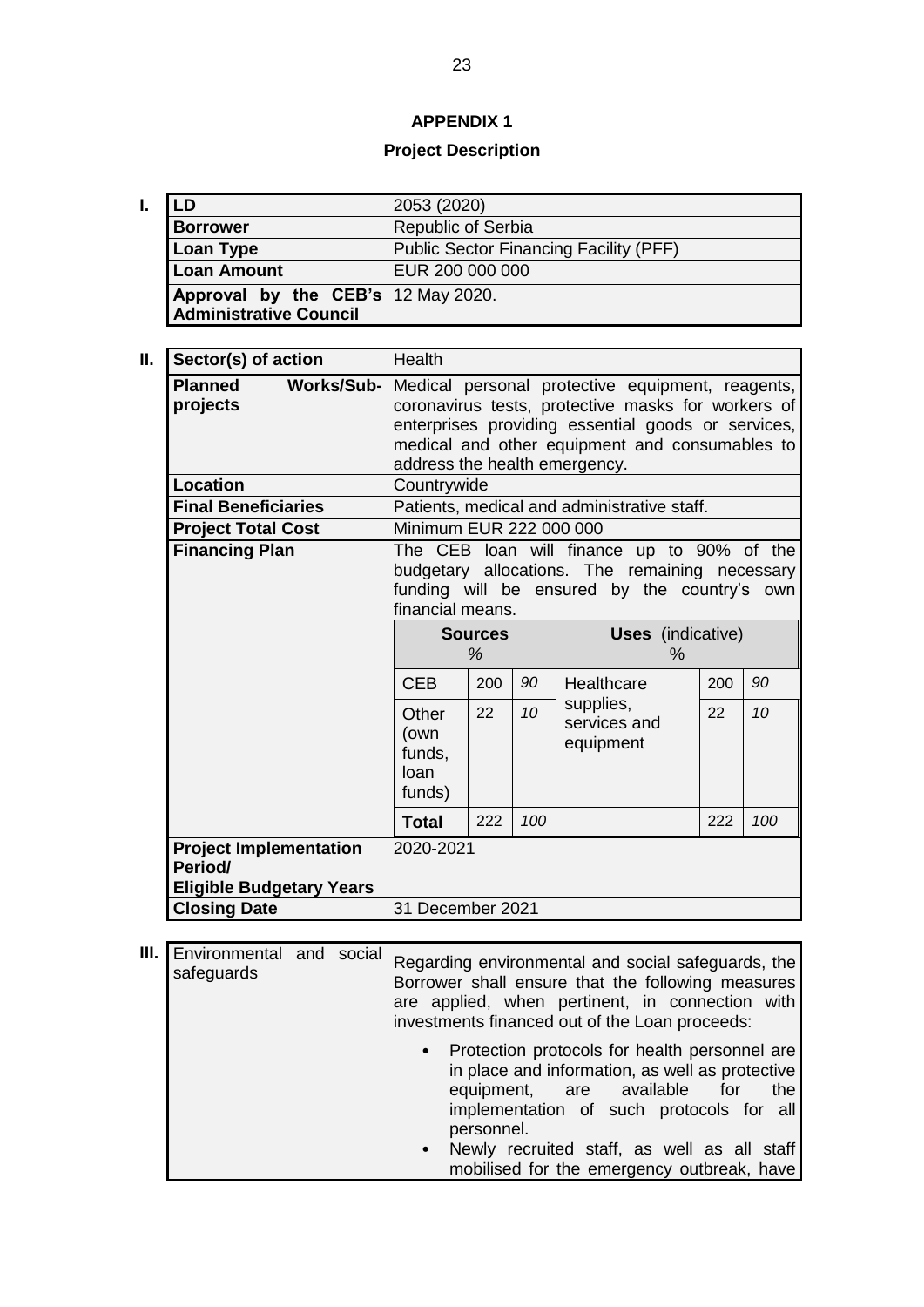|                       | been trained on operational health and safety<br>procedures and specific procedures related to<br>COVID-19. Training shall be documented.<br>A medical waste management plan and<br>related documentation is in place in all health<br>centers, as well as in new repurposed areas,<br>and sound management continued during the<br>emergency situation.<br>Any area repurposed for treatment of COVID-<br>19 infected patients reaches the highest<br>possible standard of health attainable in such<br>an emergency situation.<br>Quarantine and isolation areas are operated<br>in accordance with applicable laws and in line<br>with clause 5.7.<br>CEB reserves the right, in accordance with Clause<br>6.4, to inquire about compliance with the above<br>measures. |  |  |  |  |
|-----------------------|----------------------------------------------------------------------------------------------------------------------------------------------------------------------------------------------------------------------------------------------------------------------------------------------------------------------------------------------------------------------------------------------------------------------------------------------------------------------------------------------------------------------------------------------------------------------------------------------------------------------------------------------------------------------------------------------------------------------------------------------------------------------------|--|--|--|--|
| <b>Eligible Costs</b> | The Project costs will cover any services related to<br>respond to the COVID Preparedness, Emergency<br>and Early Recovery activities.                                                                                                                                                                                                                                                                                                                                                                                                                                                                                                                                                                                                                                     |  |  |  |  |
|                       | 1. Eligible costs may include:<br>i. The cost of surveys or studies (technical, economic<br>or commercial, engineering) as well as the cost of<br>technical supervision of the project. These costs<br>should not exceed 5% of the total cost of the project,<br>unless justified;                                                                                                                                                                                                                                                                                                                                                                                                                                                                                         |  |  |  |  |
|                       | ii.<br>Construction/renovation/modernization<br>or<br>purchase of buildings directly linked to a project;                                                                                                                                                                                                                                                                                                                                                                                                                                                                                                                                                                                                                                                                  |  |  |  |  |
|                       | The purchase of materials, equipment and<br>III.<br>machinery, as well as the related costs linked to the<br>training of staff.                                                                                                                                                                                                                                                                                                                                                                                                                                                                                                                                                                                                                                            |  |  |  |  |
|                       | 2. Contingencies for unanticipated costs (technical<br>and/or price increases) can be financed by CEB.<br>These represent financial coverage in respect of<br>possible changes in the quantity of work required, or<br>of unit prices, in the type and quantity of equipment<br>to be purchased or in the method of carrying out the<br>project. Depending on the sector of activity and the<br>various<br>components<br>of<br>the<br>project,<br>these<br>contingencies may represent up to 10% of the total<br>cost of the project.                                                                                                                                                                                                                                      |  |  |  |  |
|                       | 3. Costs related to professional/vocational training<br>and public awareness-raising campaigns may be<br>eligible for CEB financing taking into account their<br>objectives within the framework of the projects.                                                                                                                                                                                                                                                                                                                                                                                                                                                                                                                                                          |  |  |  |  |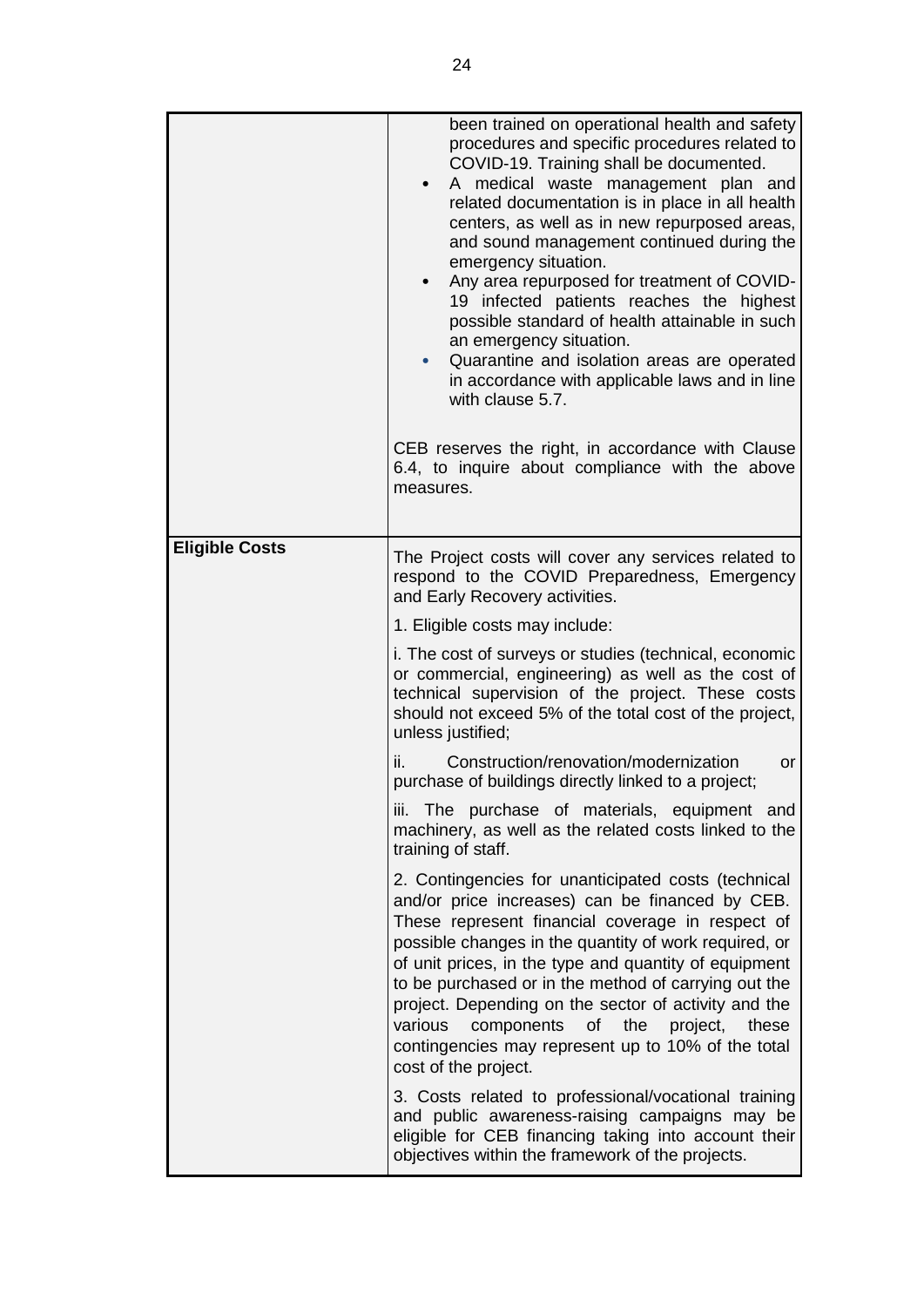| staff<br>CEB<br>loans cannot cover<br>costs<br>4.                                                                                                                                                                                                          |
|------------------------------------------------------------------------------------------------------------------------------------------------------------------------------------------------------------------------------------------------------------|
| (wages/salaries and other related benefits such as                                                                                                                                                                                                         |
| pension payments), financial charges and non-cash                                                                                                                                                                                                          |
| elements such as depreciation. Such costs may                                                                                                                                                                                                              |
| however be considered eligible when they relate to                                                                                                                                                                                                         |
| project management or technical assistance required                                                                                                                                                                                                        |
| for project preparation and implementation.                                                                                                                                                                                                                |
| 5. Financial costs or investments (payment of debts,<br>refinancing, interest charges, acquisition of interest<br>in the capital of an enterprise, etc.) cannot be<br>included in the estimated costs of the project and<br>cannot be financed by the CEB. |
| 6. Non-deductible and non-refundable VAT and other<br>tax-related costs non-deductible and non-refundable<br>can be considered as eligible costs.                                                                                                          |
|                                                                                                                                                                                                                                                            |

| IV. Social impact | Health systems are facing the most serious global         |  |  |  |  |  |  |
|-------------------|-----------------------------------------------------------|--|--|--|--|--|--|
|                   | pandemic of 21st century. Containing and mitigating       |  |  |  |  |  |  |
|                   | the spread and infection rate of the coronavirus is       |  |  |  |  |  |  |
|                   |                                                           |  |  |  |  |  |  |
|                   | the first priority of public health authorities to reduce |  |  |  |  |  |  |
|                   | the number of infections over time.                       |  |  |  |  |  |  |
|                   | The international community has called on                 |  |  |  |  |  |  |
|                   | governments for a sizeable, credible, and                 |  |  |  |  |  |  |
|                   | internationally co-ordinated four-pronged effort to       |  |  |  |  |  |  |
|                   | provide the necessary resources to deal with the          |  |  |  |  |  |  |
|                   | immediate public health emergency, to buffer the          |  |  |  |  |  |  |
|                   | economic shock and develop a path towards                 |  |  |  |  |  |  |
|                   | recovery. This includes immediate spending on             |  |  |  |  |  |  |
|                   | health care; testing; treatment for all patients;         |  |  |  |  |  |  |
|                   | support to health-care workers; return to work of         |  |  |  |  |  |  |
|                   | health-care retirees; and, protecting the high-risk       |  |  |  |  |  |  |
|                   | groups by enhanced provision of masks, intensive          |  |  |  |  |  |  |
|                   | care beds and respirators, among others.                  |  |  |  |  |  |  |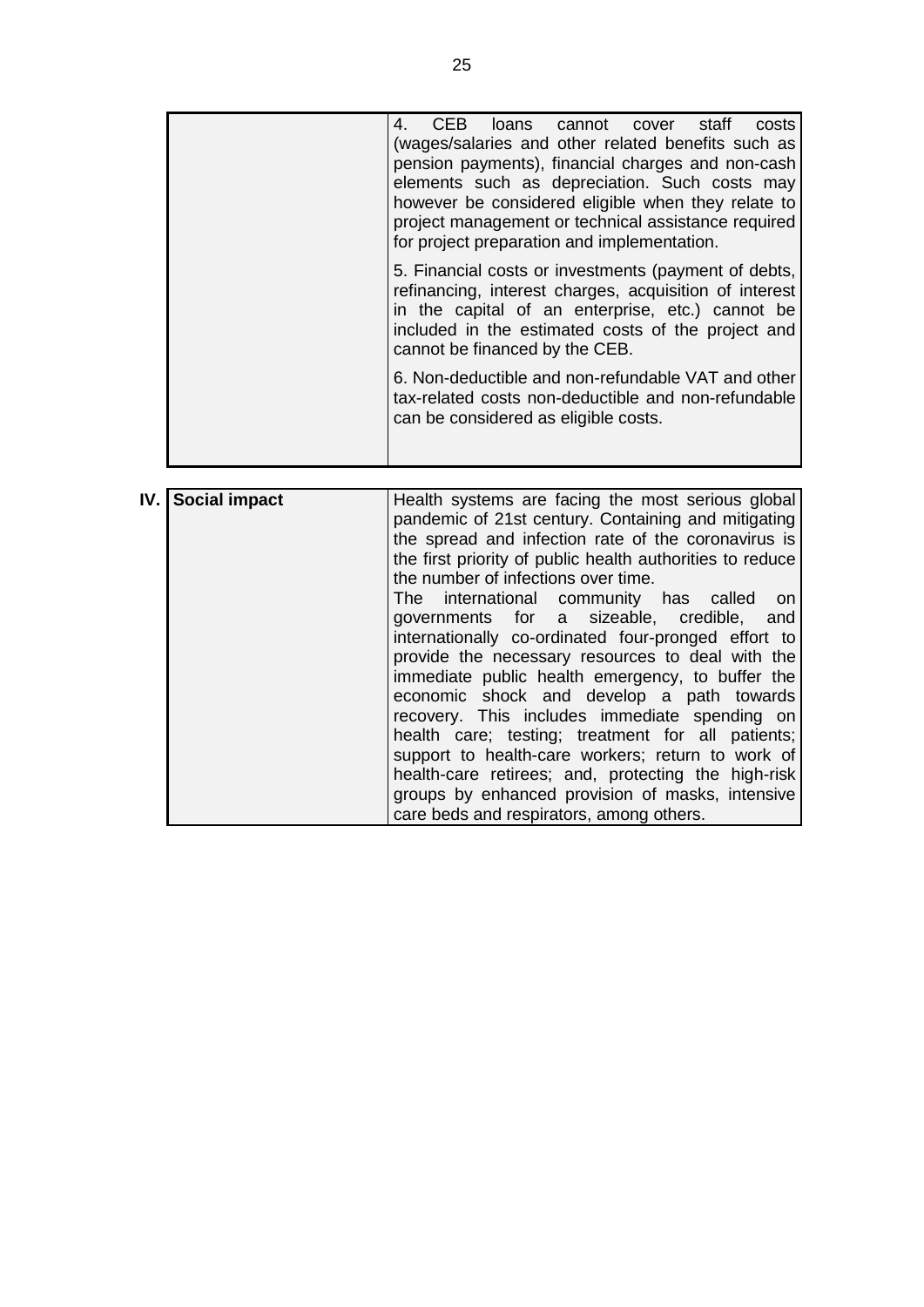# **APPENDIX 2**

# **Form of Legal Opinion**

<span id="page-25-0"></span>Council of Europe Development Bank

55, avenue Kléber

F-75116 Paris

Attn: Projects Department

Cc: Office of the General Counsel

[INSERT DATE]

## **Re:** *Framework Loan Agreement between the Council of Europe Development Bank and the Republic of Serbia (Ref: LD 2053(2020))*

Dear Sirs,

In my capacity as the Minister of Justice, I hereby submit this opinion in line with the provisions of Article 4.5(a)(i) of the Framework Loan Agreement LD 2053 (2020) between Council of Europe Development Bank and Republic of Serbia, at the amount of 200,000,000 EUR, signed on  $\qquad$  (hereinafter referred to as the "Loan Agreement"). All the terms that are used here, if not otherwise defined, have the same meaning as in the Loan Agreement.

I have reviewed the original Loan Agreement and the provisions of the Constitution of the Republic of Serbia ("Official Gazette of the Republic of Serbia" No. 98/2006), as well as legal and other regulations, and I have undertaken other activities that I deemed necessary in order to submit this opinion.

According to the aforementioned, my opinion is as follows:

(a) Pursuant to the provision of Article 123, Item 1 of the Constitution of the Republic of Serbia it is provided that the Government shall establish and pursue the policy, and pursuant to the provision of Article 2, Paragraph 1 and Article 43, Paragraph 3 of the Law on Government ("Official Gazette of the Republic of Serbia" No. 55/05, 71/05-corrigendum, 101/07, 65/08, 16/11, 68/12-Constitutional Court, 72/12, 7/14 – Constitutional Court and 44/14 and 30/18-other law) it is provided that the Government shall establish and pursue the policy of the Republic of Serbia, and when it does not pass other acts, the Government adopts conclusions. In line with the referred provisions, the Government at its session held on \_\_\_\_\_\_\_ adopted the Conclusion No: . . . . . whereby it adopted the Draft Loan Agreement and authorized \_\_\_\_\_\_\_\_\_\_\_\_\_\_, to sign the Loan Agreement on behalf of the Government as the representative of the Republic of Serbia;

(b) Pursuant to the provision of Article 99, Paragraph 1, Item 4 of the Constitution of the Republic of Serbia it is provided that the National Assembly of the Republic of Serbia ratifies the international treaties when their ratification is provided by law, and subject to the provision under Article 2, Paragraph 1 of the Law on Conclusion and Execution of International Treaties ("Official Gazette of the Republic of Serbia" No. 32/13) which provides that an international treaty shall be a treaty which the Republic of Serbia concludes in written form with one or more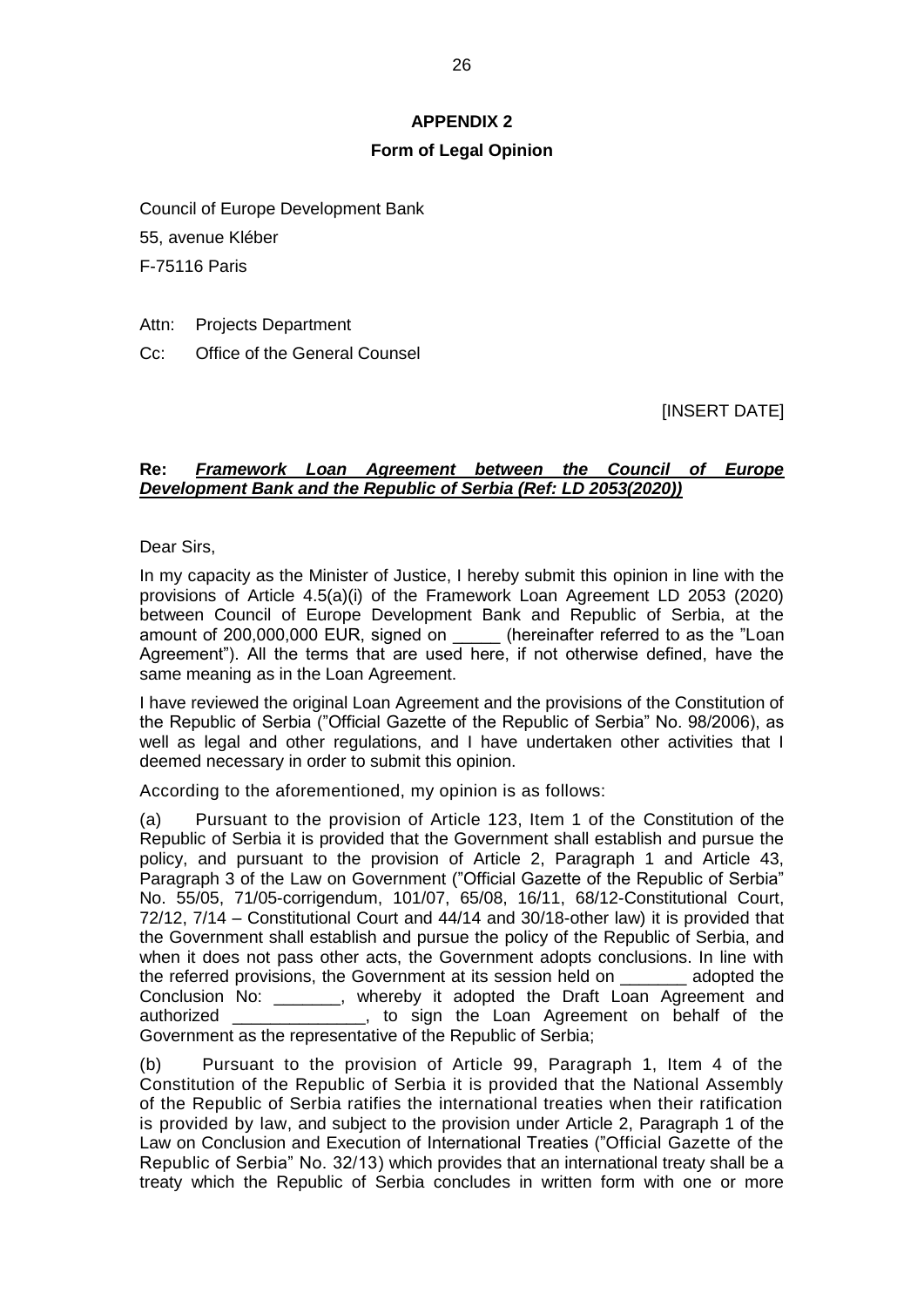countries or one or more international organizations, which is governed by international law. Pursuant to the provision of Article 5, Paragraph 2 of the Law on Public Debt ("Official Gazette of the Republic of Serbia" No. 61/05, 107/09, 78/11, 68/15, 95/18 and 91/19) it is provided that the National Assembly of the Republic of Serbia decides on the borrowing by contracting long-term credits for financing of investment projects, or by issuing guarantees or directly assuming liabilities on the basis of issued guarantees. In line with the stated provisions, the National Assembly of the Republic of Serbia rendered the Law on Ratification of Framework Loan Agreement LD 2053(2020) between Council of Europe Development Bank and Republic of Serbia ("Official Gazette of the Republic of Serbia - International Treaties", No.

(c) There are no other provisions according to which it would be necessary to submit, record or register the Loan Agreement with any court or state authority or organization in order to secure its legality, effectiveness and enforceability;

(d) The choice of the law set forth in Article 12 of the Loan Agreement, is legally valid and binding on the Borrower under the laws of the Republic of Serbia;

(e) Pursuant to Article 13 of the Loan Agreement, the arbitration provisions set forth in Chapter 4 of the CEB Loan Regulations shall apply for any claim or dispute between the Republic of Serbia and the Council of Europe Development Bank arising from the Loan Agreement, and any decision of the arbitration tribunal pertaining to the Loan Agreement can be executed in the Republic of Serbia without re-examination or re-litigation of the matters thereby adjudicated. In line with the aforementioned the waiver of immunity pursuant to Article 13 of the Loan Agreement is valid and binding;

(f) No taxes, customs duties, fees or other impositions, including without limitation taxes, fees or other levies for registration or transfers that are applicable in the Republic of Serbia, or any other unit of territorial autonomy or local government, shall not be payable in connection with the conclusion or execution of the Loan Agreement, or in connection with the payments that the Republic of Serbia is to make to the Council of Europe Development Bank under the Loan Agreement;

(g) No exchange control restrictions are in place or consents are required in order to permit the receipt of all amounts to be disbursed under the Loan Agreement and to permit the repayment of the Loan and the payment of interest and all other amounts due under this Loan Agreement;

(h) The execution of the Loan Agreement did not, and its performance will not violate any norms of the Republic of Serbia or cause any material breach of any agreement or undertaking to which the Republic of Serbia is bound.

In view of everything stated above, I am of the opinion that all conditions that are stipulated by the Constitution, laws and other acts of the Republic of Serbia which could be applied to the Loan Agreement are met, that the provisions of the Loan Agreement are in full force and effect and that the Loan Agreement is valid, binding and enforceable in the Republic of Serbia in accordance with its terms.

Yours faithfully,

MINISTER

\_\_\_\_\_\_\_\_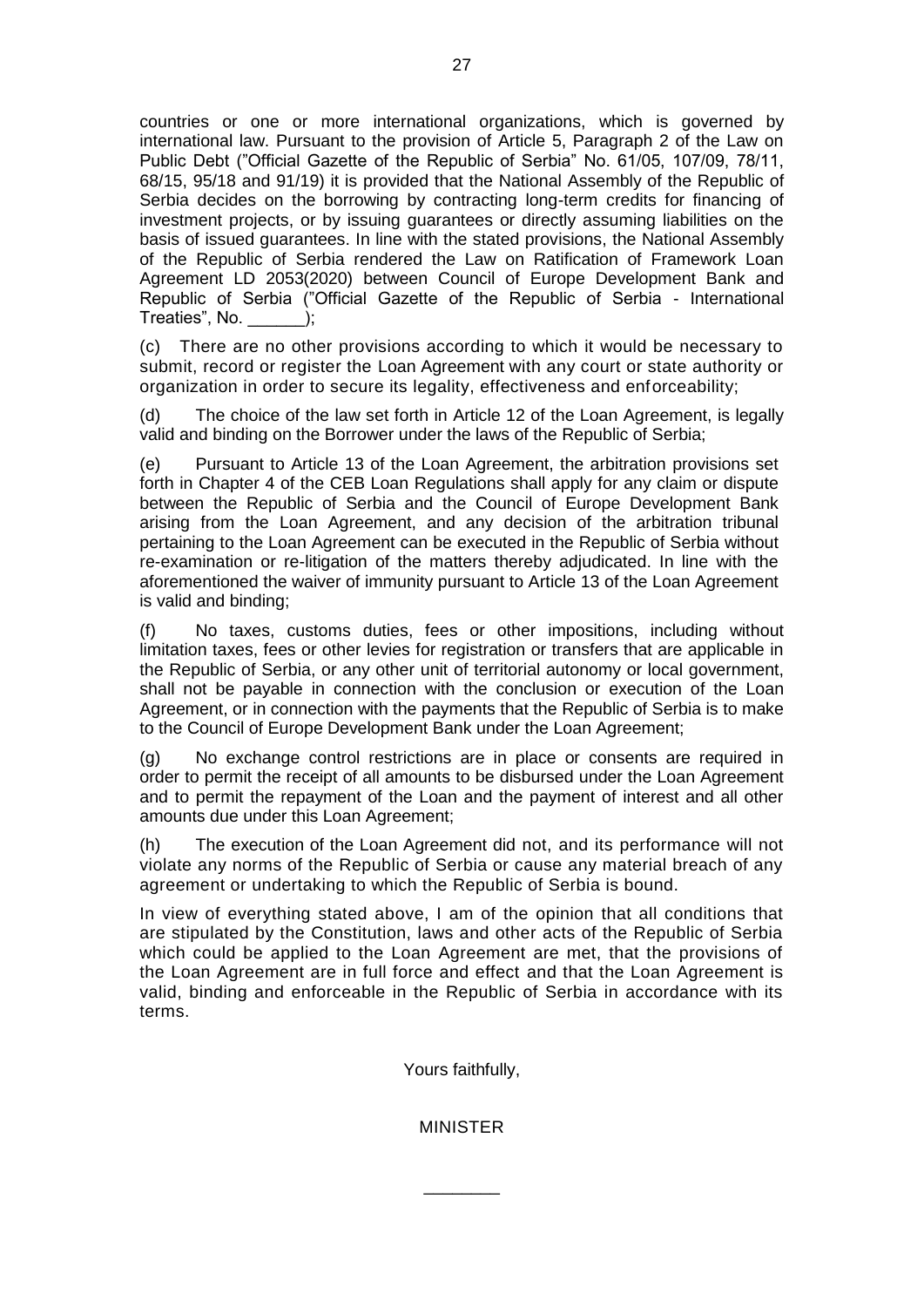### **APPENDIX 3**

# **DISBURSEMENT REQUEST (TEMPLATE)**

**LD 2053 – [•] Tranche**

<span id="page-27-0"></span>With reference the Framework Loan Agreement dated [•] (hereinafter, the "**Agreement**") between the Council of Europe Development Bank (hereinafter, the CEB) and the Republic of Serbia (hereinafter, the "**Borrower**"), the Republic of Serbia hereby requests the CEB, in accordance with Sub-clause 4.3(a) of the Agreement, to proceed with the disbursement of a Tranche under the specific terms and conditions set out below.

Terms defined in the Agreement shall have the same meaning herein, unless otherwise specified.

| Currency/Amount                   | $[\bullet]$                                                                        |                           |              |                                                                                                            |  |  |  |
|-----------------------------------|------------------------------------------------------------------------------------|---------------------------|--------------|------------------------------------------------------------------------------------------------------------|--|--|--|
| <b>Disbursement Date</b>          | $\lceil \bullet \rceil$                                                            |                           |              |                                                                                                            |  |  |  |
| Principal<br>Repayment<br>Period  | [●] years [including a grace period of [●] years]                                  |                           |              |                                                                                                            |  |  |  |
| Principal<br>Repayment<br>Date(s) | $\left[\bullet\right]$                                                             |                           |              |                                                                                                            |  |  |  |
| <b>Maturity Date</b>              | $\lceil \bullet \rceil$                                                            |                           |              |                                                                                                            |  |  |  |
| <b>Interest Rate</b>              | Fixed                                                                              | Maximum [•] per annum     |              |                                                                                                            |  |  |  |
|                                   | Floating                                                                           | Reference Rate:           |              | $[[\bullet]$ -month<br>EURIBOR/INSERT<br><b>ANY</b><br><b>OTHER</b><br><b>REFERENCE</b><br>RATE] per annum |  |  |  |
|                                   |                                                                                    | Spread                    |              | Maximum [•] basis points                                                                                   |  |  |  |
| <b>Interest Period</b>            | [Quarterly] [Semi-annually] in arrears                                             |                           |              |                                                                                                            |  |  |  |
| Payment<br>Interest               | The interest payment will take place on $\lceil \bullet \rceil$ every year and for |                           |              |                                                                                                            |  |  |  |
| Dates                             | the first time on $\lceil \bullet \rceil$                                          |                           |              |                                                                                                            |  |  |  |
| Day Count Convention              | Modified Following Business Day Convention                                         |                           |              |                                                                                                            |  |  |  |
| <b>Business Day</b>               | [●]                                                                                |                           |              |                                                                                                            |  |  |  |
| Borrower's Account                | Beneficiary's<br>Name                                                              | $\lbrack \bullet \rbrack$ |              |                                                                                                            |  |  |  |
|                                   | Beneficiary 's                                                                     |                           | Name         | $\bullet$                                                                                                  |  |  |  |
|                                   | <b>Bank</b>                                                                        |                           | City         | $\bullet$                                                                                                  |  |  |  |
|                                   |                                                                                    |                           | <b>SWIFT</b> | $\bullet$                                                                                                  |  |  |  |
|                                   |                                                                                    |                           | <b>IBAN</b>  | $\bullet$                                                                                                  |  |  |  |
|                                   |                                                                                    |                           | Reference    | $\left  \bullet \right $                                                                                   |  |  |  |
|                                   | Correspondent                                                                      |                           | Name         | $\bullet$                                                                                                  |  |  |  |
|                                   | Bank (if                                                                           |                           | City         | $\bullet$                                                                                                  |  |  |  |
|                                   | applicable)                                                                        |                           | <b>SWIFT</b> | $\bullet$                                                                                                  |  |  |  |
|                                   |                                                                                    |                           | <b>IBAN</b>  | $\bullet$                                                                                                  |  |  |  |

[•], on [•].

For the Borrower [INSERT NAME(S)/TITLE(S)]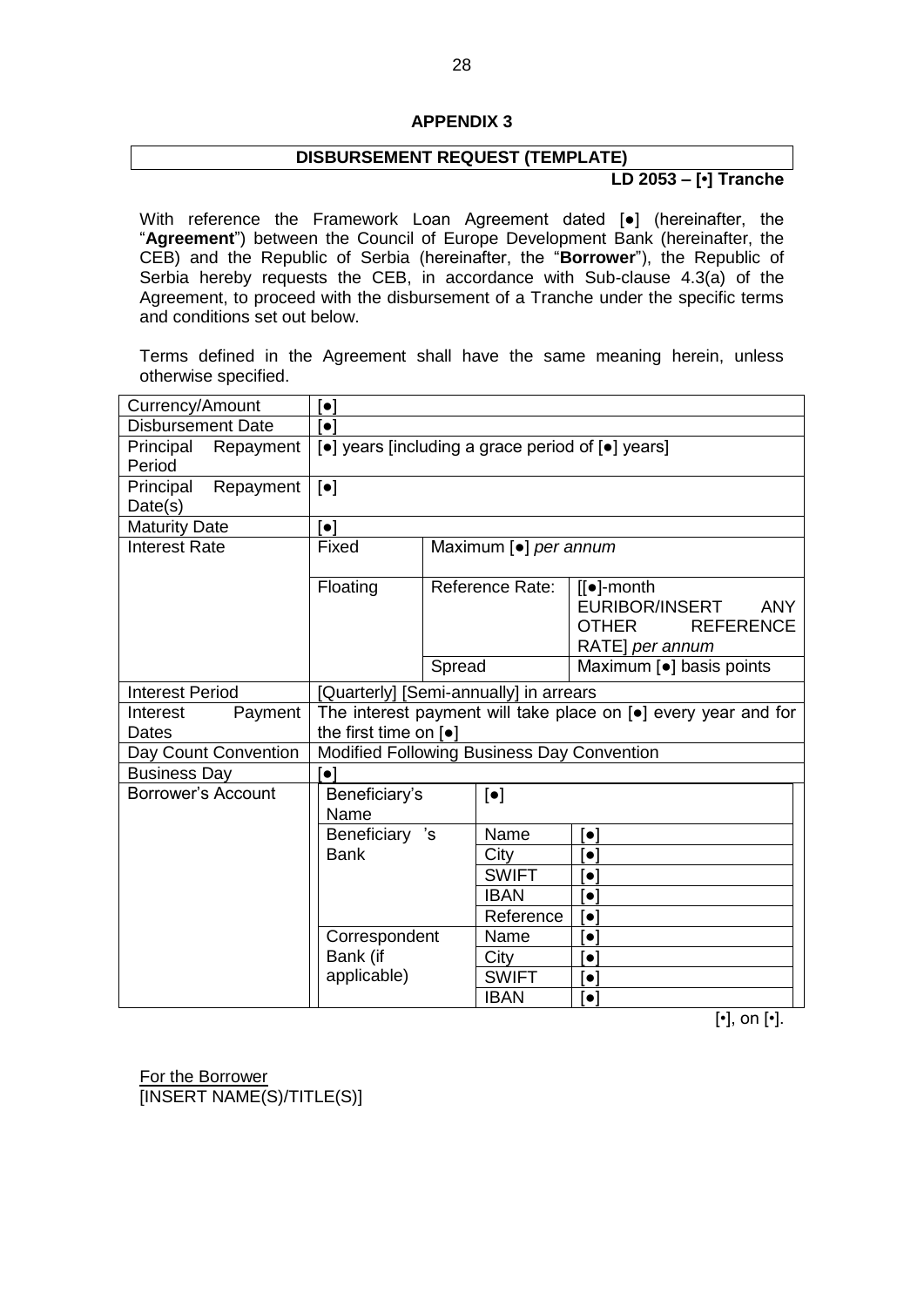# **DISBURSEMENT NOTICE (TEMPLATE)**

# *LD [•] – [•] Tranche*

In response to your Loan Disbursement Request dated [●] with reference the Framework Loan Agreement dated [●] (hereinafter, the "**Agreement**") between the Council of Europe Development Bank (hereinafter, the CEB) and the Republic of Serbia (hereinafter, the "Borrower"), the CEB hereby notifies to the Borrower, in accordance with Sub-clause 4.3(b) of the Agreement, the terms and conditions of the disbursement of the relevant Tranche.

Terms defined in the Agreement shall have the same meaning herein, unless otherwise specified.

| Currency/Amount                       | $\lceil \bullet \rceil$                           |                 |                                   |                                                                                         |  |  |
|---------------------------------------|---------------------------------------------------|-----------------|-----------------------------------|-----------------------------------------------------------------------------------------|--|--|
| <b>Disbursement Date</b>              | $\lceil \bullet \rceil$                           |                 |                                   |                                                                                         |  |  |
| <b>Principal Repayment</b>            | [•] years [including a grace period of [•] years] |                 |                                   |                                                                                         |  |  |
| Period                                |                                                   |                 |                                   |                                                                                         |  |  |
| <b>Principal Repayment</b><br>Date(s) | $[\bullet]$                                       |                 |                                   |                                                                                         |  |  |
| <b>Maturity Date</b>                  | $\lceil \bullet \rceil$                           |                 |                                   |                                                                                         |  |  |
| <b>Interest Rate</b>                  | Fixed                                             |                 | $\lceil \bullet \rceil$ per annum |                                                                                         |  |  |
|                                       | Floating                                          | Reference Rate: |                                   | [[.]-month EURIBOR/INSERT<br><b>OTHER</b><br><b>REFERENCE</b><br>ANY<br>RATE] per annum |  |  |
|                                       |                                                   | Spread          |                                   | [•] basis points                                                                        |  |  |
| <b>Interest Period</b>                | [Quarterly] [Semi-annually] in arrears            |                 |                                   |                                                                                         |  |  |
| <b>Interest Payment Dates</b>         |                                                   |                 |                                   | The interest payment will take place on [.] every year and for the first                |  |  |
|                                       | time on $[e]$                                     |                 |                                   |                                                                                         |  |  |
| Day Count Convention                  | Modified Following Business Day Convention        |                 |                                   |                                                                                         |  |  |
| <b>Business Day</b>                   | $\lceil \bullet \rceil$                           |                 |                                   |                                                                                         |  |  |
| Borrower's Account                    | Beneficiary's Name                                |                 | $\lceil \bullet \rceil$           |                                                                                         |  |  |
|                                       | Beneficiary's Bank                                |                 | Name                              | $\lceil \bullet \rceil$                                                                 |  |  |
|                                       |                                                   |                 | City<br><b>SWIFT</b>              | $\left\lceil \bullet \right\rceil$                                                      |  |  |
|                                       |                                                   |                 |                                   | $\lceil \bullet \rceil$                                                                 |  |  |
|                                       |                                                   |                 | <b>IBAN</b>                       | $\lceil \bullet \rceil$                                                                 |  |  |
|                                       |                                                   |                 | Reference                         | $\left[ \bullet \right]$                                                                |  |  |
|                                       | Correspondent                                     |                 | Name                              | $\left\lceil \bullet \right\rceil$                                                      |  |  |
|                                       | Bank (if applicable)                              |                 | City                              | $\left[ \bullet \right]$                                                                |  |  |
|                                       |                                                   |                 | <b>SWIFT</b>                      | $\lceil \bullet \rceil$                                                                 |  |  |
|                                       |                                                   |                 | <b>IBAN</b>                       | [•]                                                                                     |  |  |
| CEB's account                         | Beneficiary's Name                                |                 |                                   | Council of Europe Development Bank                                                      |  |  |
|                                       | Beneficiary's SWIFT                               |                 | <b>CEFPFRPP</b>                   |                                                                                         |  |  |
| Beneficiary's Bank                    |                                                   | Name            | Deutsche Bank                     |                                                                                         |  |  |
|                                       |                                                   |                 | City                              | Frankfurt (Germany)                                                                     |  |  |
|                                       |                                                   |                 | <b>SWIFT</b>                      | <b>DEUTDEFF</b>                                                                         |  |  |
|                                       |                                                   |                 | <b>IBAN</b>                       | DE44 5007 0010 0928 7384 00                                                             |  |  |

Paris, on [•]

For the CEB [INSERT NAME(S)/TITLE(S)]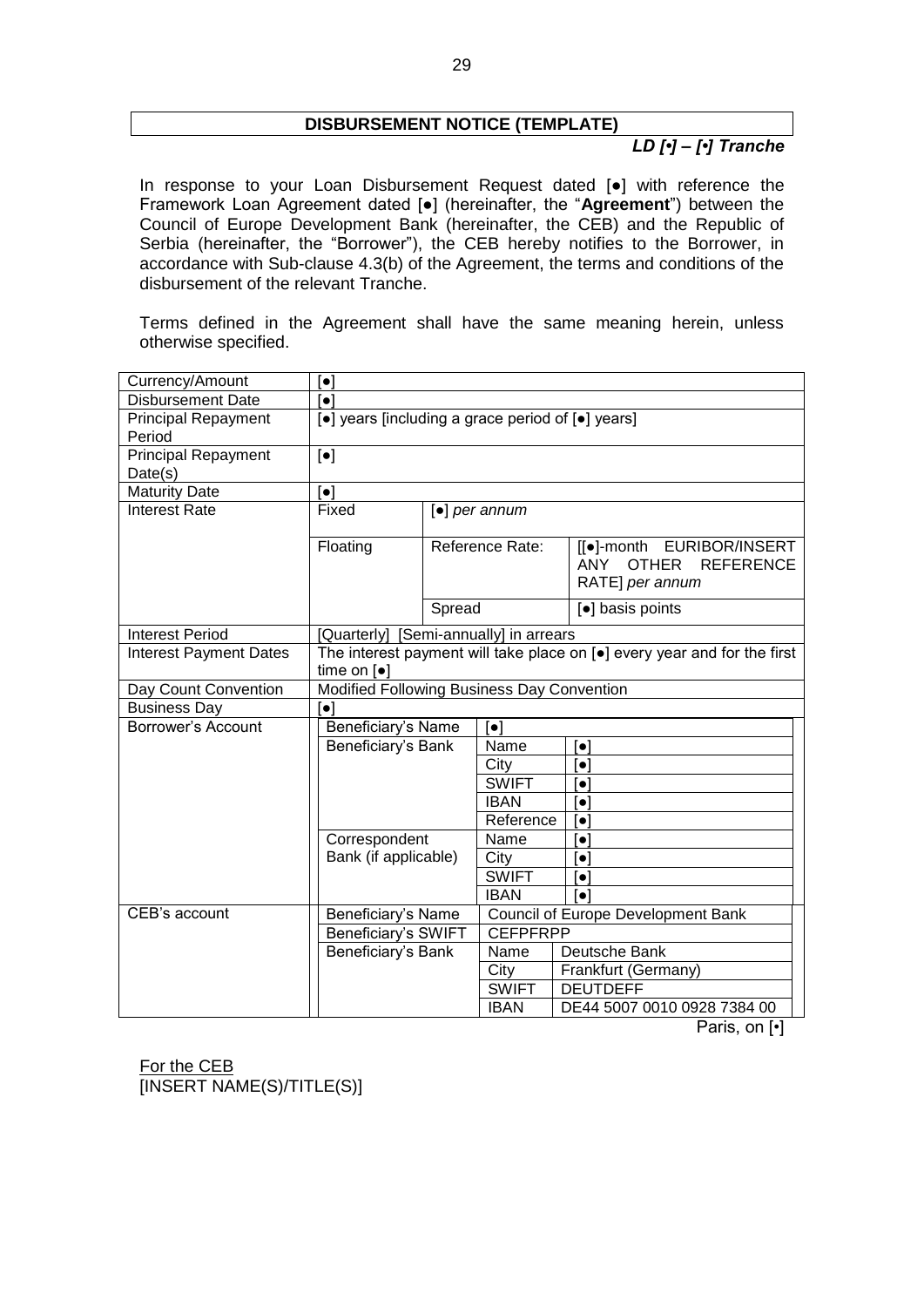# **APPENDIX 4**

# **Progress Report/Completion Report**

#### **MONITORING REPORT (***Template* **)**

<span id="page-29-0"></span>**Borrower:** the Republic of Serbia **Project** ref: LD 2053 (2020) **Project** ref: LD 2053 (2020)

**Project Name: Supporting efforts of Republic of Serbia to mitigate COVID-19 pandemic**

*in EUR*

| Scope                       | <b>Budgetary lines</b>                                               | Type of<br>expenditure | <b>Total estimated</b><br>cost of the<br>investment | <b>Budget expenditures 2020</b><br>committed,<br>spent,<br>as of [date]<br>as of [date] |   | <b>Final Expenditure</b> | <b>COMMENTS</b> |
|-----------------------------|----------------------------------------------------------------------|------------------------|-----------------------------------------------------|-----------------------------------------------------------------------------------------|---|--------------------------|-----------------|
| $\mathbf{1}$                | 2                                                                    | 3                      | 4                                                   | 5                                                                                       | 6 | $\overline{7}$           |                 |
|                             | ICU Respirators and relating<br>tools for configuration;             | Goods                  |                                                     |                                                                                         |   |                          |                 |
|                             | Masks of various kinds<br>Budgetary lines (Surgical, FFP2, FFP3);    | Consumables            |                                                     |                                                                                         |   |                          |                 |
| planned to<br>cope with     | Acquisition of medical<br>equipment;                                 | Goods                  |                                                     |                                                                                         |   |                          |                 |
| COVID-19                    | Pharmaceutical supplies such<br>as medicines or diagnostic<br>tests; | Consumables            |                                                     |                                                                                         |   |                          |                 |
|                             | Protective gear for medical<br>staff;                                | Consumables            |                                                     |                                                                                         |   |                          |                 |
|                             | Total, out of which:                                                 |                        | 222 000 000                                         |                                                                                         |   |                          |                 |
| Financing<br><b>Sources</b> | <b>CEB</b> loan                                                      |                        | 200 000 000                                         |                                                                                         |   |                          |                 |
|                             | <b>State Budget</b>                                                  | 22 000 000             |                                                     |                                                                                         |   |                          |                 |

30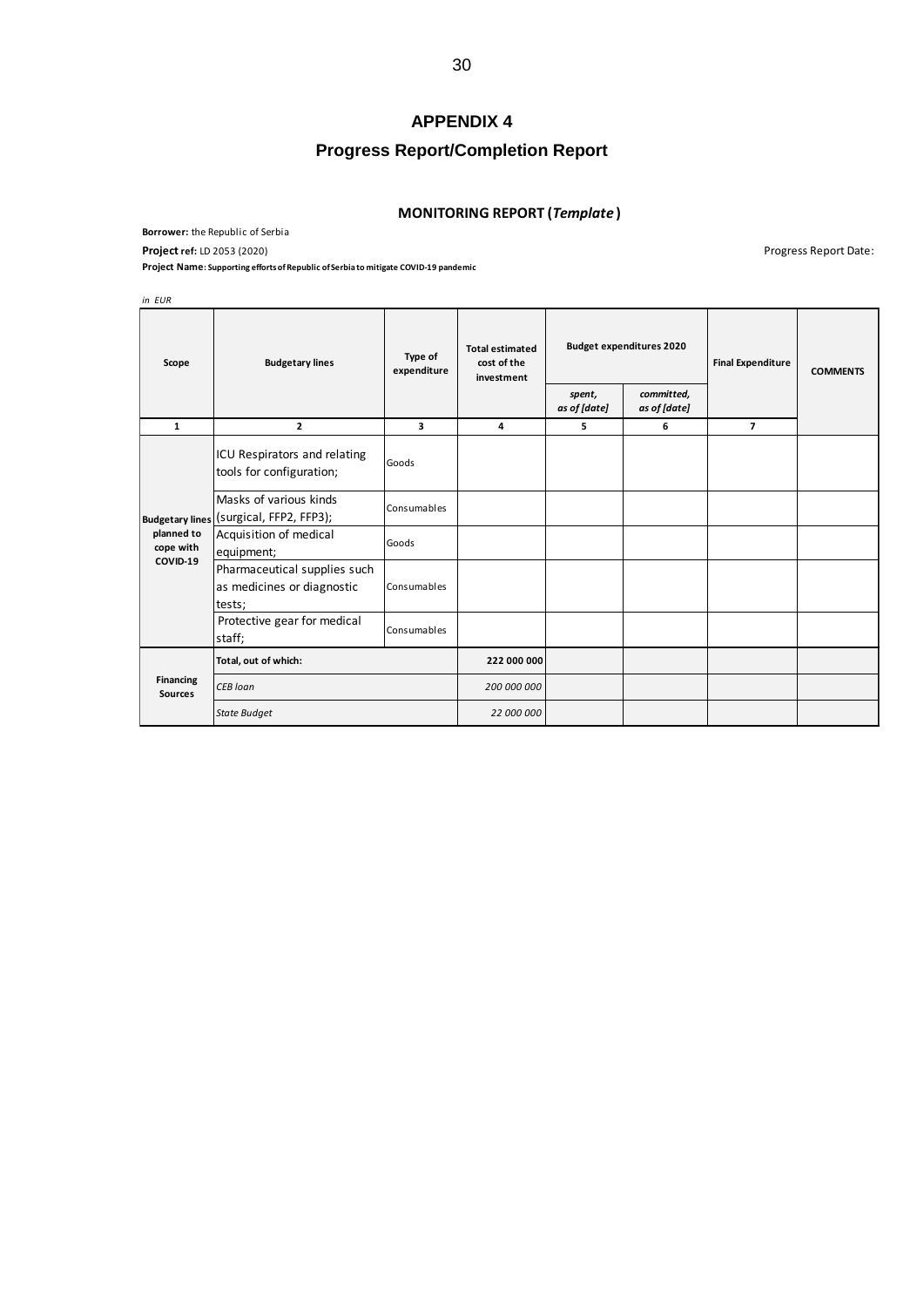# **APPENDIX 5**

# Indicative technical Indicators

<span id="page-30-0"></span>**Borrower:** the Republic of Serbia

**Project Name: Supporting efforts of Republic of Serbia to mitigate COVID-19 pandemic**

**Project ref:** LD 2053 (2020) **Project ref:** LD 2053 (2020)

| Social Impacts / Outcomes                                                       | <b>Unit</b> | <b>Outcome</b> | <b>Comments</b> |
|---------------------------------------------------------------------------------|-------------|----------------|-----------------|
| Equipment and type                                                              | Number      |                |                 |
| Additional beds of third level type (ICU) fully equiped<br>with new respirators | Number      |                |                 |
|                                                                                 |             |                |                 |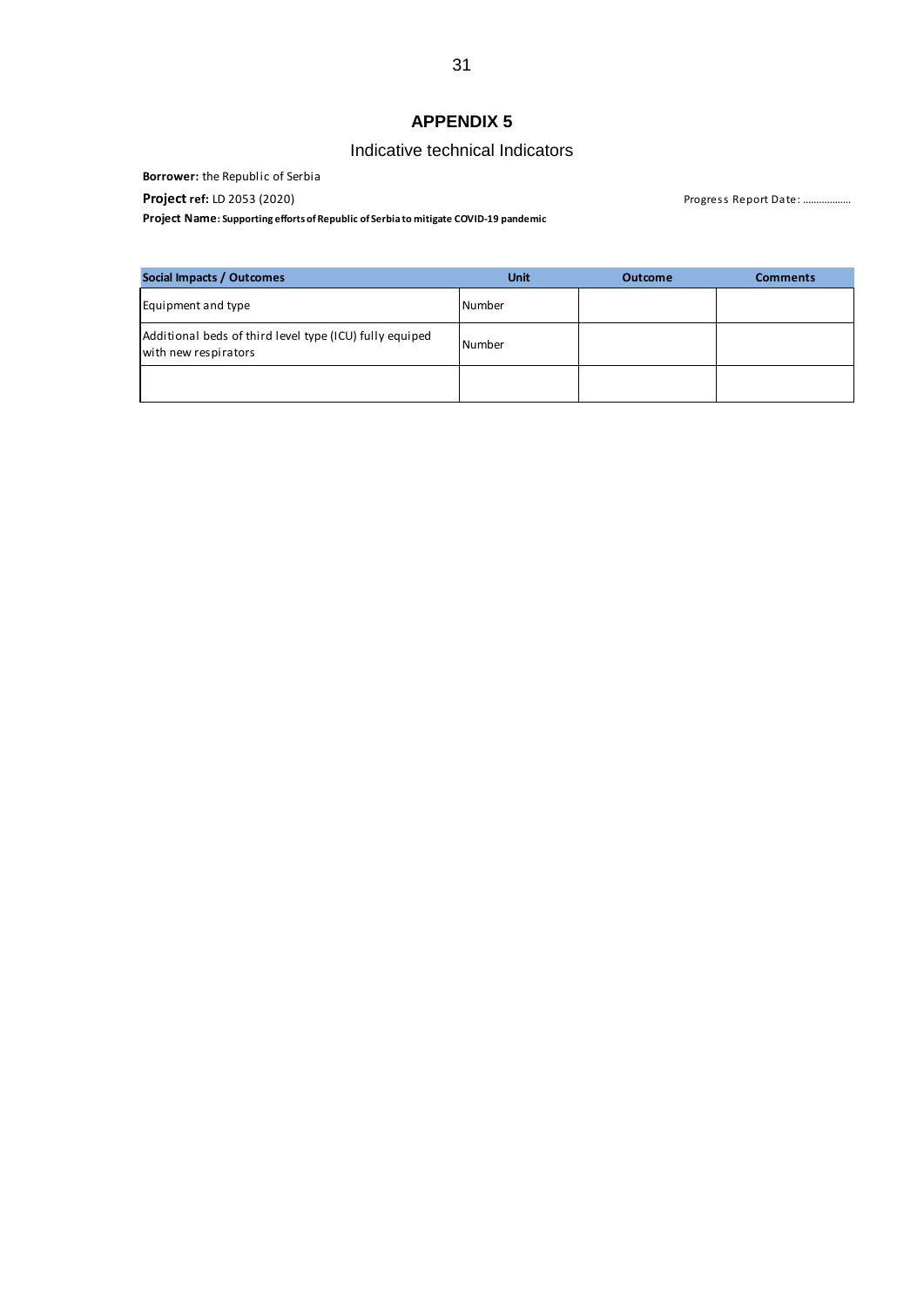LD 2053 (2020)

# **OKVIRNI SPORAZUM O ZAJMU**

*između*

# **BANKE ZA RAZVOJ SAVETA EVROPE**

*i*

# **REPUBLIKE SRBIJE**

Zajam za finansiranje javnog sektora

*Podrška naporima Republike Srbije na ublažavanju pandemije COVID-19*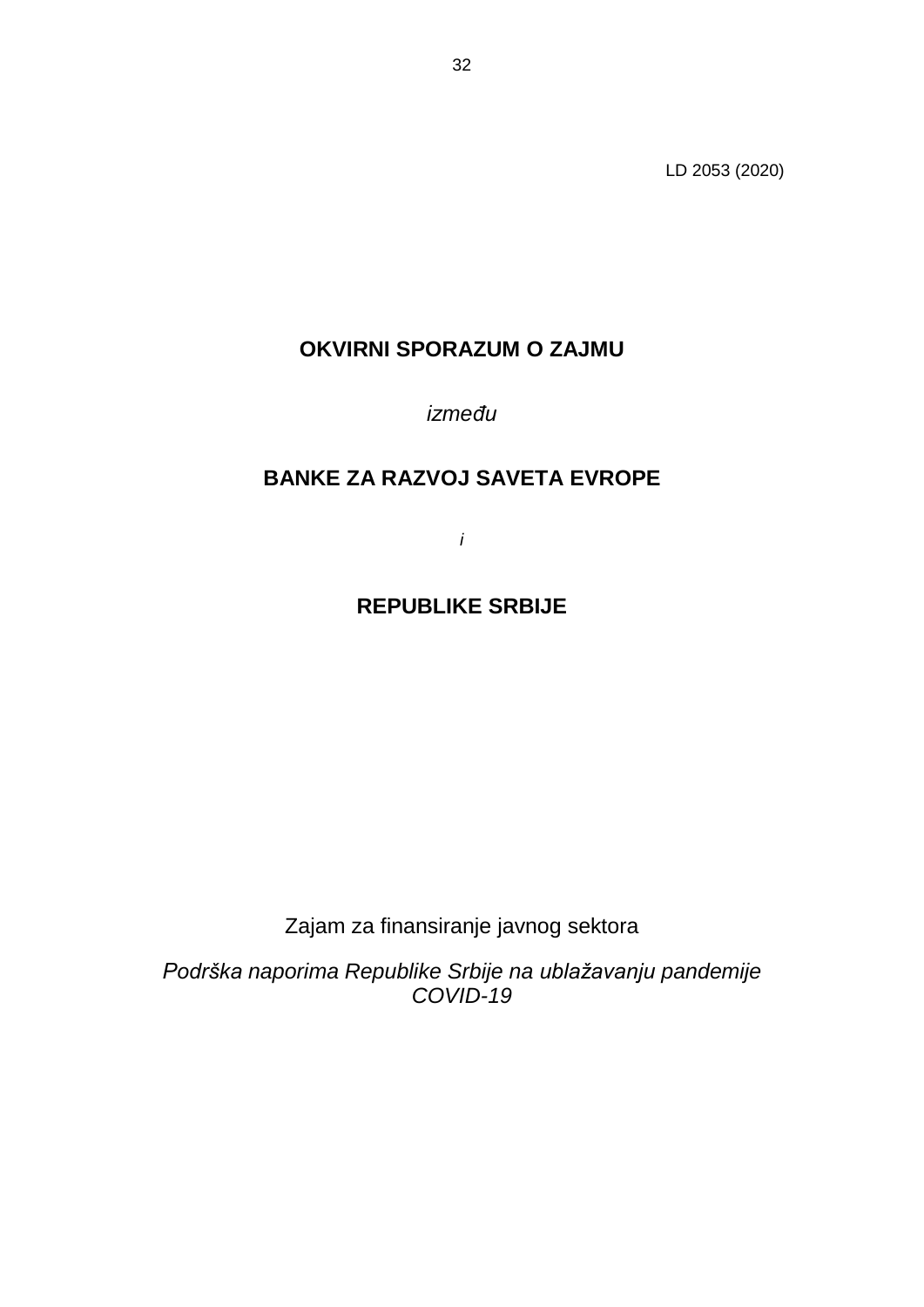# SADRŽAJ

|              | 1.1         |                                                                   |     |
|--------------|-------------|-------------------------------------------------------------------|-----|
|              | 1.2         |                                                                   |     |
|              | 1.3         |                                                                   |     |
|              | 1.4         |                                                                   |     |
| 2.           |             |                                                                   |     |
| 3.           |             |                                                                   |     |
| $\mathbf{4}$ |             |                                                                   |     |
|              | 4.1         |                                                                   |     |
|              | 4.2         |                                                                   |     |
|              | 4.3         |                                                                   |     |
|              | 4.4         |                                                                   |     |
|              | 4.5         |                                                                   |     |
|              | 4.6         |                                                                   |     |
|              | 4.7         |                                                                   |     |
|              | 4.8         |                                                                   |     |
|              | 4.9<br>4.10 |                                                                   |     |
|              | 4.11        |                                                                   |     |
|              |             |                                                                   |     |
|              |             |                                                                   |     |
|              | 5.1         |                                                                   |     |
|              | 5.2         |                                                                   |     |
|              | 5.3         |                                                                   |     |
|              | 5.4<br>5.5  |                                                                   |     |
|              | 5.6         | MERE ZAŠTITE U OBLASTI ŽIVOTNE SREDINE I SOCIJALNE MERE ZAŠTITE14 |     |
|              | 5.7         |                                                                   |     |
|              | 5.8         |                                                                   |     |
|              | 5.9         |                                                                   |     |
|              |             |                                                                   |     |
|              |             | 6.1 IZVEŠTAVANJE                                                  | .15 |
|              | 6.2         |                                                                   |     |
|              | 6.3         |                                                                   |     |
|              | 6.4         |                                                                   |     |
|              | 6.5         |                                                                   |     |
|              |             |                                                                   |     |
|              | 7.1         |                                                                   |     |
|              | 7.2         |                                                                   |     |
|              | 7.3         |                                                                   |     |
|              | 7.4         |                                                                   |     |
|              |             |                                                                   |     |
|              |             |                                                                   |     |
|              |             |                                                                   |     |
|              |             |                                                                   |     |
|              |             |                                                                   |     |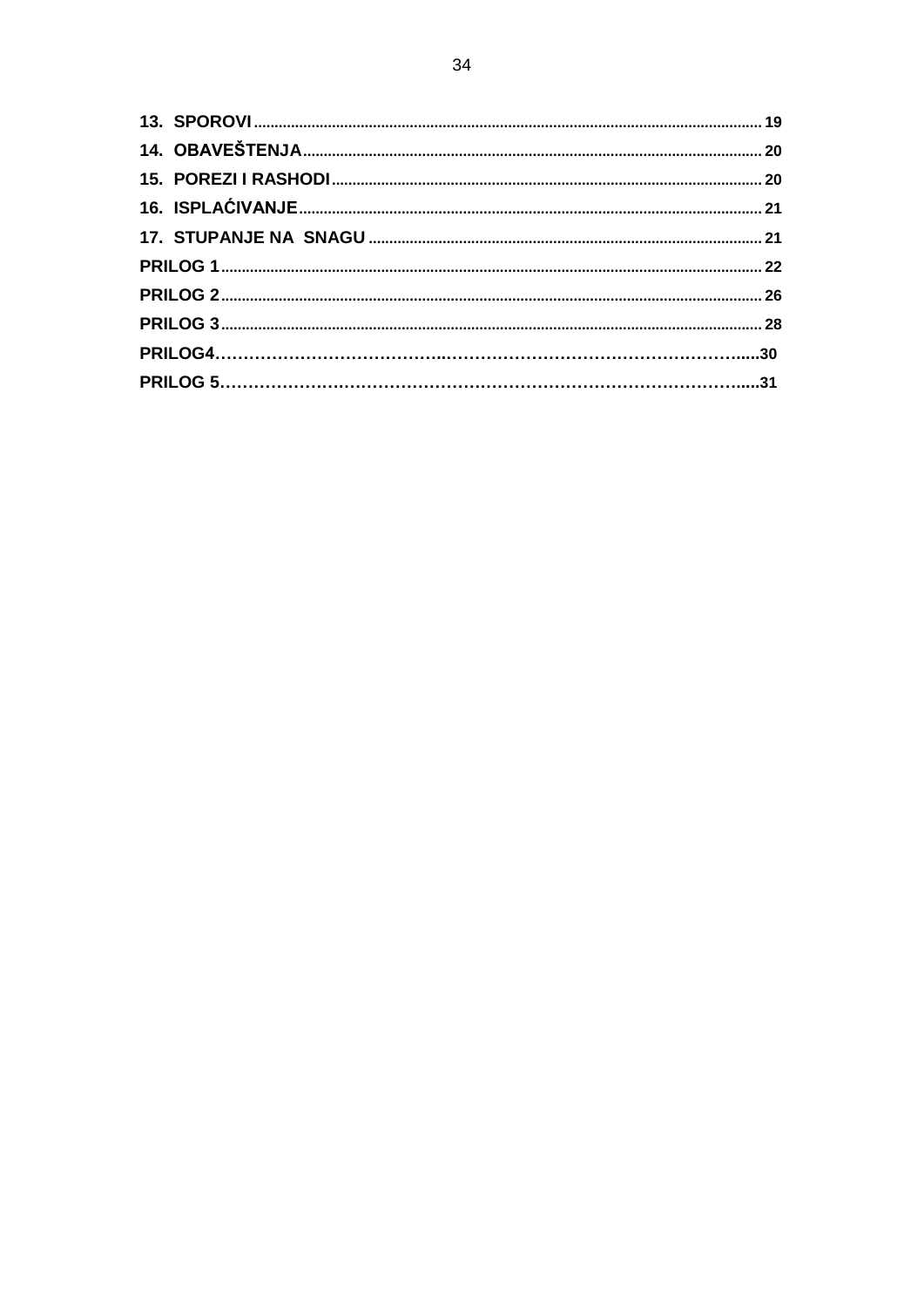**BANKA ZA RAZVOJ SAVETA EVROPE**, međunarodna organizacija sa sedištem u 55, Avenue Kléber, F-75116 Pariz (Francuska) (u daljem tekstu: "BRSE" ili ,,Banka"), s jedne strane,

i

**REPUBLIKA SRBIJA,** (u daljem tekstu: "**Zajmoprimac**" i zajedno sa BRSE, "**Strane**", a svaka pojedinačno "**Strana**"), s druge strane,

### **S OBZIROM NA TO DA**

- (A) Imajući u vidu da je zahtev za zajam podnet od strane Republike Srbije kroz njeno Ministarstvo finansija 16. aprila 2020. godine, i da je odobren od Administrativnog saveta BRSE 12. maja 2020 godine.
- (B) Imajući u vidu Treći protokol Opšteg sporazuma o povlasticama i imunitetu Saveta Evrope od 6. marta 1959. godine,
- (C) Imajući u vidu Propise o zajmu BRSE, koji su usvojeni Rezolucijom Administrativnog Saveta BRSE 1587 (2016) (u daljem tekstu: "**Propisi o zajmu**"),
- (D) Imajući u vidu politiku BRSE o zajmovima i finansiranju projekata, koja je usvojena Rezolucijom Administrativnog Saveta BRSE 1611 (2019) (u daljem tekstu: "**Kreditna politika**"),
- (E) Imajući u vidu Politiku o zaštiti životne sredine i merama socijalne zaštite BRSE, koja je usvojena Rezolucijom Administrativnog Saveta BRSE 1588 (2016) (u daljem tekstu: "**Politika o zaštiti životne sredine i merama socijalne zaštite**"),
- (F) Imajući u vidu Smernice o nabavkama BRSE, koje je usvojio Administrativni savet BRSE septembra 2011. godine (u daljem tekstu: "**Smernice o nabavkama**"),

**OVIM SE DOGOVARAJU O SLEDEĆEM:**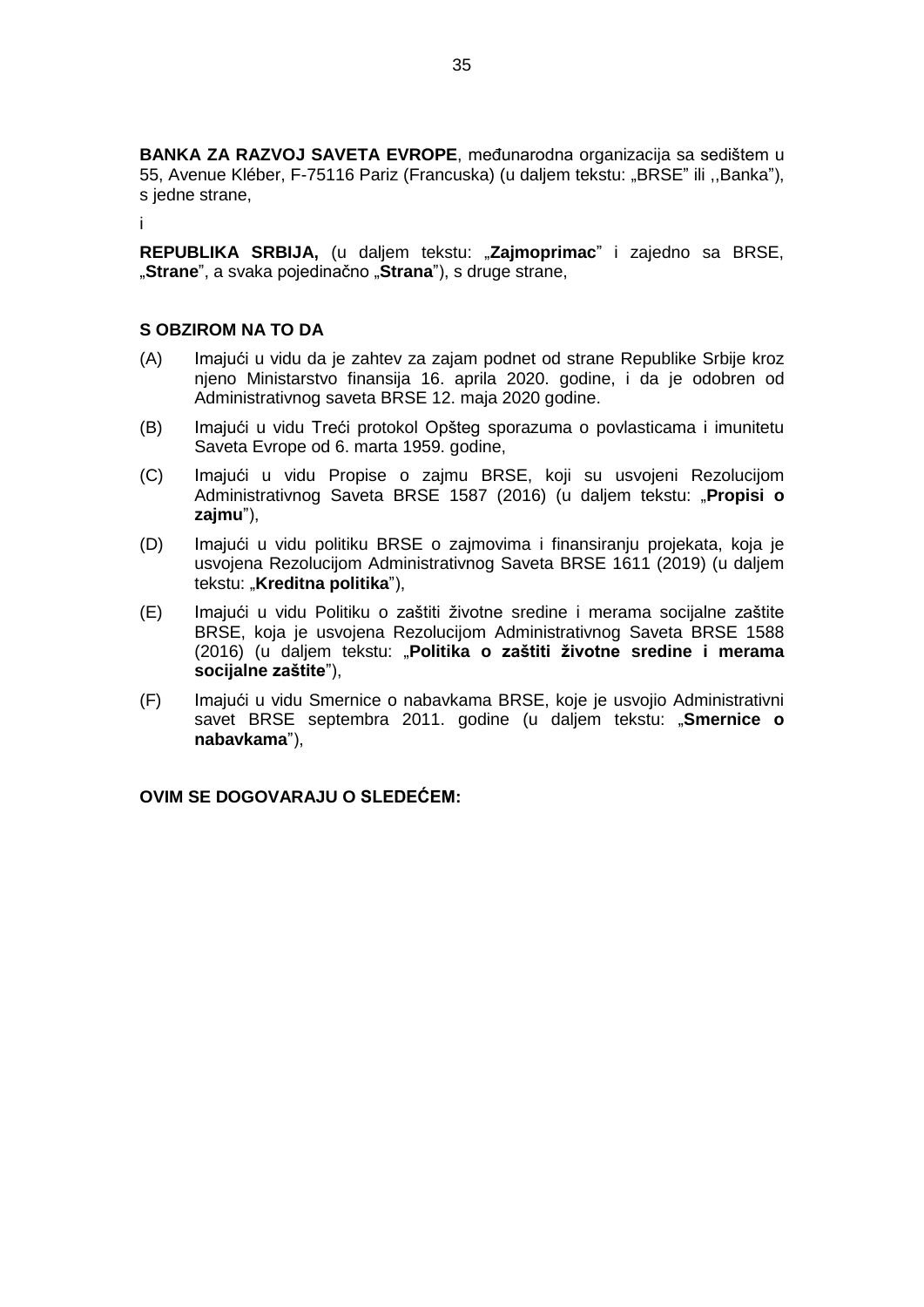# **1. TUMAČENjE**

### **1.1 Definicije**

Sledeći termini će imati značenje koje je naznačeno u tekstu ispod, osim kada kontekst zahteva drugačije:

**"Sporazum"** označava okvirni sporazum o zajmu, uključujući njegove priloge.

**"Alokacija"** označava raspoređivanje Tranše od strane Zajmoprimca na kvalifikovane delove Projekta čak i ako navedena tranša još nije isplaćena u skladu sa Projektom.

**"Period alokacije"** ima značenje definisano u potklauzuli 5.2.

**"Radni dan"** označava:

U odnosu na plaćanja u evrima, dan kada funkcioniše TARGET 2 (Transevropski automatski sistem ekspresnog transfera bruto plaćanja u realnom vremenu).

**"Datum zaključenja zajma"** označava 31. decembar 2021. godine (koji je takođe određen u Prilogu 1 ovde) posle koga Zajmoprimac ne može tražiti dalje isplate. Taj datum može biti promenjen nakon pisane saglasnosti obe Strane, putem razmene pisama.

**"Završni izveštaj"** ima značenje definisano u potklauzuli 6.1(b).

**"Komponente"** označava kvalifikovane sektore delovanja definisane u skladu sa Prilogom 1 ovde.

**"Valuta"** označava, u svrhe ovog sporazuma, evro.

**"Konvencija za utvrđivanje broja dana"** označava konvenciju za utvrđivanje broja dana između dva datuma i broja dana u godini koji su naznačeni u relevantnom Obaveštenju o isplati.

**"Instrument zaduživanja"** označava (i) svaki zajam ili drugi oblik finansijske zaduženosti; (ii) instrument, koji uključuje priznanicu ili izvod stanja na računu, kojim se dokazuje ili predstavlja obaveza da se vrati zajam, depozit, avans ili drugo produženje kredita (uključujući bez ograničavanja produženje kredita u skladu sa sporazumom o refinansiranju ili reprogramu), (iii) obveznicu, notu, dužničke vrednosne hartije, obligacije ili slične pisane dokaze o finansijskoj zaduženosti; ili (iv) instrument kojim se dokazuje garancija o obavezi koja predstavlja finansijsku zaduženost prema drugom.

**"Stopa zatezne kamate"** ima značenje određeno u skladu sa potklauzulom 4.9.

**"Datum isplate"** označava datum na koji Tranša treba da bude isplaćena u skladu sa primenljivim Obaveštenjem o isplati.

**"Obaveštenje o isplati"** ima značenje definisano u potklauzuli 4.3(b).

**"Zahtev za isplatu"** ima značenje definisano u potklauzuli 4.3(a).

**"Potvrda o prevremenoj otplati"** ima značenje definisano u potklauzuli 4.7.

**"Troškovi prevremene otplate"** ima značenje definisano u potklauzuli 4.7.

**"Datum prevremene otplate"** ima značenje definisano u potklauzuli 4.7.

**"Obaveštenje o prevremenoj otplati"** ima značenje definisano u potklauzuli 4.7.

**"Datum stupanja na snagu"** označava datum stupanja na snagu Sporazuma kao rezultat klauzule 17.

**"EU"** označava Evropsku uniju.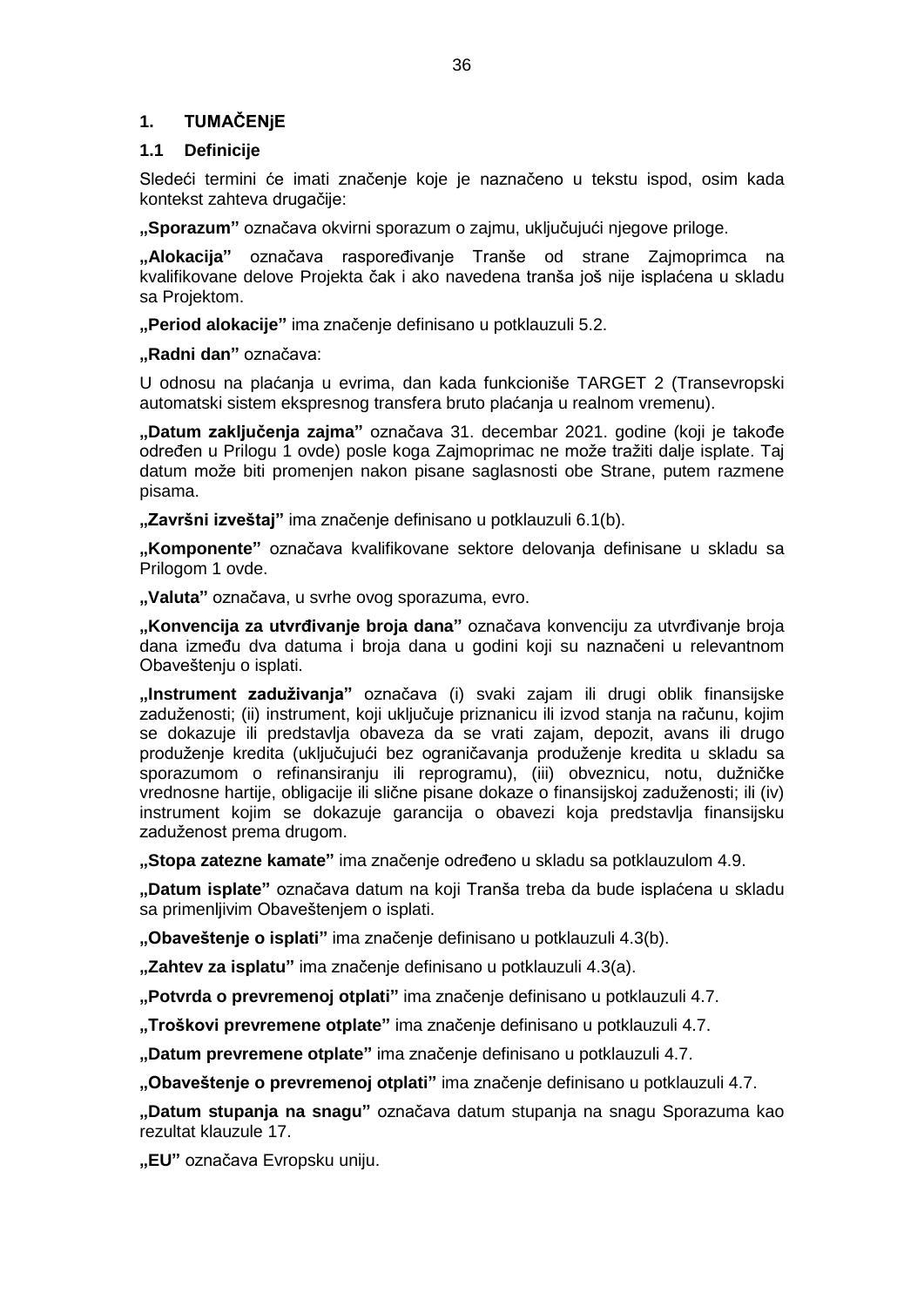**"EURIBOR"** označava godišnju procentualnu stopu navedenu na stranici EURIBOR01 Tomson Rojtersa (ili na stranici naslednika koji zamenjuje Tomson Rojters stranicu EURIBOR01) u ili oko 11 časova ujutru po vremenu u Briselu na Datum utvrđivanja kamate kao međubankarska kamatna stopa za evro koju primenjuje Evropski institut za tržište novca (ili drugo lice koje preuzima upravljanje nad tom stopom) za isti period kao relevantni Kamatni period.

Ako relevantni kamatni period nije isti kao period koji je naveo Tomson Rojters, primenljivi EURIBOR će biti procentualna godišnja kamatna stopa koja je rezultat linearne interpolacije upućivanjem na dve (2) EURIBOR stope za oročena sredstva u evrima, od kojih je jedna primenljiva za period celih meseci pri čemu je sledeći kraći i druga za period celih meseci pri čemu je sledeći duži nego što je dužina relevantnog kamatnog perioda.

**"Evro"** i simbol **"EUR"** označava zakonsku valutu država članica EU koje je s vremena na vreme usvajaju kao svoju valutu u skladu sa relevantnim odredbama Ugovora o EU i Ugovora o funkcionisanju EU ili njihovim ugovorima naslednicima.

**"Evropska konvencija o ljudskim pravima"** označava Konvenciju o zaštiti ljudskih prava i osnovnih sloboda od 4. novembra 1950, CETS br. 5, koja se povremeno menja i dopunjava.

**"Evropska socijalna povelja"** označava Evropsku socijalnu povelju od 3. maja 1996, CETS br. 163, koja se povremeno menja i dopunjava.

**"Krajnji korisnici"** su definisani Prilogom 1 ovde kao grupa koja ima koristi od socijalnih rezultata projekta.

**"Fiksna kamatna stopa"** označava godišnju kamatnu stopu određenu u primenljivom Obaveštenju o isplati.

**"Varijabilna kamatna stopa"** označava godišnju kamatnu stopu koja ja utvrđena dodavanjem ili oduzimanjem Raspona određenog u primenljivom Obaveštenju o isplati, na ili od, zavisno od slučaja, Referentne kamatne stope.

Da bi se izbegla bilo kakva sumnja, kada utvrđivanje Varijabilne kamatne stope ima za rezultat negativnu kamatnu stopu (usled navedene negativne Referentne kamatne stope, na funkcionisanje Raspona koji je oduzet od Referentne kamatne stope ili zbog bilo kakvih drugih okolnosti), smatraće se da kamata koju treba da plati Zajmoprimac za Kamatni period iznosi nula.

**"Datum utvrđivanja kamate"** označava, u svrhe utvrđivanja varijabilne kamatne stope, dan koji pada dva (2) Radna dana pre prvog dana Kamatnog perioda, osim ako nije drugačije naznačeno u relevantnom Obaveštenju o isplati.

**"Datumi plaćanja kamate"** označavaju datume za plaćanje kamate koji odgovaraju relevantnom Kamatnom periodu određenom u primenljivom Obaveštenju o isplati.

**"Kamatni period"** označava period koji započinje na Datum plaćanja kamate i završava se na dan koji je dan pre sledećeg Datuma plaćanja kamate, pod uslovom da prvi Kamatni period primenljiv na svaku Tranšu započinje na Datum isplate i završava se na dan pre sledećeg Datuma plaćanja kamate.

**"Zajam"** označava zajam koji je odobren Zajmoprimcu od strane BRSE u skladu sa ovim sporazumom.

**"Iznos zajma"** označava iznos definisan u skladu sa potklauzulom 4.1.

**"Događaj poremećaja na tržištu"** ima značenje definisano u potklauzuli 4.10.

**"Materijalno negativna promena"** označava svaki događaj koji, po mišljenju BRSE, (i) materijalno ugrožava sposobnost Zajmoprimca da izvršava svoje finansijske obaveze u skladu sa Sporazumom; ili (ii) na negativan način utiče na bilo koje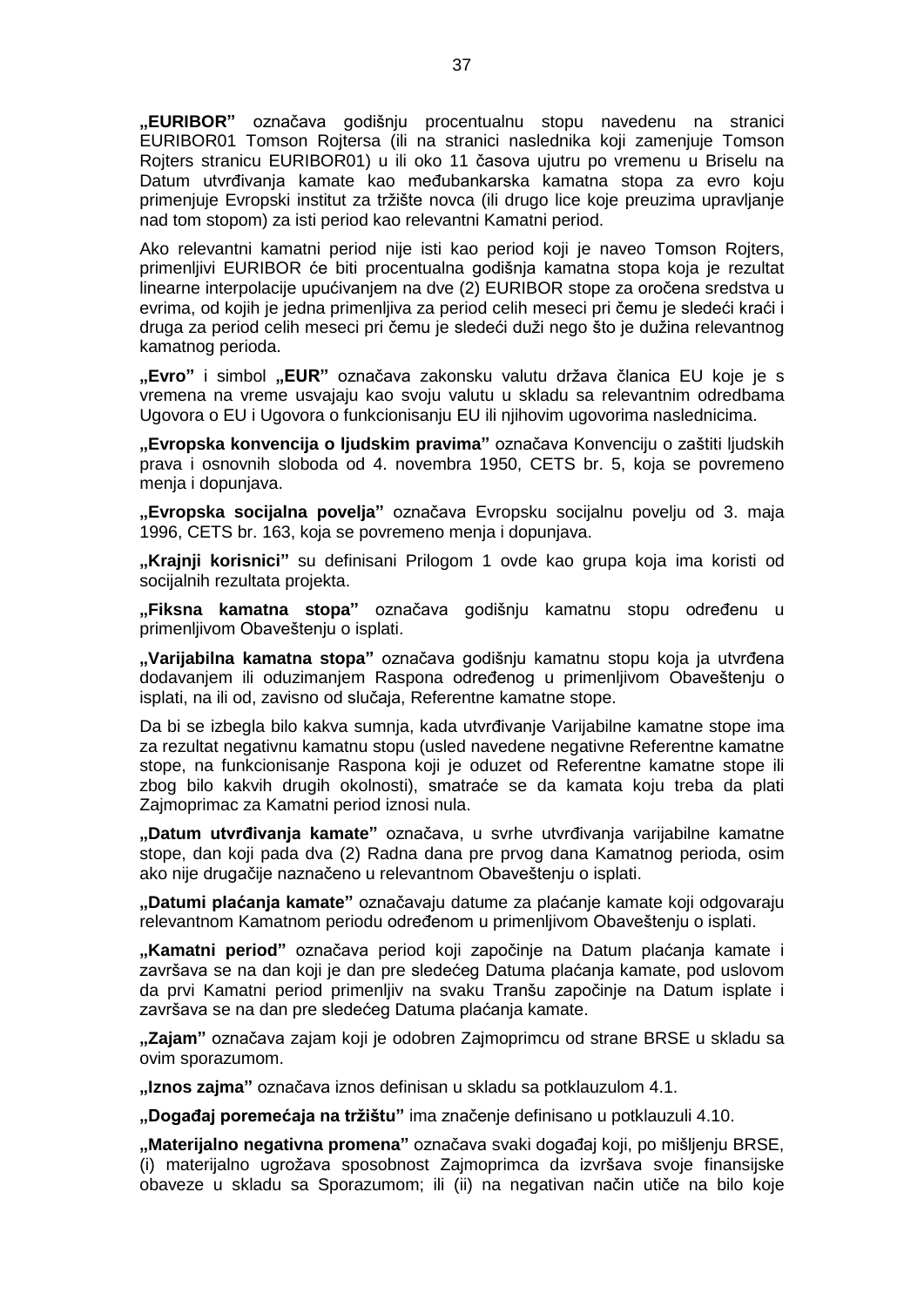Sredstvo obezbeđenja koje je dostavio Zajmoprimac ili treće lice da bi se osiguralo blagovremeno izvršenje finansijskih obaveza Zajmoprimca u skladu sa Sporazumom.

**"Datum dospeća"** označava poslednji Datum otplate glavnice za svaku Tranšu koja je određena u primenlijvom Obaveštenju o isplati.

**"Konvencija o modifikovanom narednom radnom danu"** jeste konvencija po kojoj ukoliko određeni datum pada na dan koji nije Radni dan, taj dan će biti prvi sledeći dan koji je Radni dan, osim ako taj dan pada u narednom kalendarskom mesecu, u tom slučaju taj dan će biti prvi Radni dan koji prethodi određenom datumu.

**"Datum(i) otplate glavnice"** označava datum(e) za otplatu(e) glavnice u skladu sa svakom Tranšom utvrđenom primenljivim Obaveštenjem o isplati.

**"Period za otplatu glavnice"** označava u odnosu na svaku Tranšu period koji protiče od Datuma njene isplate do Datuma dospeća.

**"Izveštaj o napretku"** ima značenje definisano u potklauzuli 6.1(a).

**"Zabranjeno delovanje"** ima značenje definisano u potklauzuli 5.8.

**"Projekat"** označava kvalifikovane programe ulaganja/program kvalifikovanih potprojekata utvrđenih u skladu sa Prilogom 1 da bi se delimično finansirali pomoću zajma koji je odobrio Administrativni savet BRSE sa ref. LD 2053.

**"Telo za sprovođenje projekta"** (u daljem tekstu: **"TSP"**) označava pravno lice koje je, po osnovu ovlašćenja Zajmoprimca, zaduženo za sprovođenje Projekta.

**"Referentna kamatna stopa"** označava EURIBOR za Tranšu po varijabilnoj kamatnoj stopi koja je denomonirana u evrima.

**"Sredstvo obezbeđenja"** označava sporazum ili dogovor koji stvara povlašćeni položaj, pravo prečeg plaćanja, sredstvo obezbeđenja ili garanciju bilo koje vrste koje bi mogle preneti povećana prava na treća lica.

**"Raspon"** označava, u skladu sa Tranšom po varijabilnoj kamatnoj stopi, fiksni raspon u odnosu na Referentnu kamatnu stopu (koja je negativna ili pozitivna) određen u baznim poenima u primenljivom Obaveštenju o isplati.

**"Potprojekat"** označava kvalifikovani plan ulaganja koji treba da se finansira u skladu sa Projektom.

**"Tranša"** predstavlja iznos koji je isplaćen ili iznos koji treba da bude isplaćen iz Zajma.

#### **1.2 Struktura**

Osim ukoliko kontekst ne zahteva drugačije, upućivanja na:

- (a) Ovaj sporazum tumačiće se kao upućivanja na ovaj sporazum koji može biti dopunjen, izmenjen ili prepravljen s vremena na vreme;
- (b) "Klauzule", "Potklauzule" i "Uvodne izjave" tumačiće se kao upućivanja na klauzule, potklauzule i uvodne izjave pojedinačno u ovom sporazumu; i
- (c) Reči koje su u jednini uključivaće i množinu i obrnuto.

#### **1.3 Naslovi**

Naslovi u ovom sporazumu nemaju pravni značaj i ne utiču na njegovo tumačenje.

#### **1.4 Zaokruživanje**

U svrhe bilo kog obračuna iz ovog sporazuma:

(a) svi procenti koji predstavljaju rezultat navedenih obračuna sem onih koji su utvrđeni kroz upotrebu interpolacije biće zaokruženi, po potrebi, na najbliži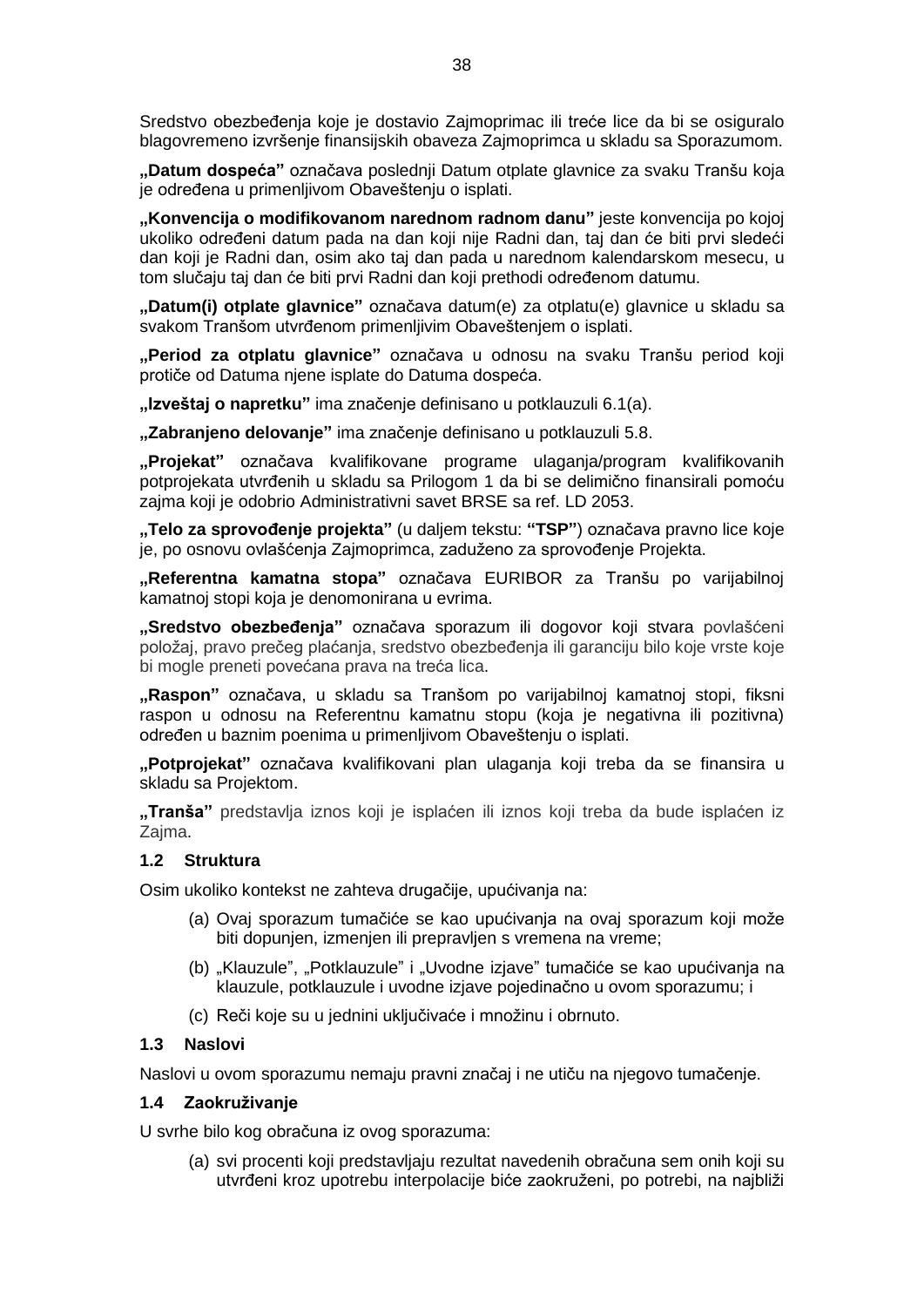stohiljaditi deo procentnog poena (na primer 9,876541% (ili ,09876541) se zaokružuju na 9,87654% (ili ,0987654) i 9,876545% (ili ,09876545) se zaokružuju na 9,87655% (ili ,0987655);

- (b) svi procenti utvrđeni kroz upotrebu linearne interpolacije upućivanjem na (2) relevantne Referentne kamatne stope biće zaokruženi, po potrebi, u skladu sa metodom utvrđenom u pododeljku (a) iznad, ali u istom stepenu tačnosti kao i dve (2) stope koje se koriste za određivanje (osim kada navedeni procenti neće biti zaokruženi na niži nivo tačnosti nego što je najbliži hiljaditi deo procentnog poena (0,001%)); i
- (c) svi iznosi valuta koji se koriste ili predstavljaju rezultat gorenavedenih kalkulacija biće zaokruženi, osim ako je drugačije naznačeno u relevantnoj definiciji Valute, na najbliža dva decimalna mesta relevantne valute (sa ,005 koje se zaokružuje prema gore (*na primer*, ,674 se zaokružuje na ,67, dok se ,675 zaokružuje na ,68).

## **2. USLOVI**

Zajam se odobrava u skladu sa opštim uslovima Propisa o zajmu i pod posebnim uslovima Sporazuma.

#### **3. SVRHA**

BRSE odobrava Zajam Zajmoprimcu, koji ga prihvata, jedino u svrhu finansiranja Projekta kako je opisano u Prilogu 1 ovde.

Sredstva zajma ne smeju se koristiti za plaćanje poreza, carina ili drugih taksi.

Svaka promena načina na koji se Zajam koristi koja nema odobrenje BRSE predstavljala bi događaj u smislu člana 3.3 (h) Propisa o zajmu i može dovesti do prevremene otplate, obustave ili otkaza Zajma u skladu sa uslovima članova 3.3 (Prevremena otplata isplaćenih zajmova), 3.5 (Obustava neisplaćenih zajmova od strane banke) i 3.6 (Otkazivanje neisplaćenih zajmova od strane Banke) Propisa o zajmu.

## <span id="page-38-0"></span>**4. FINANSIJSKI USLOVI**

## **4.1 Iznos Zajma**

Iznos Zajma je:

## DVE STOTINE MILIONA EVRA

EUR 200.000.000

#### <span id="page-38-1"></span>**4.2 Iznos za isplatu**

Zajam će biti isplaćen u minimalno dve (2) Tranše.

Iznos svake Tranše će biti utvrđen u skladu sa kapacitetom apsorpcije i potrebama Zajmoprimca. Iznos prve Tranše neće prekoračiti sedamdeset procenata (70%) iznosa Zajma.

#### **4.3 Postupak isplate**

Isplata svake tranše utvrđuje se putem sledeće procedure, nakon prethodne konsultacije sa BRSE:

(a) Zahtev za isplatu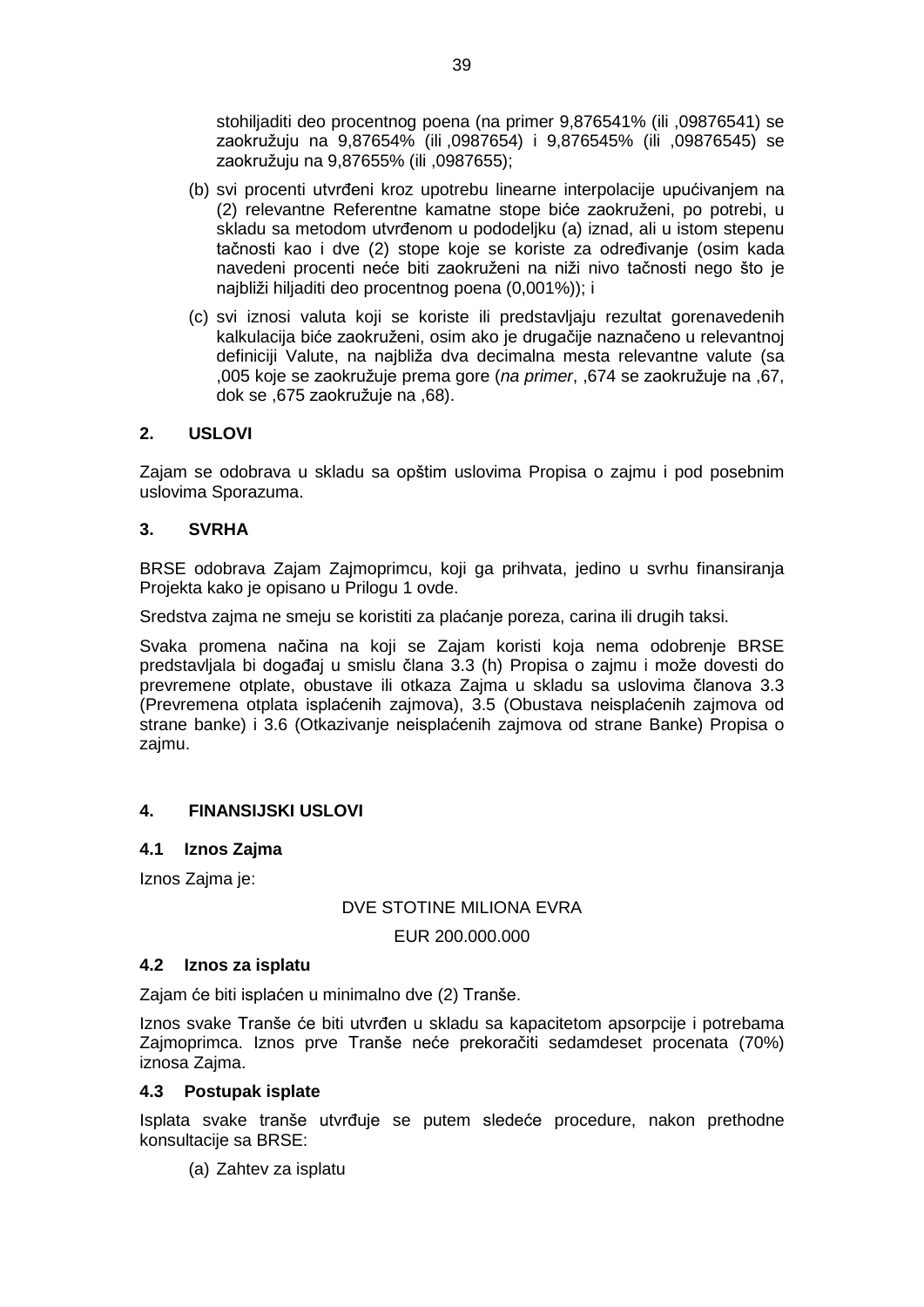Pre svake isplate, Zajmoprimac će podneti BRSE zahtev za isplatu koji je suštinski u obliku koji je utvrđen u skladu sa Prilogom 3 ovde (u daljem tekstu: **"Zahtev za isplatu"**).

Zahtev za isplatu će utvrditi sledeće:

- (i) Valutu(e) i iznos(e) Tranše;
- (ii) Datum isplate; takav Datum isplate biće Radni dan koji pada barem pet (5) Radnih dana, ali ne kasnije od dvadeset (20) Radnih dana od datuma podnošenja Zahteva za isplatu;
- (iii) Datum(e) otplate glavnice, uključujući Datum dospeća, uzimajući u obzir da Period otplate glavnice za svaku Tranšu neće prekoračiti petnaest (15) godina uključujući period počeka koji neće biti duži od pet (5) godina;
- (iv) Maksimalnu fiksnu kamatnu stopu ili maksimalan raspon u odnosu na Referentnu kamatnu stopu;
- (v) Kamatni period i Datume plaćanja kamate;
- (vi) Konvenciju za utvrđivanje dana i Radne dane; i
- (vii) Račun Zajmoprimca za plaćanja.

Svaki Zahtev za isplatu koji je isporučen BRSE biće neopoziv, osim ako je drugačije dogovoreno u pisanom obliku od strane BRSE.

(b) Obaveštenje o isplati

Ako BRSE primi Zahtev za isplatu koji je u skladu sa uslovima za Zahtev za isplatu utvrđenim u potklauzuli 4.3(a) u tekstu iznad, i ako su svi drugi relevantni Uslovi za isplatu definisani potklauzulom 4.5 (*Uslovi za isplatu*) u tekstu ispod ispunjeni od strane Zajmoprimca, BRSE će isporučiti Zajmoprimcu obaveštenje o isplati u obliku koji je definisan u Prilogu 3 ovde (u daljem tekstu: **"Obaveštenje o isplati"**). Svako Obaveštenje o isplati biće isporučeno barem dva (2) Radna dana pre predloženog Datuma isplate.

Obaveštenje o isplati će navoditi sledeće:

- (i) Valutu(e) i iznos(e) Tranše;
- (ii) Datum isplate;
- (iii) Period za otplatu glavnice i Datum(e) otplate glavnice, uključujući Datum dospeća;
- (iv) Fiksnu kamatnu stopu ili Raspon u odnosu na Referentnu kamatnu stopu;
- (v) Kamatni period i Datume plaćanja kamate;
- (vi) Konvenciju za utvrđivanje dana i Radne dane; i
- (vii) Račune Zajmoprimca i BRSE za plaćanja.

Obaveštenje o isplati koje se podudara sa elementima Zahteva za isplatu predstavljaće neopozivu i bezuslovnu rešenost Zajmoprimca da uzme pozajmicu od BRSE i sa strane BRSE da isplati Tranšu Zajmoprimcu u skladu sa uslovima određenim u Obaveštenju o isplati.

Bez obzira na gore navedeno, ako BRSE nije isporučila Obaveštenje o isplati u roku od deset (10) Radnih dana nakon prijema Zahteva za isplatu, smatraće se da je relevantni Zahtev za isplatu otkazan.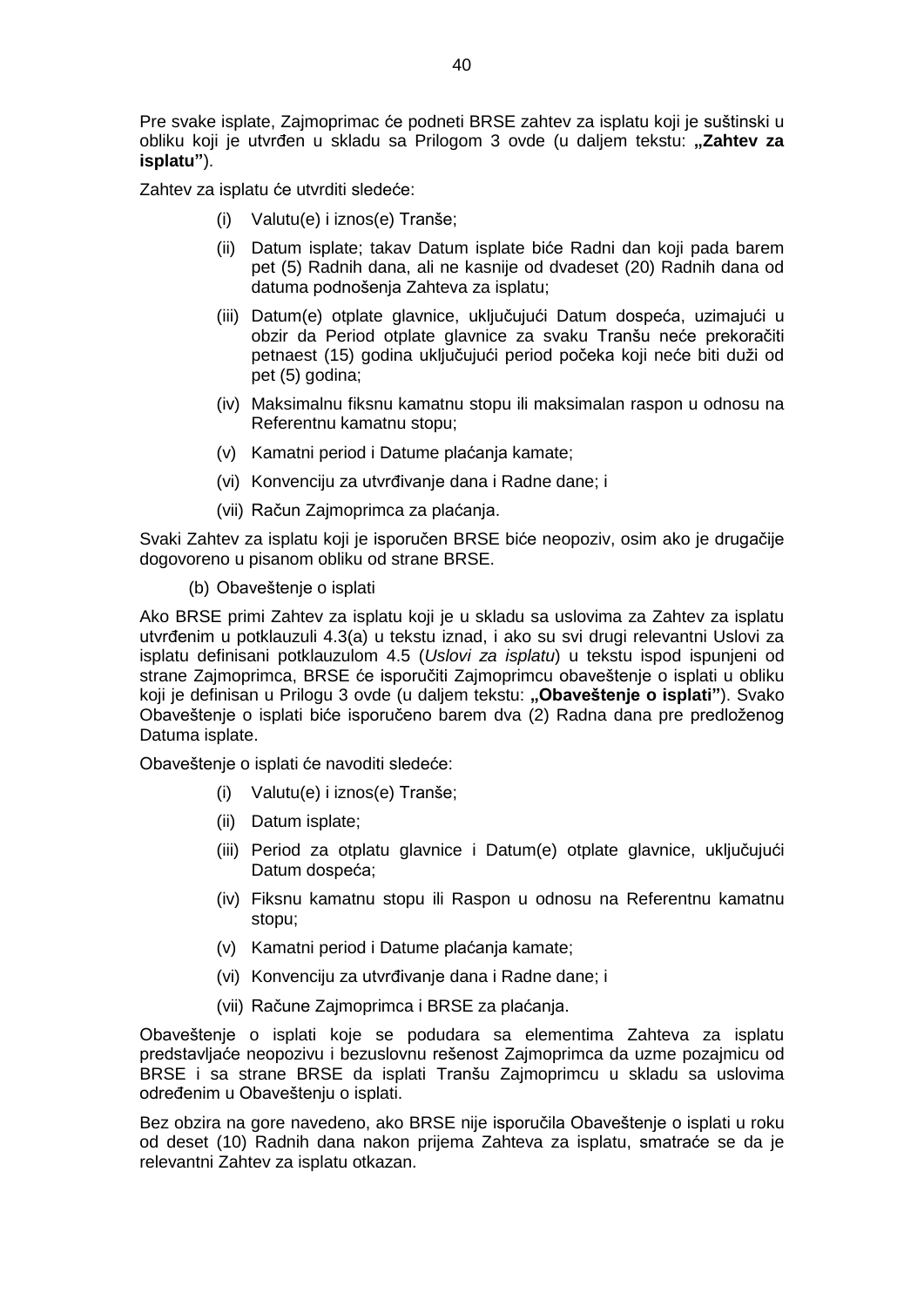# <span id="page-40-0"></span>**4.4 Period isplate**

Osim ako je BRSE drugačije dogovorio u pisanom obliku, Zajmoprimac neće imati pravo na:

- (i) Podnošenje Zahteva za isplatu prve Tranše nakon (12) meseci posle datuma stupanja na snagu;
- (ii) Podnošenje bilo kakvog dodatnog Zahteva za isplatu nakon osamnaest (18) meseci od poslednje isplate; ili
- (iii) Podnošenje bilo kakvog dodatnog Zahteva za isplatu nakon Datuma zaključenja zajma utvrđenog u Prilogu 1 u ovom dokumentu.

## <span id="page-40-1"></span>**4.5 Uslovi za isplatu**

- (a) Uslovi koji prethode Zahtevu za isplatu prve Tranše:
	- (i) Pravno mišljenje na engleskom jeziku koje izdaje Ministarstvo pravde Zajmoprimca, koje potvrđuje na zadovoljavajući način za BRSE, suštinski u obliku koji je utvrđen u Prilogu 2 ovde, da je Sporazum uredno potpisan od strane ovlašćenih predstavnika Zajmoprimca i da je Sporazum važeći, obavezujući i izvršiv u skladu sa njegovima uslovima u jurisdikciji koja je važeća za Zajmoprimca;
	- (ii) Dokaz na engleskom (na primer, statut, punomoćje, itd.), na zadovoljavajući način za BRSE, o licu (licima) koja su ovlašćena da potpišu Sporazum i Zahteve za isplatu u ime Zajmoprimca, zajedno sa overenim kartonom deponovanih potpisa takvog (takvih) lica; i
- (b) Uslovi koji prethode svakom sledećem Zahtevu za isplatu:
	- (i) U slučaju da je došlo do promene u pogledu lica koja su ovlašćena da podnose Zahteve za isplatu u ime Zajmoprimca, Zajmoprimac će obezbediti BRSE ažurirani dokaz o licima koja su ovlašćena da podnose odgovarajuće Zahteve za isplatu u ime Zajmoprimca, zajedno sa overenim kartonom deponovanih potpisa takvog (navedenih) lica; i
	- (ii) Izveštaj o napretku kojim se potvrđuje, na zadovoljavajući način za BRSE, da je devedeset (90) procenata (90%) prethodne Tranše Alocirano.

#### **4.6 Otplata**

Na svaki Datum otplate glavnice, Zajmoprimac će otplatiti glavnicu svake Tranše koja je dospela za plaćanje na taj Datum otplate glavnice u skladu sa uslovima utvrđenim u primenljivom Obaveštenju o isplati.

#### <span id="page-40-2"></span>**4.7 Prevremena otplata**

#### (a) Mehanizam

Ako u bilo kom slučaju navedenom u ovom sporazumu, a odnosi se na ovu potklauzulu, Zajmoprimac treba da izvrši prevremenu otplatu pre datuma dospeća cele ili dela Tranše ili u slučaju dobrovoljne prevremene otplate, Zajmoprimac će uputiti pisano obaveštenje BRSE barem dva (2) meseca pre (u daljem tekstu: **"Obaveštenje o prevremenoj otplati"**) navodeći iznose koji treba da se otplate, datum na koji će otplata biti izvršena (u daljem tekstu: **"Datum prevremene otplate"**) i, po prethodnoj konsultaciji sa BRSE, maksimalne troškove prevremene otplate. Datum prevremene otplate pašće na Datum plaćanja kamate, osim ako je BRSE drugačije dogovorio pisanim putem.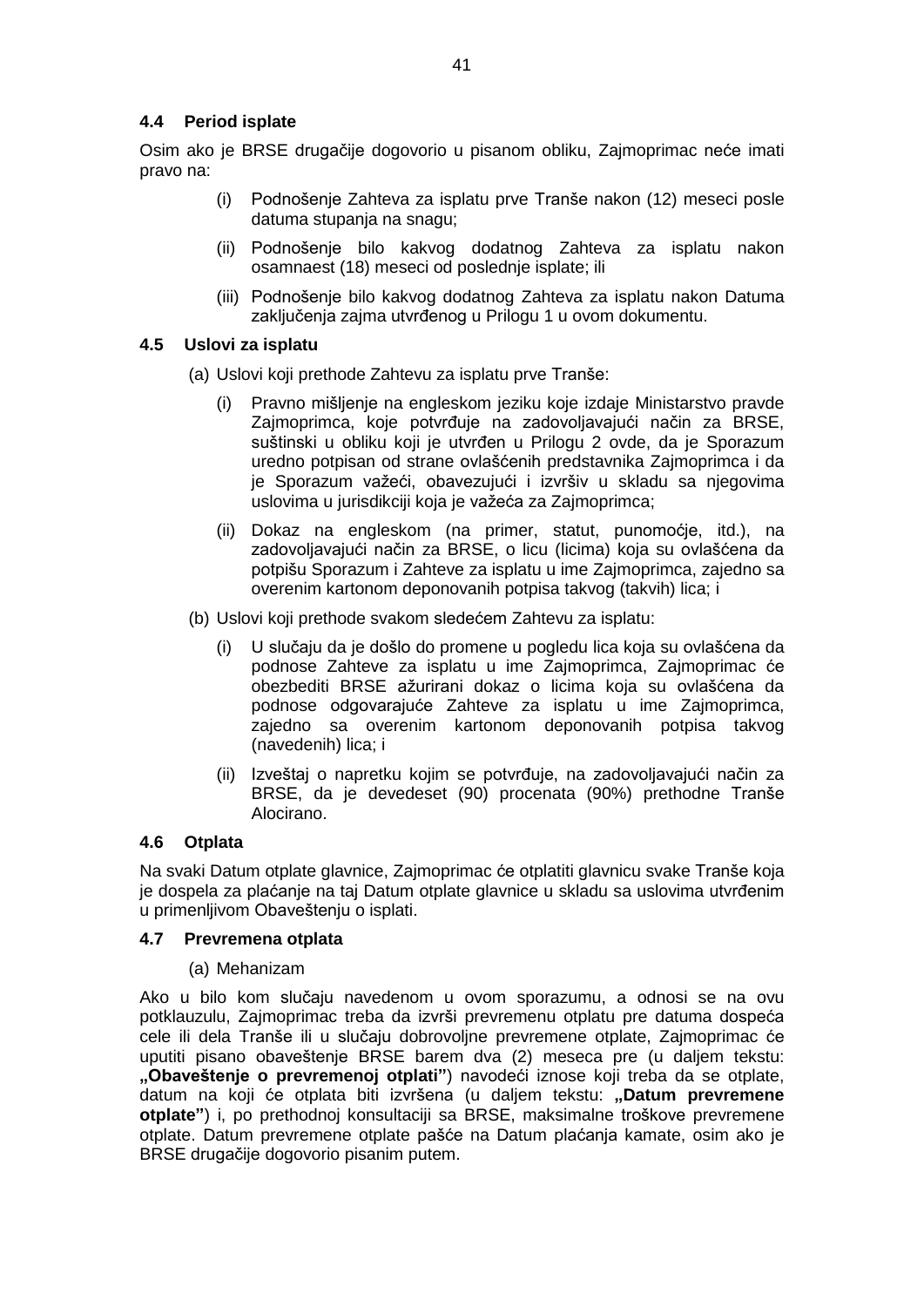Nakon prijema Obaveštenja o prevremenoj otplati, BRSE će poslati pisano obaveštenje Zajmoprimcu (u daljem tekstu: **"Potvrda o prevremenoj otplati"**), najkasnije petnaest (15) Radnih dana pre Datuma otplate, ukazujući na obračunatu kamatu i na troškove prevremene otplate u skladu sa potklauzulom 4.7(b).

Potvrda o prevremenoj naknadi koja se podudara sa elementima Obaveštenja o prevremenoj otplati predstavljaće neopozivu i bezuslovnu rešenost Zajmoprimca da nadoknadi BRSE relevantne iznose u skladu sa uslovima određenim u Potvrdi o prevremenoj otplati. Ukoliko BRSE nije isporučio Potvrdu o prevremenoj otplati u okviru roka koji je naveden u tekstu iznad, smatraće se da je Obaveštenje o prevremenoj otplati otkazano.

Ako Zajmoprimac delimično otplati Tranšu, iznos otplate će se primenjivati proporcionalno na svaku neizmirenu otplatu glavnice. U tom slučaju, Potvrda o prevremenoj otplati će u skladu sa tim da uključi i prilagođeni otplatni plan koji će biti obavezujući po Zajmoprimca.

(b) Troškovi prevremene otplate

Troškove prevremene otplate koji su rezultat prevremene otplate u skladu sa potklauzulom 4.7(a) utvrdiće BRSE na osnovu troškova koje je snosila preraspoređivanjem iznosa koji treba da se otplati od Datuma prevremene otplate do Datuma dospeća, uključujući sve srodne troškove, kao što su i troškovi po osnovu hedžing aranžmana. Troškovi preraspoređivanja će biti ustanovljeni na osnovu razlike između prvobitne stope i stope preraspoređivanja, što će utvrditi BRSE na osnovu uslova na tržištu na datum izdavanja Obaveštenja o prevremenoj otplati.

# <span id="page-41-0"></span>**4.8 Određivanje kamate**

Zajmoprimac će platiti kamatu na glavnicu svake Tranše povremeno neizmirenoj tokom svakog Kamatnog perioda po Fiksnoj kamatnoj stopi/Varijabilnoj kamatnoj stopi utvrđenoj u primenljivom Obaveštenju o isplati.

Kamata će se (i) obračunavati od i uključujući prvi dan Kamatnog perioda do, ali isključujući poslednji dan navedenog kamatnog perioda; i (ii) dospeće za naplatu i biće naplativa na Datume plaćanja kamate određene u primenljivom Obaveštenju o isplati. Kamata će se obračunavati na osnovu Konvencije za utvrđivanje broja dana utvrđene u relevantnom Obaveštenju o isplati.

U slučaju Tranši sa Varijabilnom kamatnom stopom, BRSE će utvrđivati na svaki Datum utvrđivanja kamate, kamatnu stopu koja je primenljiva tokom relevantnog Kamatnog perioda u skladu sa Sporazumom i odmah će o tome obavestiti Zajmoprimca. Svako utvrđivanje od strane BRSE biće konačno, zaključno i obavezujuće po Zajmoprimca osim ako Zajmoprimac dokaže na zadovoljavajući način BRSE da to utvrđivanje sadrži očiglednu grešku.

# **4.9 Stopa zatezne kamate**

U slučaju da Zajmoprimac ne uspe da plati u potpunosti ili delimično, bilo koji iznos u skladu sa Sporazumom, i uprkos bilo kojoj drugoj naknadi raspoloživoj za BRSE u skladu sa Sporazumom ili inače, Zajmoprimac će platiti kamatu na navedene neplaćene iznose od datuma dospeća do datuma prijema navedene uplate od strane BRSE po godišnjoj kamatnoj stopi jednakoj jednomesečnom EURIBOR-u kotiranom na datum dospeća plus dvesta baznih poena (200 bp) (u daljem tekstu: **"Stopa zatezne kamate"**).

Primenljiva Stopa zatezne kamate se ažurira svakih trideset (30) kalendarskih dana.

# **4.10 Događaj poremećaja na tržištu**

BRSE će odmah po saznanju obavestiti Zajmoprimca da je došlo do Događaja poremećaja na tržištu.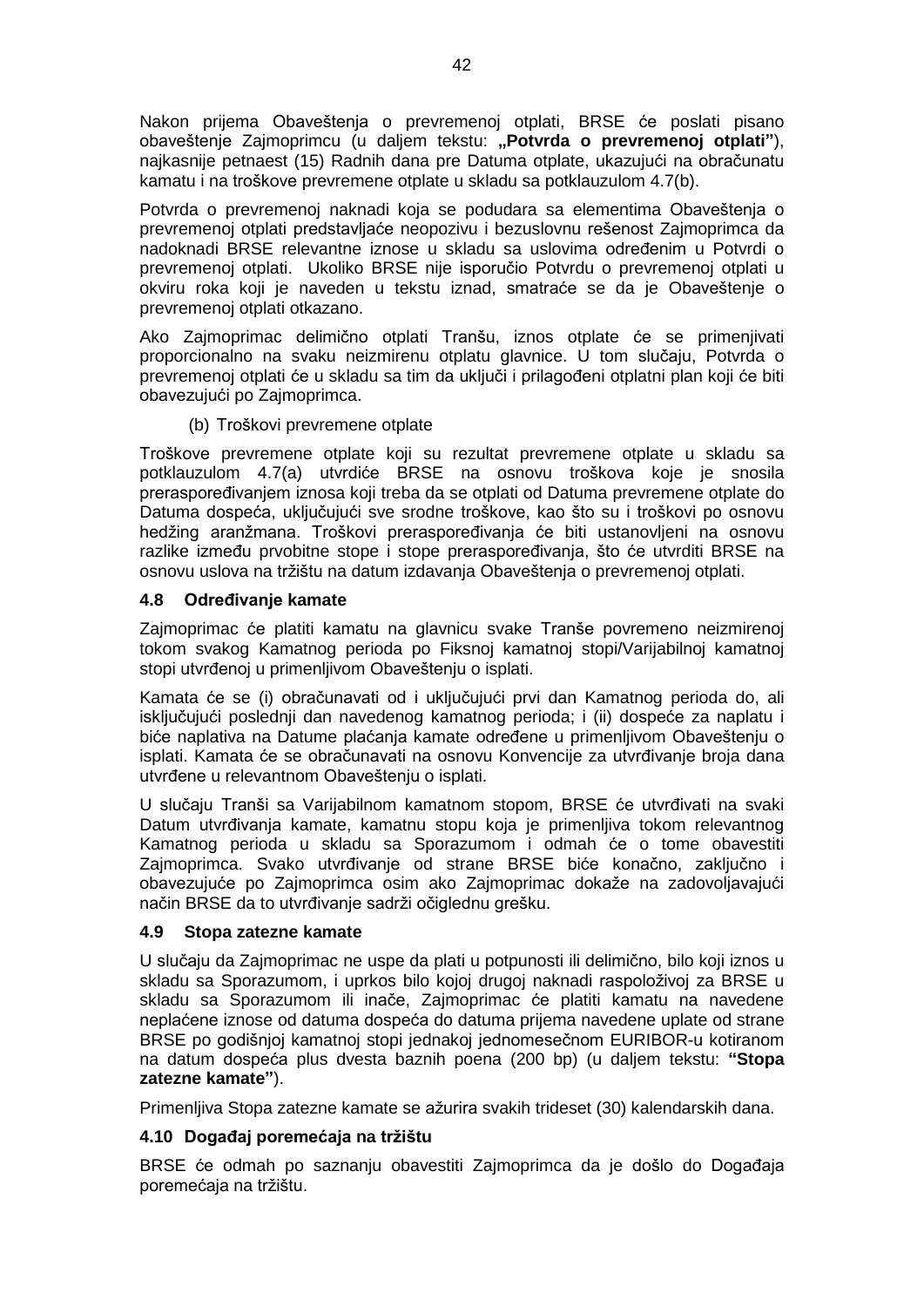U svrhe Sporazuma, **"Događaj poremećaja na tržištu"** odnosi se na sledeće okolnosti:

(a) Na Rojters strani pod definicijom EURIBOR nisu navedeni potrebni detalji ili nije dostupna.

U takvom Događaju poremećaja na tržištu, primenljivi EURIBOR predstavljaće godišnju kamatnu stopu koju je utvrdila BRSE kao aritmetičku sredinu stopa pri kojima se zajmovi u evrima, u iznosu koji je identičan ili najbliže uporediv sa iznosom predmetnog zajma i za period koji je identičan ili najbliže uporediv sa relativnim Kamatnim periodom, nude na Datum utvrđivanja kamate tri (3) vodeće banke na međubankarskom tržištu EU koje je odabrala BRSE. Ako postoje barem dva (2) kotiranja, primenljivi EURIBOR za taj Datum utvrđivanja kamate predstavljaće aritmetičku sredinu datih kotiranja.

Ako je ponuđeno samo jedno (1) kotiranje ili nijedno, primenljivi EURIBOR će biti procentualna godišnja kamatna stopa koju je utvrdila BRSE kao aritmetičku sredinu stopa pri kojima se zajmovi u evrima, u iznosu koji je identičan ili najbliže uporediv sa iznosom predmetnog zajma i za period koji je identičan ili najbliže uporediv sa relativnim Kamatnim periodom, daju na drugi Radni dan nakon početka relevantnog Kamatnog perioda od strane vodećih banaka na međubankarskom tržištu EU koje je odabrala BRSE.

(b) BRSE odlučuje da nije moguće da se utvrdi primenljiva Referentna kamatna stopa u skladu sa stavom (a) u tekstu iznad.

Tokom takvog Događaja poremećaja na tržištu, primenljiva Varijabilna kamatna stopa će biti zamenjena stopom koja izražava kao procentualnu godišnju kamatnu stopu trošak BRSE za finansiranje Zajma bez obzira na to koji izvor BRSE može opravdano odabrati.

(c) U svakom trenutku između isporuke Obaveštenja o isplati i Datuma isplate, BRSE opravdano utvrđuje da li postoje izuzetne i neočekivane okolnosti ekonomske, finansijske, političke ili druge spoljne prirode koje na negativan način utiču na pristup BRSE svojim izvorima finansiranja.

Tokom takvog Događaja poremećaja na tržištu, BRSE će imati pravo da otkaže bez naplate bilo kakvih troškova predviđenu isplatu.

U slučaju Događaja poremećaja na tržištu utvrđenih pod stavkama (a) i (b) u tekstu iznad:

- (i) Ako Zajmoprimac to zahteva, Strane, delujući u dobroj veri, stupaju u pregovore u periodu ne dužem od 30 (trideset) kalendarskih dana da bi se dogovorile o alternativi za primenljivi EURIBOR. Ako ne dođe do dogovora, Zajmoprimac može da nastavi sa prevremenom otplatom na sledeći Datum isplate kamate pod uslovima definisanim u potklauzuli 4.7.
- (ii) BRSE ima pravo, delujući u dobroj veri i konsultujući se sa Zajmoprimcem u meri koja je razumno izvodljiva, da promeni trajanje sledećeg Kamatnog perioda na trideset (30) kalendarskih dana ili manje tako što će Zajmoprimcu da pošalje obaveštenje o tome. Svaka takva promena Kamatnog perioda će postati važeća na datum koji je definisala BRSE u navedenom obaveštenju.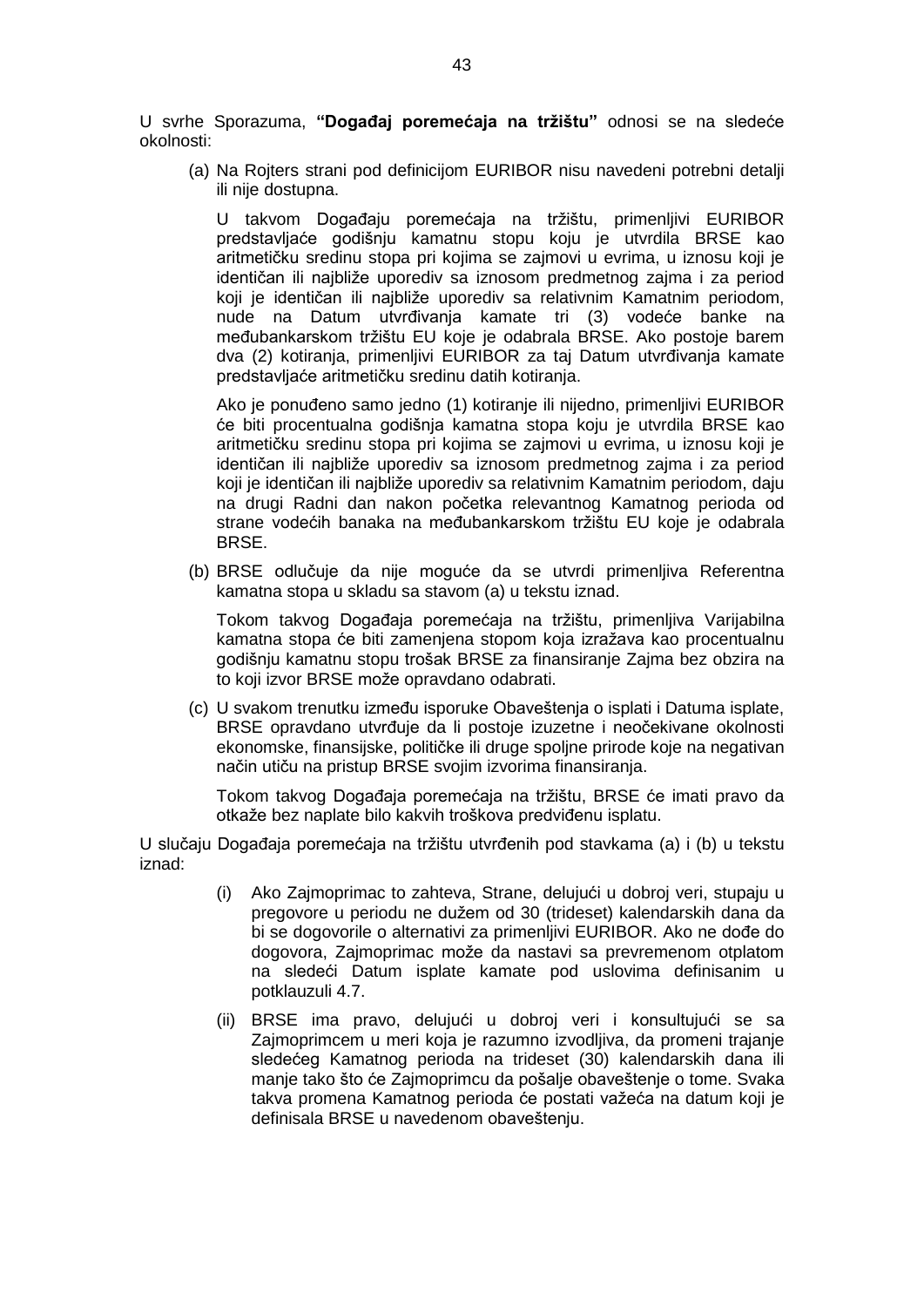(iii) Da bi se izbegla bilo kakva sumnja, stavke (i) i (ii) iznad će se odnositi samo na okolnosti kada Zajmoprimac plaća kamatu na glavnicu neotplaćene Tranše po Varijabilnoj kamatnoj stopi.

Ako BRSE utvrdi da relevantni Događaj poremećaja na tržištu više ne postoji, onda, zavisno od bilo kog sledećeg Događaja poremećaja na tržištu do koga dođe ili koji postoji, Varijabilna kamatna stopa i/ili Kamatni period koji su primenljivi na relevantnu Tranšu će se vratiti na staro, od prvog dana sledećeg Kamatnog perioda do obračuna u skladu sa Varijabilnom kamatnom stopom i Kamatnog perioda utvrđenog u relevantnom Obaveštenju o isplati.

# <span id="page-43-0"></span>**4.11 Isplate**

Svi iznosi koje Zajmoprimac treba da isplati u skladu sa ovim sporazumom su naplativi u Valuti pojedinačne Tranše na račun BRSE koji je naznačen u primenljivom Obaveštenju o isplati. Svako plaćanje u skladu sa ovim sporazumom vršiće se na Radni dan koji podleže Konvenciji o modifikovanom narednom radnom danu. Smatraće se da su isplate izvršene kada se relevatni iznos nađe na računu BRSE.

Zajmoprimac ili Banka po instrukciji Zajmoprimca, zavisno od slučaja, šalje pisano obaveštenje o plaćanju BRSE barem pet (5) Radnih dana pre plaćanja bilo kog iznosa koji dospeva na naplatu u skladu sa ovim sporazumom.

# <span id="page-43-1"></span>**5. SPROVOĐENjE PROJEKTA**

Zajmoprimac će sprovesti Projekat u skladu sa Sporazumom.

Zajmoprimac određuje Ministarstvo finansija (MF) za TSP. Zajmoprimac će omogućiti da posvećen tim bude imenovan u okviru MF i angažovan tokom celokupnog sprovođenja Projekta.

U svakom slučaju, Zajmoprimac ostaje jedini odgovoran za usklađivanje sa obavezama u skladu sa Sporazumom.

Neuspeh da se ispoštuju obaveze u vezi sa sprovođenjem Projekta utvrđene ovim u skladu sa klauzulom 5 predstavljao bi, bez obzira na bilo koju drugu primenljivu odredbu Propisa o zajmu, događaj u smislu člana 3.3 (h) Propisa o zajmu i može dovesti do (i) relevantnog potprojekta ili troškova ugovora za koje se smatra da su neprihvatljivi za Alokaciju u skladu sa Projektom; i/ili (ii) do prevremene otplate, obustave ili otkaza Zajma, u celosti ili delimično, u skladu sa uslovima članova 3.3 (Prevremena otplata isplaćenih zajmova), 3.5 (Obustava neisplaćenih zajmova od strane Banke) i 3.6 (Otkazivanje neisplaćenih zajmova od strane Banke) Propisa o zajmu.

# **5.1 Obavezna briga**

Zajmoprimac će pokazati maksimalnu brigu i pažnju, i primeniće sva uobičajeno korišćena sredstva (uključujući, ali se ne ograničavajući na pravna, finansijska, tehnička i menadžerska) potrebna za valjanu implementaciju Projekta.

# **5.2 Period alokacije**

Zajmoprimac će alocirati svaku Tranšu na Projekat u okviru dvanaest (12) meseci od relevantnog Datuma isplate (**,,Period alokacije"**), osim ukoliko se drugačije ne dogovore Zajmoprimac i BRSE.

Ako Tranša koju je isplatila BRSE nije dodeljena Projektu ili mu je dodeljena delimično tokom Perioda alokacije, Zajmoprimac će izvršiti naknadu nealociranih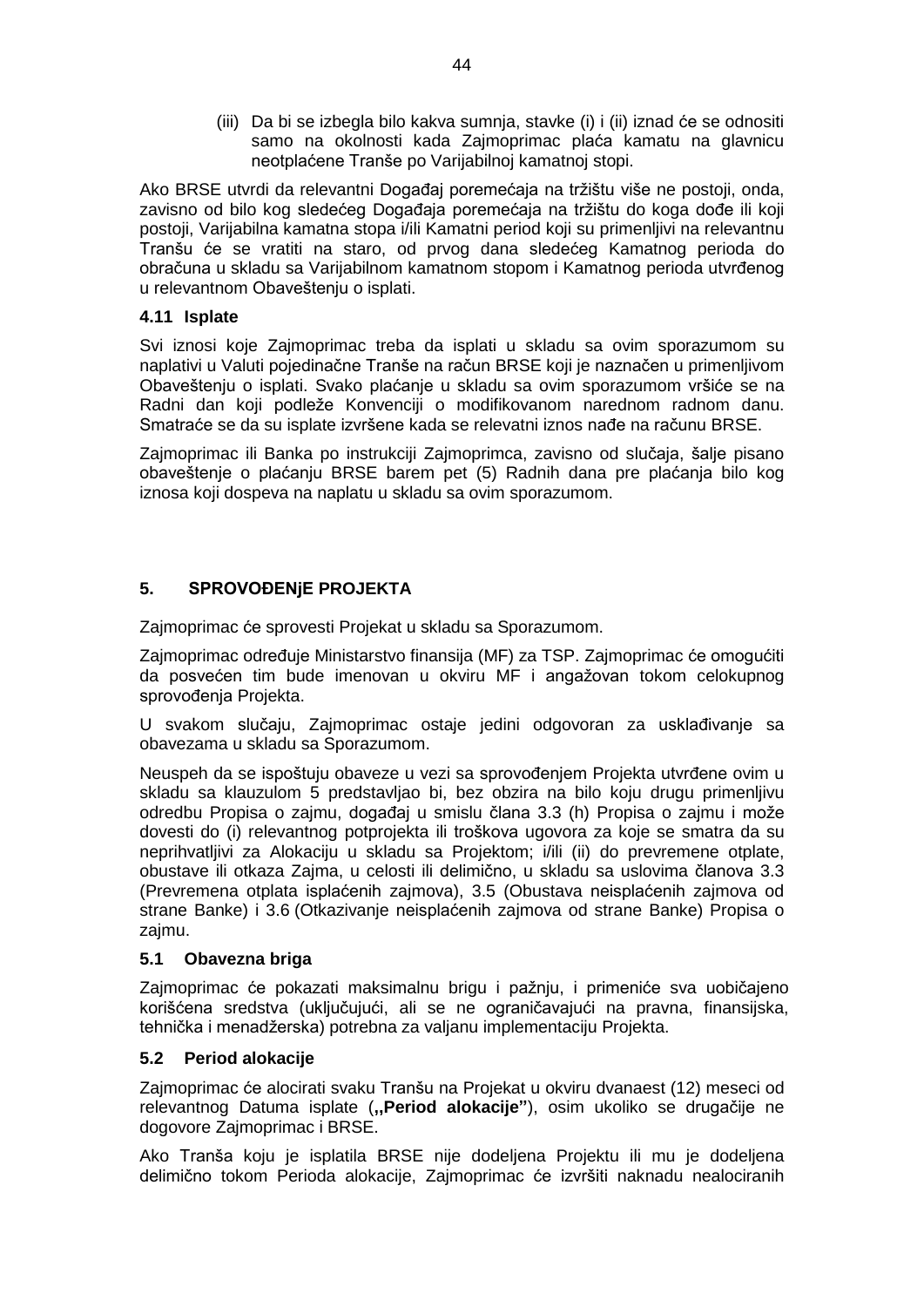iznosa BRSE u skladu sa potkaluzulom 4.7, osim ukoliko se drugačije ne dogovore Zajmoprimac i BRSE.

# <span id="page-44-0"></span>**5.3 Troškovi projekta**

Tranše isplaćene u vezi sa Zajmom neće prekoračiti devedeset (90) procenata (90%) ukupnih kvalifikovanih troškova Projekta. Ako Tranše isplaćene u vezi sa Zajmom prekorače gore pomenutih 90% (umanjenjem ukupnih kvalifikovanih troškova ili na drugi način), Zajmoprimac će izvršiti naknadu viška BRSE u skladu sa potklauzulom 4.7.

Ukoliko se ukupni kvalifikovani troškovi Projekta povećaju ili se revidiraju iz bilo kog razloga, Zajmoprimac će omogućiti da dodatna finansijska sredstva za okončanje Projekta budu raspoloživa bez obraćanja BRSE. Planovi da se povećani troškovi finansiraju biće saopšteni BRSE bez odlaganja.

# <span id="page-44-1"></span>**5.4 Posebne obaveze po Projektu**

Zajmoprimac će se postarati da:

- (i) celokupno zemljište, imovinska prava, kao i sve dozvole potrebne za sprovođenje Projekta budu blagovremeno obezbeđene; i
- (ii) sva imovina i postrojenja koji predstavljaju deo ovog Projekta moraju biti trajno osigurani i održavani u skladu sa najboljom međunarodnom praksom.

# **5.5 Nabavka**

Nabavka radova, roba i usluga koji treba da se finansiraju u skladu sa Projektom biće usaglašena sa BRSE Smernicama o nabavci.

# <span id="page-44-2"></span>**5.6 Mere zaštite u oblasti životne sredine i mere socijalne zaštite**

Zajmoprimac će putem MF sprovoditi Projekat u skladu sa zahtevima utvrđenim u Politici o merama zaštite u oblasti životne sredine i socijalnim merama zaštite.

Ukoliko bi se finansirale nove građevine (čak i privremene prirode), Zajmoprimac će BRSE pružiti na pregled, što je pre moguće, informacije o vrsti i obimu građevinskih aktivnosti i pratećim ekološkim i socijalnim rizicima, kao i predloženu strategiju upravljanja, koja bi te rizike otklonila.

## <span id="page-44-3"></span>**5.7 Ljudska prava**

Zajmoprimac će putem MF obezbediti da sprovođenje Projekta ne dovede do kršenja (i) Evropske konvencije o ljudskim pravima; ili (ii) Evropske socijalne povelje.

## **5.8 Integritet**

Zajmoprimac garantuje da nije počinio kao i da nijedno lice neće počiniti sa njegovim pristankom ili prethodnim saznanjem, u vezi sa sprovođenjem Projekta ili zaključivanjem nekog ugovora u okviru Projekta, delo Podmićivanja, Obmane, Prinude ili Tajnog dogovaranja (u daljem tekstu: "**Zabranjena delovanja**").

U smislu ovog sporazuma:

- (i) "**Podmićivanje**" predstavlja nuđenje, davanje, primanje ili traženje, bilo direktno ili indirektno, neke vrednosti radi neprikladnog uticaja na postupanje druge strane.
- (ii) "**Obmanjivanje**" predstavlja svako činjenje ili nečinjenje, uključujući pogrešne tvrdnje, kojima se svesno ili nesvesno vrši obmana, ili se čini pokušaj obmanjivanja jedne strane da bi se stekla neka finansijska ili druga korist ili izbegla neka obaveza.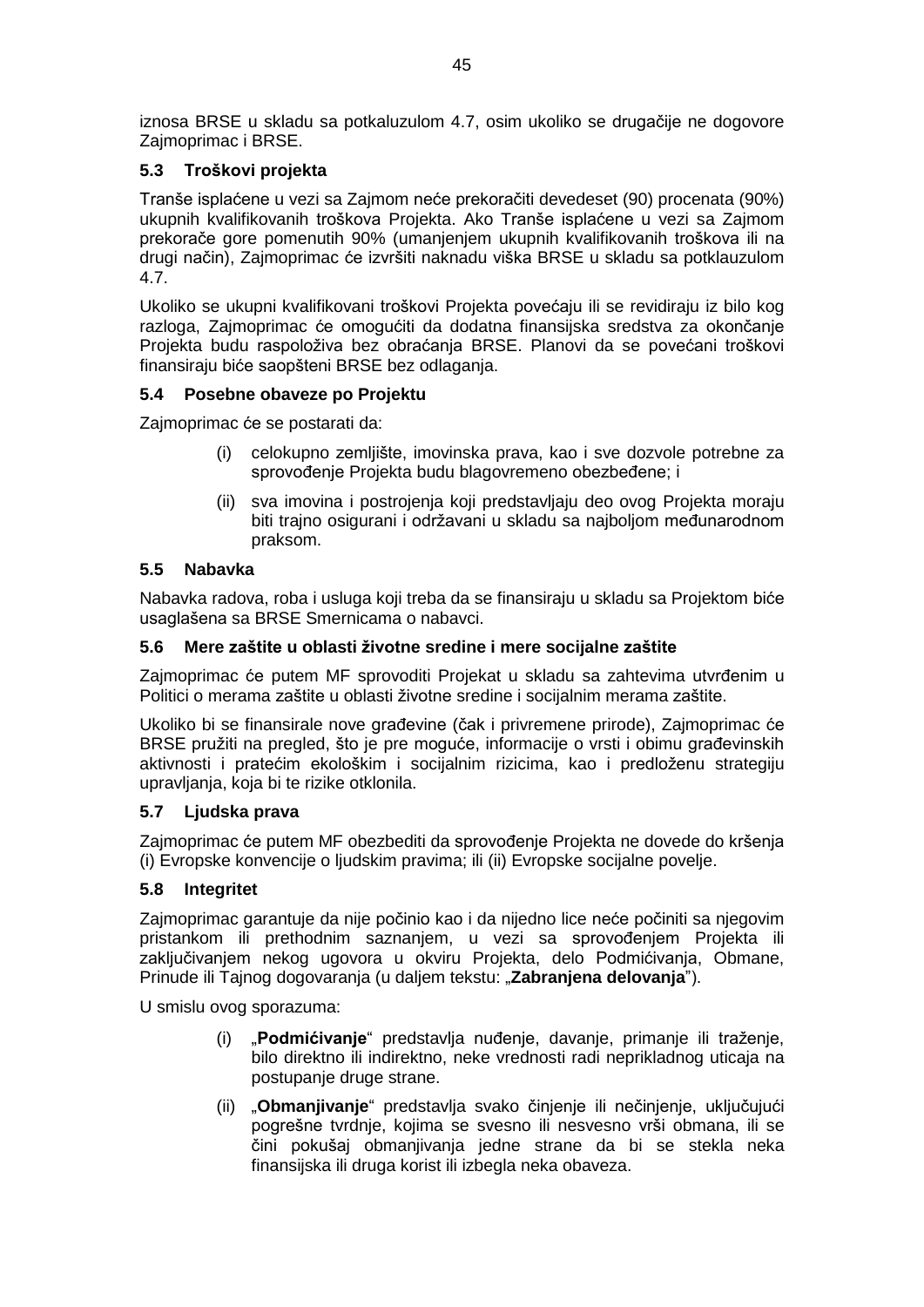- (iii) "**Prinuda**" je ugrožavanje ili nanošenje štete ili pretnja ugrožavanjem ili nanošenjem štete, direktno ili indirektno, nekoj strani ili imovini te strane u cilju neprikladnog uticaja na njeno postupanje.
- (iv) "**Tajno dogovaranje**" je dogovor između dve ili više strana sa ciljem da se ostvari neki neprikladan cilj, uključujući neprikladno uticanje na postupanje druge strane.

Zajmoprimac se obavezuje da obavesti BRSE ako sazna za bilo koju činjenicu ili informaciju koje ukazuju na to da je počinjeno neko od ovih Zabranjenih delovanja. U tu svrhu, saznanje nekog člana MF smatraće se saznanjem Zajmoprimca.

Zajmoprimac se obavezuje:

- (i) da na vreme preduzme one mere koje BRSE bude opravdano zahtevala da istraži i/ili prekine svaki navodni ili čin Zabranjenog delovanja na koji se sumnja;
- (ii) da obavesti BRSE o merama koje su preduzete da se zatraži odšteta od lica koja su odgovorna za bilo koji gubitak koji proističe iz takvog čina Zabranjenog delovanja; i
- (iii) da omogući svaku istragu koju može da vrši BRSE u vezi takvog čina.

Vođa TSP će biti odgovoran za kontakte sa BRSE u svrhu ove potklauzule.

#### **5.9 Transparentnost**

Zajmoprimac će informisati Krajnje korisnike da je Projekat delimično finansiran sredstvima BRSE putem odgovarajućih sredstava komunikacije, uključujući vebsajtove, izjave za štampu, brošure odnosno bilborde/table na odgovarajućim lokacijama projekata. U svakom slučaju, informacije date Krajnjim korisnicima prikazivaće BRSE naziv i logo na prikladan način, gde je to moguće.

## <span id="page-45-0"></span>**6. PRAĆENjE**

## **6.1 Izveštavanje**

(a) Identifikacija potprojekata i Izveštaj o napretku

Nakon isplate bilo koje Tranše od strane BRSE, Zajmoprimac će kroz MF poslati BRSE na odobrenje tokom Perioda alokacije obrazac kojim se identifikuje svaki pojedinačni potprojekat kome je Tranša alocirana.

U slučaju da potprojekat kome je Tranša alocirana nije usaglašen sa kruterijumima kvalifikovanosti navedenim u Prilogu 1, Zajmoprimac će blagovremeno alocirati relevantne iznose drugim kvalifikovanim potprojektima ili na drugi način ivršiti naknadu nealociranih iznosa prema BRSE u skladu sa potklauzulom 4.7.

Zajmoprimac će kroz MF slati BRSE izveštaj o napretku (u daljem tekstu: **,,Izveštaj o napretku"**) (i) dva puta godišnje, do potpune Alokacije isplaćenih Tranši; i (ii) pre svakog Zahteva za isplatu.

U Prilogu 4 ovde se nalazi šablon kojim se utvrđuju minimalne informacije potrebne BRSE da potvrdi kvalifikovanost potprojekta u skladu sa kriterijumima utvrđenim u Prilogu 1. Alternativni formati koji sadrže istu vrstu informacija se takođe mogu koristiti.

## (b) Završni izveštaj

Nakon potpune Alokacije Tranši, Zajmoprimac će kroz MF predati izveštaj o završetku projekta (u daljem tekstu: **,,Završni izveštaj"**) koji sadrži ocenu socijalnih efekata Projekta sa tehničkim pokazateljima koji su dogovoreni sa BRSE u Prilogu 5.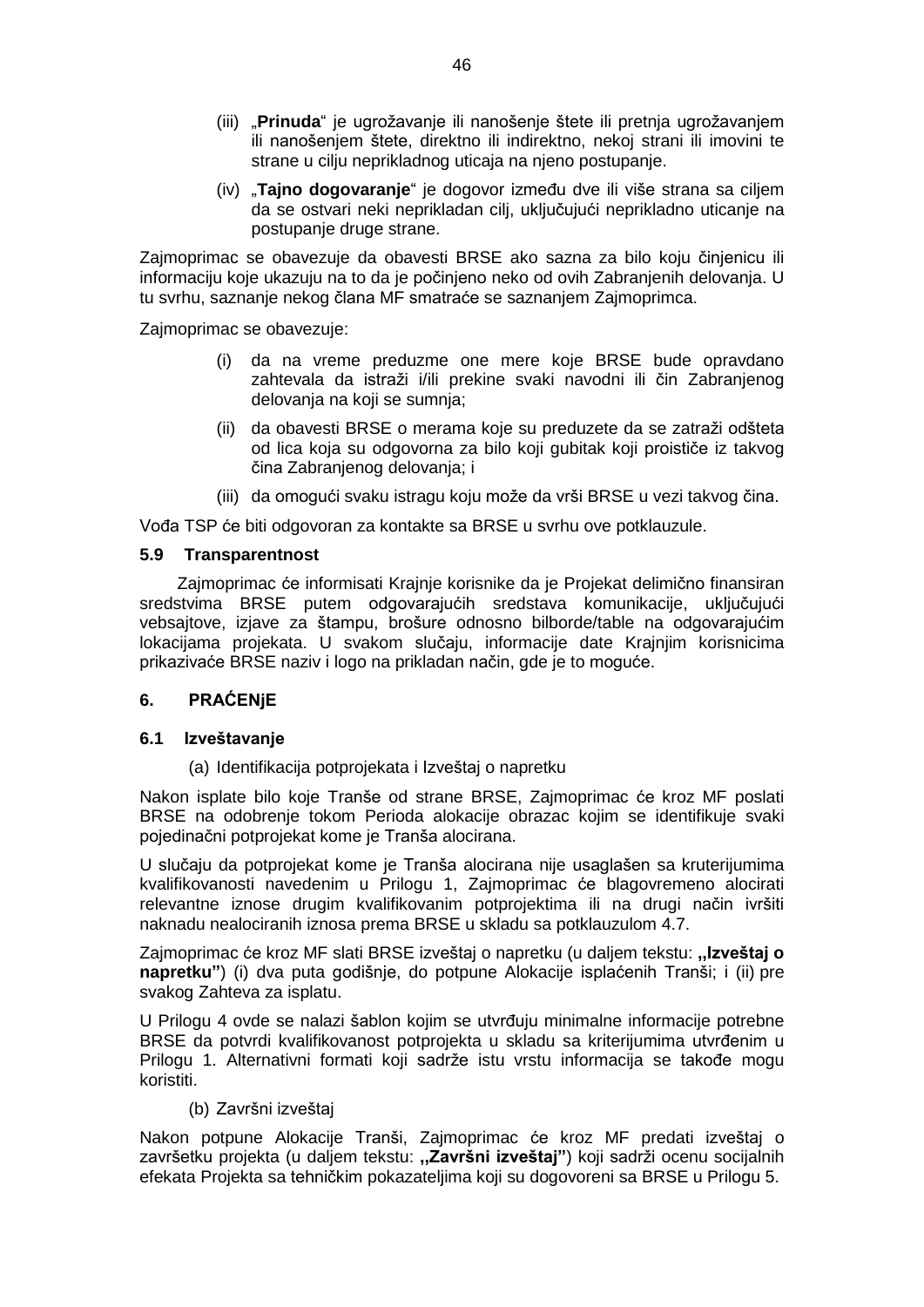Prilog 4 ovde sadrži šablon kojim se utvrđuju minimalni podaci koje BRSE zahteva. Alternativni formati koji sadrže iste podatke se takođe mogu koristiti.

# **6.2 Posete**

Zajmoprimac se obavezuje da prihvati posete praćenja/tehničke posete/procenjivanje, uključujući olakšavanje pristupa relevantnom Projektu/lokacijama potprojekta/izvođačima, koje vrše zaposleni BRSE ili imenovana treća lica.

# **6.3 Revizija**

Ako se Zajmoprimac ne usaglasi sa bilo kojom od obaveza u skladu sa Sporazumom, Zajmoprimac se obavezuje da prihvati reviziju na lokaciji, koju vrše zaspoleni BRSE ili imenovana treća lica, što će biti na teret Zajmoprimca.

## <span id="page-46-0"></span>**6.4 Informacije o projektu**

Zajmoprimac će voditi računovodstvenu evidenciju za Projekat u skladu sa međunarodnim standardima, iz koje će se u svakom trenutku videti stanje napredovanja Projekta, i koja će evidentirati sve obavljene poslove, i utvrditi sredstva i usluge koji se delimično finansiraju iz Zajma.

Zajmoprimac će kroz MF dostaviti BRSE blagovremeno sve podatke ili dokumenta koja se tiču finansiranja ili sprovođenja (uključujući posebno pitanja zaštite životne sredine i nabavki) Projekta što BRSE može opravdano zahtevati.

Zajmoprimac će odmah kroz MF obavestiti BRSE o bilo kojem događaju koji bi mogao da ima negativno materijalni uticaj na sprovođenje Projekta, uključujući, ali se ne ograničavajući na:

- (i) svaki postupak ili protest koji je započet ili prigovor koji je podignut od strane trećeg lica ili bilo koja istinska žalba koju je primio Zajmoprimac ili sudski spor koji je započet ili se njime preti u pogledu nabavke ili pitanja zaštite životne sredine ili drugih pitanja koja utiču na projekat; i
- (ii) svako donošenje zakona ili izmene i dopune zakona, propisa ili pravila (ili u primeni ili zvaničnom tumačenju bilo kog zakona, propisa ili pravila).

Svaki događaj koji može imati materijalno negativni uticaj po sprovođenje Projekta bi predstavljao događaj u smislu člana 3.3 (h) Propisa o zajmu i može dovesti do prevremene otplate, obustave ili otkaza Zajma u skladu sa uslovima članova 3.3 (Prevremena otplata isplaćenih zajmova), 3.5 (Obustava neisplaćenih zajmova od strane Banke) i 3.6 (Otkazivanje neisplaćenih zajmova od strane Banke) Propisa o zajmu.

## <span id="page-46-1"></span>**6.5 Podaci o Zajmoprimcu**

Zajmoprimac će odmah, direktno ili kroz MF, obavestiti BRSE o svakoj Materijalno negativnoj promeni. Svaka Materijalno negativna promena bi predstavljala događaj u smislu člana 3.3 (h) Propisa o zajmu i može dovesti do prevremene otpate, obustave ili otkaza zajma u skladu sa uslovima članova 3.3 (Prevremena otplata isplaćenih zajmova), 3.5 (Obustava neisplaćenih zajmova od strane Banke) i 3.6 (Otkazivanje neisplaćenih zajmova od strane Banke) Propisa o zajmu.

Činjenica da se nakon bilo kog neizvršenja obaveza, od Zajmoprimca zahteva ili je moguće zahtevati ili će se, nakon isteka primenljivog ugovornog perioda počeka, zahtevati ili biti u mogućnosti da se zahteva da prevremeno otplati, otplati ili raskine pre dospeća svaki Instrument zaduživanja ili je bilo koja obaveza koja je u vezi sa Instrumentom zaduživanja raskinuta ili obustavljena, predstavljalo bi događaj u smislu člana 3.3 (h) Propisa o zajmu i može dovesti do obustave, otkaza ili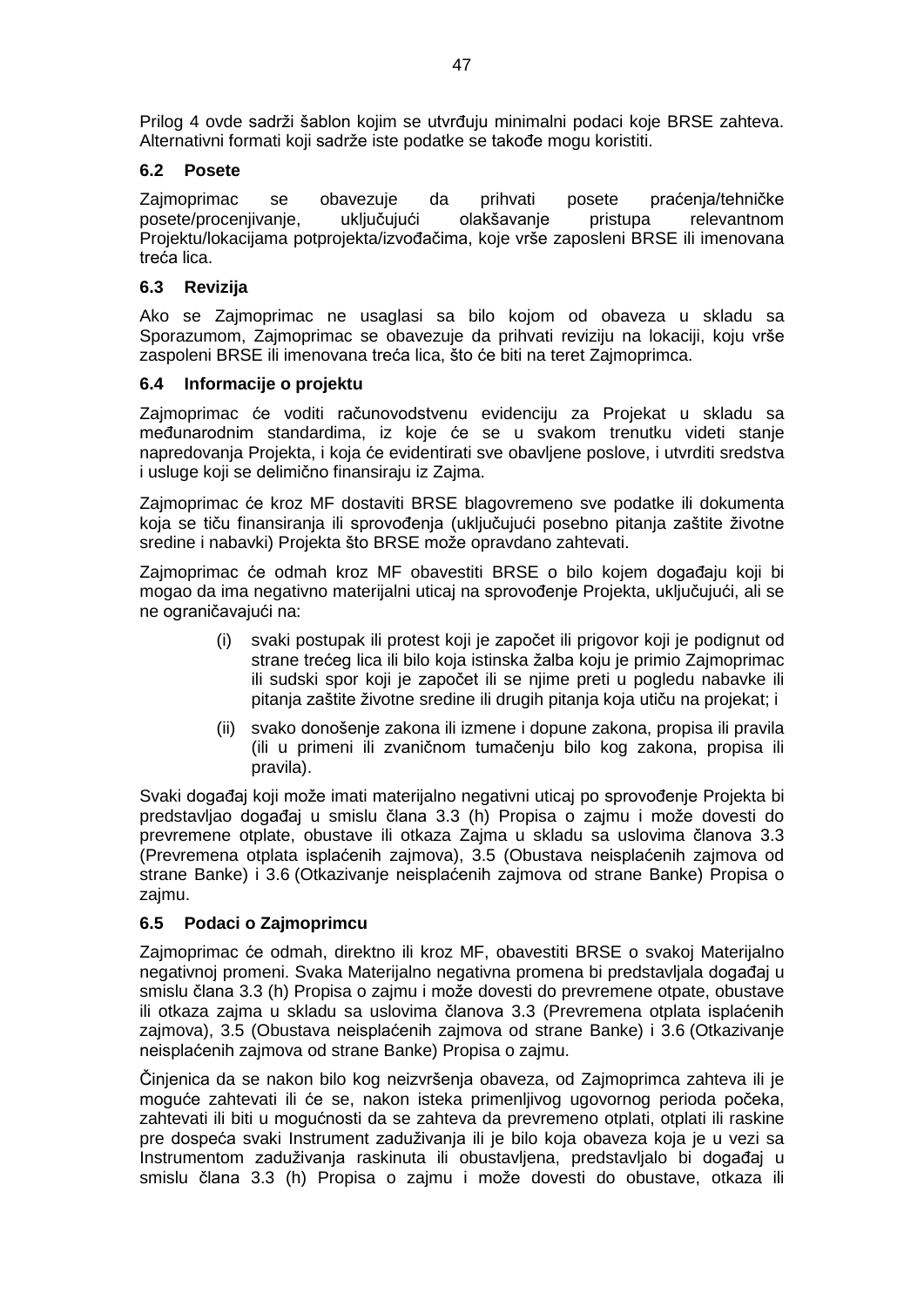prevremene otplate Zajma, u skladu sa uslovima članova 3.3 (Prevremena otplata isplaćenih zajmova), 3.5 (Obustava neisplaćenih zajmova od strane Banke) i 3.6 (Otkazivanje neisplaćenih zajmova od strane Banke) Propisa o zajmu.

# <span id="page-47-0"></span>**7. PARI PASSU**

Neuspeh usaglašavanja sa odredbama navedenim pod klauzulom 7 predstavljao bi događaj u smislu člana 3.3 (h) Propisa o zajmu i može dovesti do prevremene otplate, obustave ili otkaza Zajma u skladu sa uslovima iz članova 3.3 (Prevremena otplata isplaćenih zajmova), 3.5 (Obustava neisplaćenih zajmova od strane Banke) i 3.6 (Otkazivanje neisplaćenih zajmova od strane Banke) Propisa o zajmu.

# **7.1 Rangiranje**

Zajmoprimac će obezbediti da njegove obaveze plaćanja u skladu sa ovim sporazumom jesu i biće najmanje u rangu *pari passu* u pravu plaćanja sa svim drugim tekućim i budućim neobezbeđenim i nepodređenim obavezama prema njegovim Instrumentima zaduživanja.

Posebno, Zajmoprimac neće izvršiti (ili odobriti) bilo koje plaćanje u vezi sa bilo kojim takvim Instrumentom zaduživanja (bez obzira da li se redovno zakazuje ili ne) ako:

- (i) BRSE zatraži prevremenu otplatu u skladu sa članom 3.3 Propisa o zajmu; ili
- (ii) je došlo do ili se nastavlja događaj ili potencijalni događaj neizvršenja obaveza u pogledu neobezbeđenih i podređenih Instrumenata zaduženja Zajmoprimca ili neke od njegovih agencija ili državnih organa.

Međutim, isplata u pogledu na navedeni Instrument zaduženja je moguća ako Zajmoprimac:

- (i) plaća istovremeno; ili
- (ii) odvaja sa strane na namenski račun za plaćanje na sledeći Datum plaćanja kamate

sumu koja je jednaka istom odnosu neizmirene glavnice u skladu sa ovim sporazumom kao što je odnos koji plaćanje pod takvim Instrumentom zaduživanja nosi prema ukupnom neizmirenom dugu prema tom instrumentu.

U tu svrhu, bilo koje plaćanje Instrumenta zaduživanja koje se vrši iz sredstava dobijenih emitovanjem drugog instrumenta, na koja su se prevashodno pretplatila ista lica koja imaju potraživanja po Instrumentu zaduživanja, se zanemaruje.

# <span id="page-47-1"></span>**7.2 Sredstvo obezbeđenja**

Ukoliko se odobri Sredstvo obezbeđenja za izvršenje bilo kog Instrumenta zaduživanja Zajmoprimca, Zajmoprimac će blagovremeno obavestiti BRSE o svojim namerama, i ako to BRSE zahteva, dostaviće BRSE u okviru roka koji je definisan u obaveštenju BRSE, identično ili ekvivalentno Sredstvo obezbeđenja za izvršenje svojih finansijskih obaveza u skladu sa ovim sporazumom.

Ova odredba se neće primanjivati na Sredstvo obezbeđenja:

- (a) nastalo na svojini u trenutku kupovine jedino kao zalog za plaćanje kupoprodajne cene ili za otplatu duga nastalog u svrhu finansiranja kupovine navedene svojine;
- (b) koje obezbeđuje Instrument zaduživanja čije dospeće pada najkasnije godinu dana nakon datuma na koji je prvobitno nastao; ili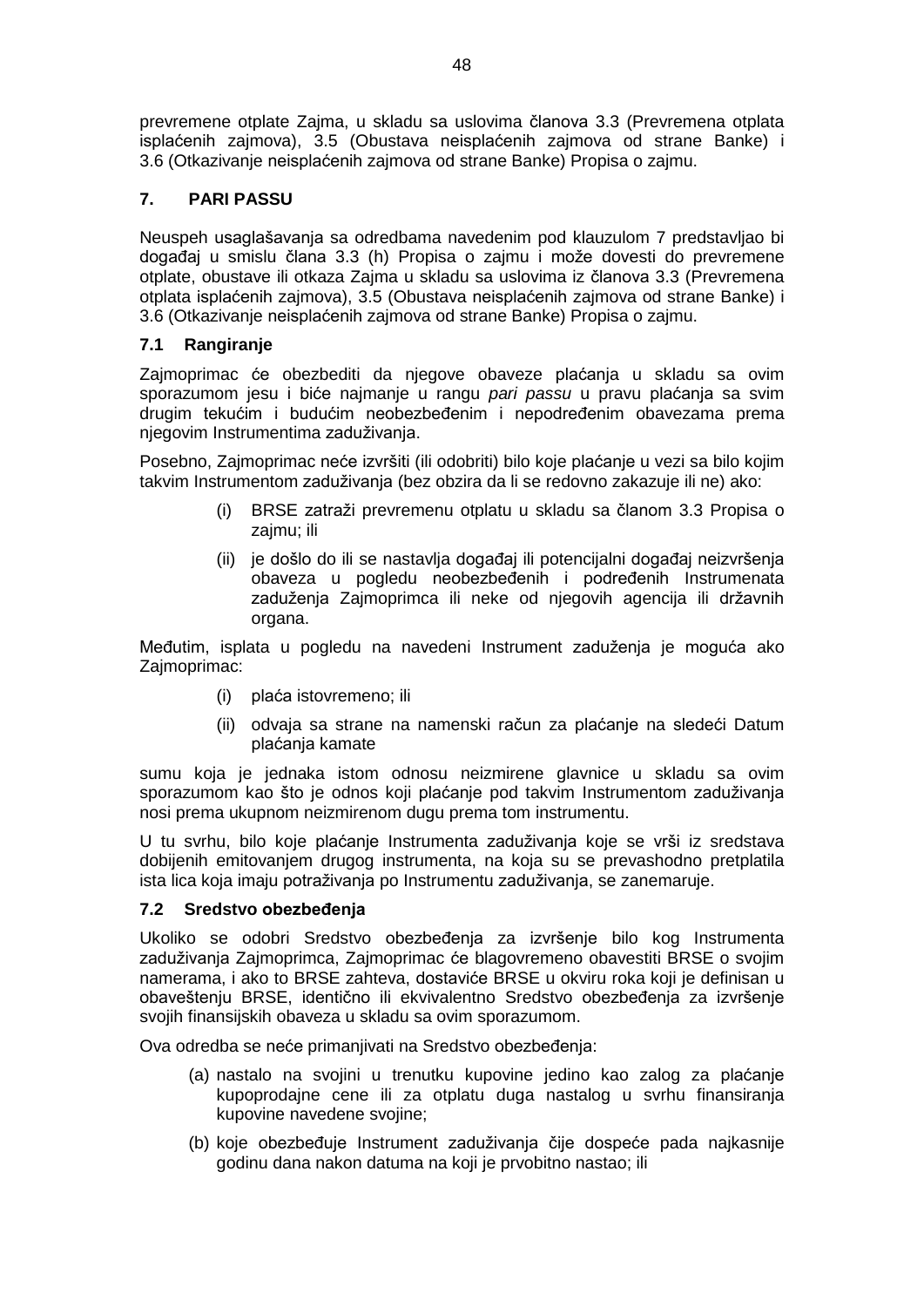(c) koje je BRSE prethodno odobrila.

# **7.3 Klauzula koja se naknadno unosi**

Ako bilo koji od Instrumenata zaduživanja Zajmoprimca uključuje klauzule o gubitku rejtinga, finansijskim pokazateljima ili *pari passu* odredbama koje su strože od bilo koje ekvivalentne odredbe ovog sporazuma, Zajmoprimac o tome obaveštava BRSE i, na njen zahtev u formi pisanog obaveštenja, u roku navedenom u BRSE obaveštenju, izvršava izmenu i dopunu ovog sporazuma kako bi obezbedio ekvivalentnu odredbu u korist BRSE.

## <span id="page-48-0"></span>**7.4 Prevremena otplata trećim licima**

Ako Zajmoprimac prevremeno otplati, u celosti ili delimično, dobrovoljno ili na drugi način, bilo koji Instrument zaduživanja, Zajmoprimac će o tome informisati BRSE.

U tom slučaju i na zahtev BRSE, Zajmoprimac nadoknađuje BRSE-u iznose isplaćene prema Zajmu u skladu sa potklauzulom 4.7 u takvoj proporciji u kojoj prevremeni iznos otplate nosi u odgovarajućem Instrumentu zaduživanja. Prethodno pomenuto se ne odnosi na prevremene otplate revolving kredita koji ostaju otvoreni za povlačenje pod istim uslovima nakon takve prevremene otplate.

U svrhe Sporazuma, "**prevremena otplata**ˮ znači otplata pre roka dospeća.

# **8. IZJAVE I GARANCIJE**

Zajmoprimac izjavljuje i garantuje:

- (a) da su ga nadležni organi ovlastili da zaključuje Sporazum i da su potpisniku(cima) dali ovlašćenje za to, u skladu sa zakonima, uredbama, propisima i drugim dokumentima koji se na njih primenjuju;
- (b) da potpisivanjem i njegovim uručivanjem, izvršenjem svojih obaveza prema i u saglasnosti sa ovim sporazumom ne:
	- krši niti je u sukobu sa bilo kojim merodavnim zakonom, statutom, pravilom ili propisom, ili bilo kojom presudom, rešenjem ili dozvolom čiji je on predmet;
	- (ii) ne krši niti je u sukobu sa bilo kojim sporazumom ili drugim Instrumentom zaduživanja obavezujućim po njega, za koji se opravdano može očekivati da može dovesti do Materijalno štetne promene;
- (c) da ne postoji nijedan događaj ili okolnost koja je nerešena, a koja predstavlja neizvršenje obaveza iz nekog drugog sporazuma ili Instrumenta zaduživanja, koji je obavezujući za njega ili čiji predmet je njegova imovina, od kojeg bi se opravdano moglo očekivati da izazove Materijalno štetnu promenu;
- (d) da trećem licu nije odobreno nikakvo Sredstvo obezbeđenja zbog kršenja potklauzule 7.2;
- (e) nikakva parnica, arbitraža ili administrativni postupak pred nekim sudom, arbitražnim sudom ili agencijom, a od kog bi se opravdano moglo očekivati da ima za rezultat Materijalno štetnu promenu (po njegovom najboljem saznanju i verovanju) nije započet niti se očekuje protiv njega; i
- (f) da je dobio primerak Propisa o zajmu, Kreditne politike, Politike o zaštiti životne sredine i merama socijalne zaštite i Smernica o nabavkama i da ih je uzeo u obzir.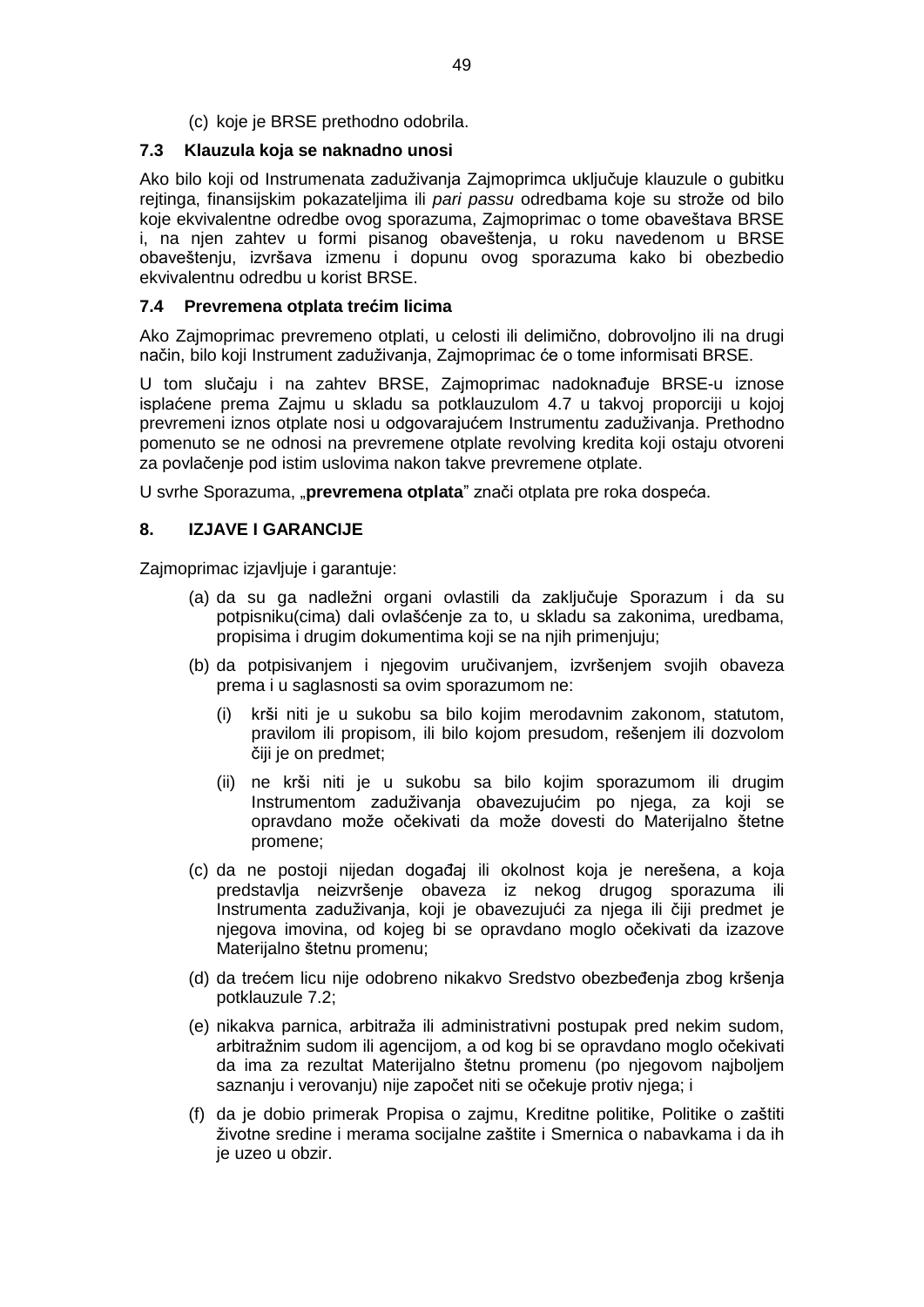Gorepomenute izjave i garancije smatraju se ponovljenim na datum potpisivanja svakog Zahteva za isplatu. O svakoj promeni u vezi sa gorenavedenim izjavama i garancijama mora se, u kompletnom periodu Zajma, izveštavati i sva propratna dokumentacija mora se odmah dostaviti BRSE-u.

Ako je bilo koja od gorenavedenih izjava i garancija netačna ili se ispostavi da je bila netačna ili obmanjujuća u bilo kom pogledu, to bi predstavljalo događaj u smislu Člana 3.3 (h) Propisa o zajmu i može da dovede do obustave, poništenja ili prevremene otplate Zajma u skladu sa članom 3.3 (Prevremena otplata isplaćenih kredita), 3.5 (Obustava neisplaćenih kredita od strane Banke) i 3.6 (Otkazivanje neisplaćenih zajmova od strane Banke) Propisa o zajmu.

# <span id="page-49-0"></span>**9. TREĆA LICA**

Zajmoprimac ne može pokrenuti nijedno pitanje vezano, u okviru korišćenja Zajma, za njegove odnose sa trećim licima kako bi izbegao ispunjavanje, bilo u celini ili delimično, obaveza koje nastaju po osnovu ovog sporazuma.

BRSE se ne može uključivati u sporove koji bi mogli nastati između Zajmoprimca i trećih lica a troškovi, bilo kakve prirode, koje načini BRSE vezano za bilo koja potraživanja, a naročito sve pravne ili sudske troškove, snosiće Zajmoprimac.

# <span id="page-49-1"></span>**10. ODRICANjE**

Ni u kom slučaju, uključujući kašnjenje ili delimično izvršenje, ne sme se pretpostaviti da se BRSE prećutno odrekao bilo kojeg prava koje mu daje Sporazum.

# **11. USTUPANjE**

Zajmoprimac ne može ustupiti ili preneti bilo koja od svojih prava ili obaveza iz Sporazuma bez prethodne pisane saglasnosti BRSE.

BRSE može da ustupi sva ili deo svojih prava i koristi ili preneti sva ili deo svojih prava, koristi i obaveza prema Sporazumu.

# <span id="page-49-2"></span>**12. MERODAVNO PRAVO**

Sporazum se reguliše pravilima BRSE kako je to utvrđeno u odredbama člana 1, stav 3, Trećeg Protokola (od 6. marta 1959. godine) uz Opšti Sporazum o povlasticama i imunitetu Saveta Evrope (od 2. septembra 1949. godine) i, drugo, ako je potrebno, francuskim pravom.

## <span id="page-49-3"></span>**13. SPOROVI**

Sporovi između Strana u Sporazumu predmet su arbitraže u skladu sa uslovima utvrđenim u Poglavlju 4 Propisa o zajmu.

Strane su saglasne da neće koristiti bilo koju privilegiju, imunitet ili zakon pred sudskim ili nekim drugim organom, bilo domaćem ili inostranom, kako bi stavile prigovor na sprovođenje odluke donesene pod uslovima utvrđenim u Poglavlju 4 Propisa o zajmu.

U svakoj pravnoj radnji koja proistekne iz ovog sporazuma, potvrda BRSE koja se tiče bilo kog dospelog iznosa ili važeće kamatne stope u skladu sa Sporazumom, u odsustvu očigledne greške, biće *prima facie* dokaz tog iznosa ili kamatne stope.

# <span id="page-49-4"></span>**14. OBAVEŠTENjA**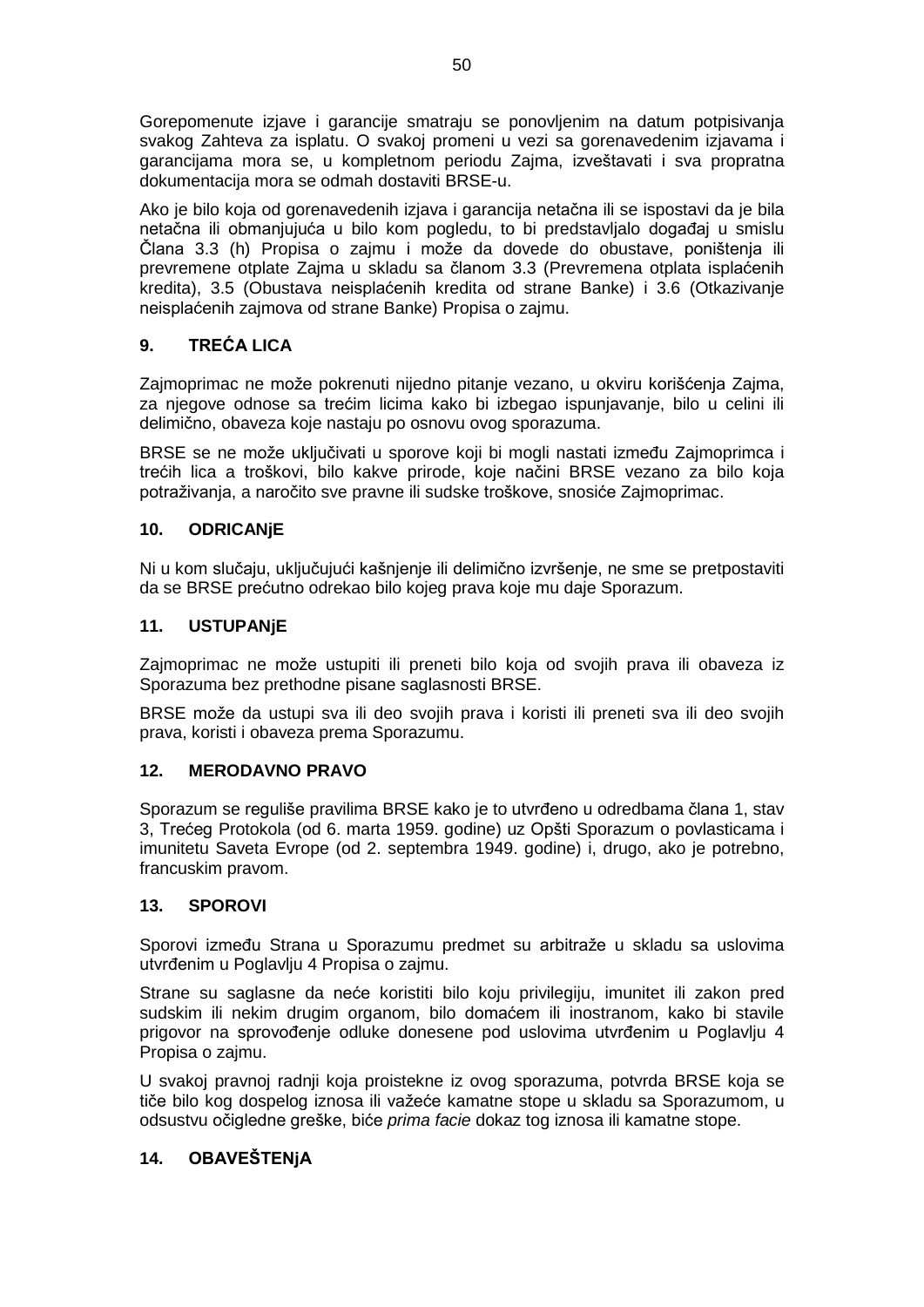Svako obaveštenje ili drugi vid komunikacije koji se obavlja ili dostavlja u skladu sa ovim Sporazumom BRSE-u ili Zajmoprimcu u pisanoj je formi i smatra se uredno predatim ili sačinjenim onda kada je dostavljen preporučenom poštom ili faksimilom od jedne strane drugoj strani na adresu ili broj faksa naznačen u tekstu ispod:

# Za Zajmoprimca:

Ministarstvo finansija Republike Srbije

Kneza Miloša 20

11000 Beograd

Srbija

Na pažnju: Ministar finansija

Faks: +381 11 3618 961

# Za BRSE:

Council of Europe Development Bank

55 Avenue Kléber

75116 Paris

Francuska

Na pažnju: Direktor, Odeljenje za projekte

Faks: + 33 1 47 55 37 52

Sva obaveštenja ili drugi vid komunikacije koja se dostavljaju ili su sačinjena po Sporazumu biće na engleskom ili francuskom jeziku ili na drugom jeziku, u kom slučaju će biti dostavljena uz overeni prevod na engleski ili francuski jezik, u slučaju kada to BRSE zahteva.

Bez uticaja na valjanost bilo kojeg obaveštenja dostavljenog faksom u skladu sa gorenavednim stavovima, primerak svakog obaveštenja dostavljenog faksom takođe će se poslati preporučenom poštom relevantnoj strani najkasnije sledećeg Radnog dana.

Obaveštenja izdata od strane Zajmoprimca shodno bilo kojoj odredbi ovog sporazuma će, kada to BRSE zahteva, biti dostavljena BRSE zajedno sa zadovoljavajućim dokazom o ovlašćenju lica ili više njih ovlašćenih za potpisivanje takvog obaveštenja u ime Zajmoprimca, kao i karton deponovanih potpisa takvog lica ili više njih.

# <span id="page-50-0"></span>**15. POREZI I RASHODI**

Zajmoprimac će plaćati, u meri u kojoj je primenljivo, sve poreze, obaveze, takse i ostale namete bilo kakve prirode, uključujući taksene marke i naknade za registraciju, koje nastanu iz potpisivanja, registracije ili implementacije Sporazuma ili nekog povezanog dokumenta, kao i iz stvaranja, poboljšanja, registracije ili izvršenja bilo kojeg Sredstva obezbeđenja ili garancije koji se zahtevaju u Sporazumu.

Zajmoprimac snosi sve naknade i troškove (uključujući pravne, stručne, bankarske ili troškove razmene) nastale u vezi sa (i) pripremom, potpisivanjem, poboljšanjem, implementacijom i raskidom ovog sporazuma ili nekog povezanog dokumenta; (ii)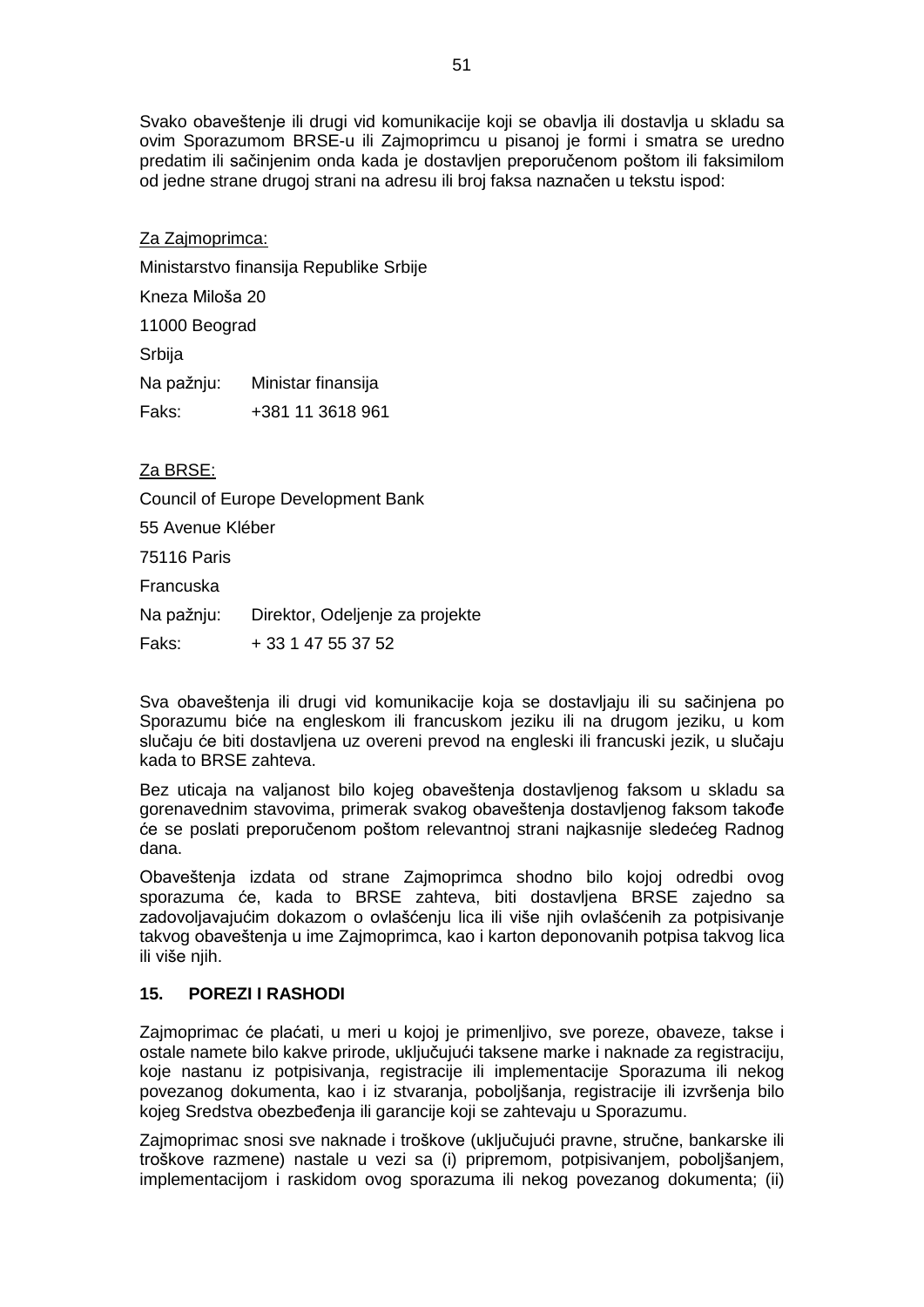bilo kojom izmenom, dopunom ili odricanjem u pogledu ovog sporazuma ili nekog povezanog dokumenta; i (iii) pripremom, potpisivanjem, poboljšanjem, upravljanjem i aktiviranjem bilo kog Sredstva obezbeđenja koje se zahteva u skladu sa Zajmom.

Bez obzira na gorenavedeno, Član 4.7 (Troškovi arbitraže) Propisa o zajmu se primenjuje u vezi troškova arbitraže koji su utvrđeni u klauzuli 13.

# <span id="page-51-0"></span>**16. ISPLAĆIVANjE**

Nakon otplate ukupnog iznosa neotplaćene glavnice prema Zajmu, kao i plaćanja svih kamata i drugih troškova koji proističu u skladu sa Sporazumom, uključujući naročito one iznose iz potklauzule 4.9 i klauzule 15, Zajmoprimac će biti u potpunosti oslobođen svojih obaveza prema BRSE, sa izuzetkom onih utvrđenih u klauzuli 6. iznad za potrebe moguće ocene Projekta, koja će se obaviti najkasnije četiri (4) godine nakon otplate celokupnog iznosa neotplaćene glavnice Zajma.

# <span id="page-51-1"></span>**17. STUPANjE NA SNAGU**

Sporazum stupa na snagu nakon što ga strane potpišu i Narodna skupština Republike Srbije ga ratifikuje uz odgovarajuću pisanu potvrdu koju je BRSE dobila od Zajmoprimca.

U POTVRDU TOGA, Strane su dovele do potpisivanja Sporazuma tako što su ga propisno ovlašćene potpisnice potpisale u četiri (4) primerka, od kojih je svaki jednako važeći. Jedan (1) primerak zadržava BRSE a tri (3) Zajmoprimac.

Beograd, dana 27. maja 2020. godine

Za Zajmoprimca

Ime: Siniša Mali, s.r.

Titula: ministar finansija

Pariz, dana 19. maja 2020. godine

Za BRSE

Ime: Rolf Wenzel, s.r.

Titula: guverner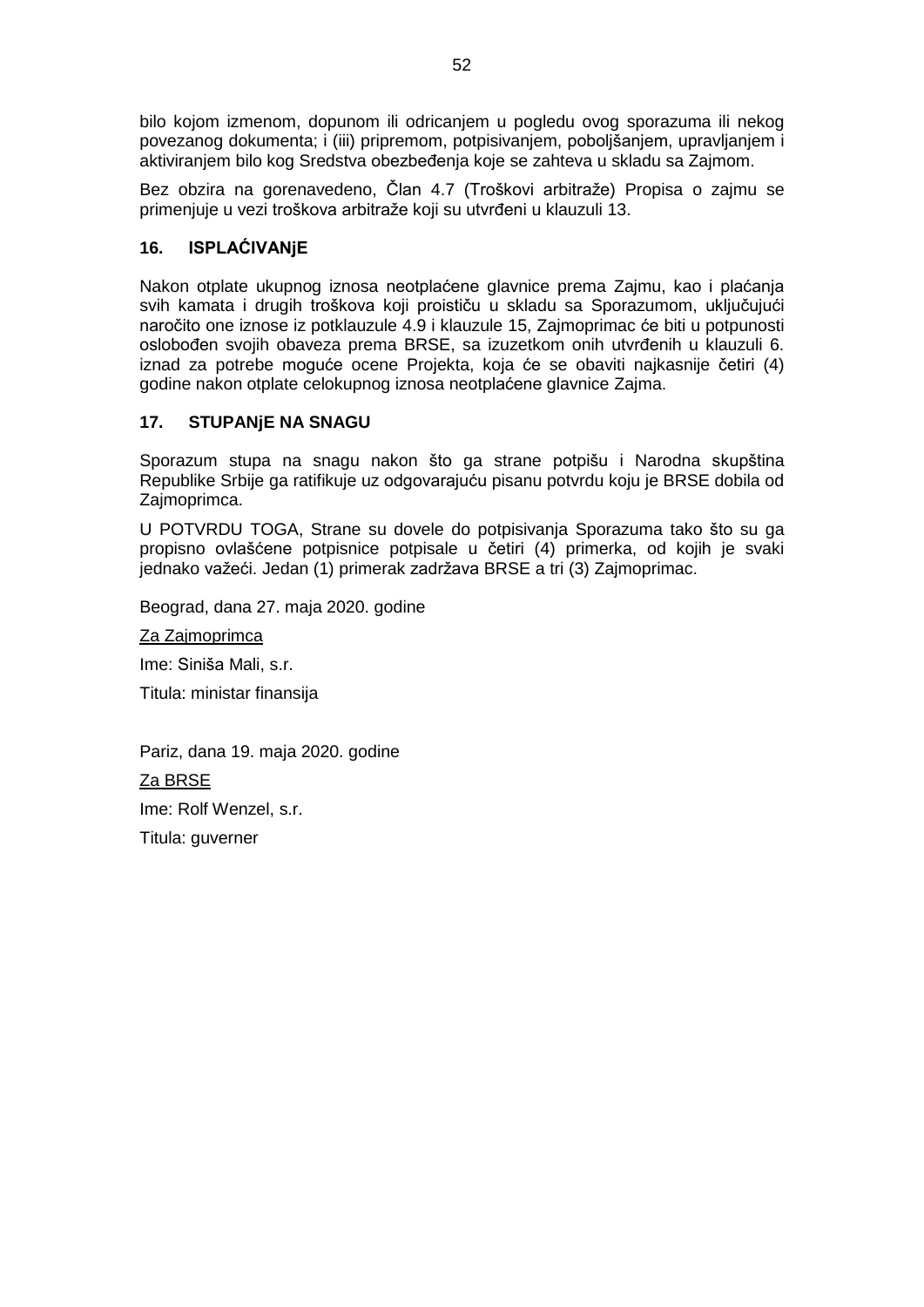# **PRILOG 1**

# **Opis projekta**

<span id="page-52-0"></span>

| LD                                                     | 2053 (2020)                          |  |  |  |  |
|--------------------------------------------------------|--------------------------------------|--|--|--|--|
| Zajmoprimac                                            | Republika Srbija                     |  |  |  |  |
| Tip zajma                                              | Zajam za finansiranje javnog sektora |  |  |  |  |
| Iznos zajma                                            | EUR 200.000.000                      |  |  |  |  |
| Odobrenje<br>Administrativnog<br>saveta<br><b>BRSE</b> | 12. maj 2020. godine                 |  |  |  |  |

| Sektor(i) delovanja                                                     | Zdravstvo                                                                                                                                                                                                                                       |     |    |                                                  |     |    |
|-------------------------------------------------------------------------|-------------------------------------------------------------------------------------------------------------------------------------------------------------------------------------------------------------------------------------------------|-----|----|--------------------------------------------------|-----|----|
| Planirani radovi/Potprojekti                                            | Medicinska lična zaštitna oprema, reagensi, koronavirusni<br>testovi, zaštitne maske za radnike preduzeća koja pružaju<br>neophodnu robu ili usluge, medicinsku i drugu opremu i<br>potrošni materijal za rešavanje hitnih zdravstvenih stanja. |     |    |                                                  |     |    |
| Lokacija                                                                | Širom zemlje                                                                                                                                                                                                                                    |     |    |                                                  |     |    |
| Krajnji korisnici                                                       |                                                                                                                                                                                                                                                 |     |    | Pacijenti, medicinsko i administrativno osoblje. |     |    |
| Ukupni troškovi projekta                                                | Minimum EUR 222.000.000                                                                                                                                                                                                                         |     |    |                                                  |     |    |
| Plan finansiranja                                                       | BRSE finansiraće se do 90%<br>budžetskih<br>Zajmom<br>alokacija. Ostala potrebna sredstva biće obezbeđena iz<br>državnih sopstvenih finansijskih sredstava.                                                                                     |     |    |                                                  |     |    |
|                                                                         | Izvori<br>%                                                                                                                                                                                                                                     |     |    | Upotreba (indikativna)<br>$\%$                   |     |    |
|                                                                         | <b>BRSE</b>                                                                                                                                                                                                                                     | 200 | 90 | Potrepštine u oblasti<br>zdravstvene zaštite.    | 200 | 90 |
|                                                                         | Drugo<br>(sopstven<br>a<br>sredstva,<br>sredstva<br>zajmova)                                                                                                                                                                                    | 22  | 10 | usluge i oprema                                  | 22  | 10 |
|                                                                         | 222<br>100<br>222<br>100<br><b>Ukupn</b><br>Ο                                                                                                                                                                                                   |     |    |                                                  |     |    |
| Period sprovođenja<br>projekta/<br>Kvalifikovane<br>budžetske<br>godine | 2020-2021                                                                                                                                                                                                                                       |     |    |                                                  |     |    |
| Datum završetka                                                         | 31. decembar 2021. godine                                                                                                                                                                                                                       |     |    |                                                  |     |    |

| Ш. | zaštite<br><b>Mere</b><br>oblasti<br>u<br>životne<br>sredine<br>mere<br>socijalne zaštite | Sto se tiče mera zaštite u oblasti životne sredine i mera<br>socijalne zaštite, Zajmoprimac će osigurati da se<br>primenjuju sledeće mere, kada su relevantne, u vezi sa<br>investicijama koje se finansiraju iz sredstava Zajma:                                                                                                                                                                                                                                                                                              |
|----|-------------------------------------------------------------------------------------------|--------------------------------------------------------------------------------------------------------------------------------------------------------------------------------------------------------------------------------------------------------------------------------------------------------------------------------------------------------------------------------------------------------------------------------------------------------------------------------------------------------------------------------|
|    |                                                                                           | • Protokoli za zaštitu zdravstvenog osoblja postoje, i<br>informacije, kao i zaštitna oprema, dostupni su za<br>primenu takvih protokola za celokupno osoblje.<br>· Novoprimljeno osoblje, kao i celokupno osoblje<br>mobilisano za izbijanje vanredne situacije, obučeno<br>je o operativnim zdravstvenim i bezbednosnim<br>procedurama i specifičnim procedurama vezanim<br>COVID-19. Obuka se<br>dokumentuie.<br>za.<br>· Plan upravljanja medicinskim otpadom i prateća<br>dokumentacija postoje u svim domovima zdravlja, |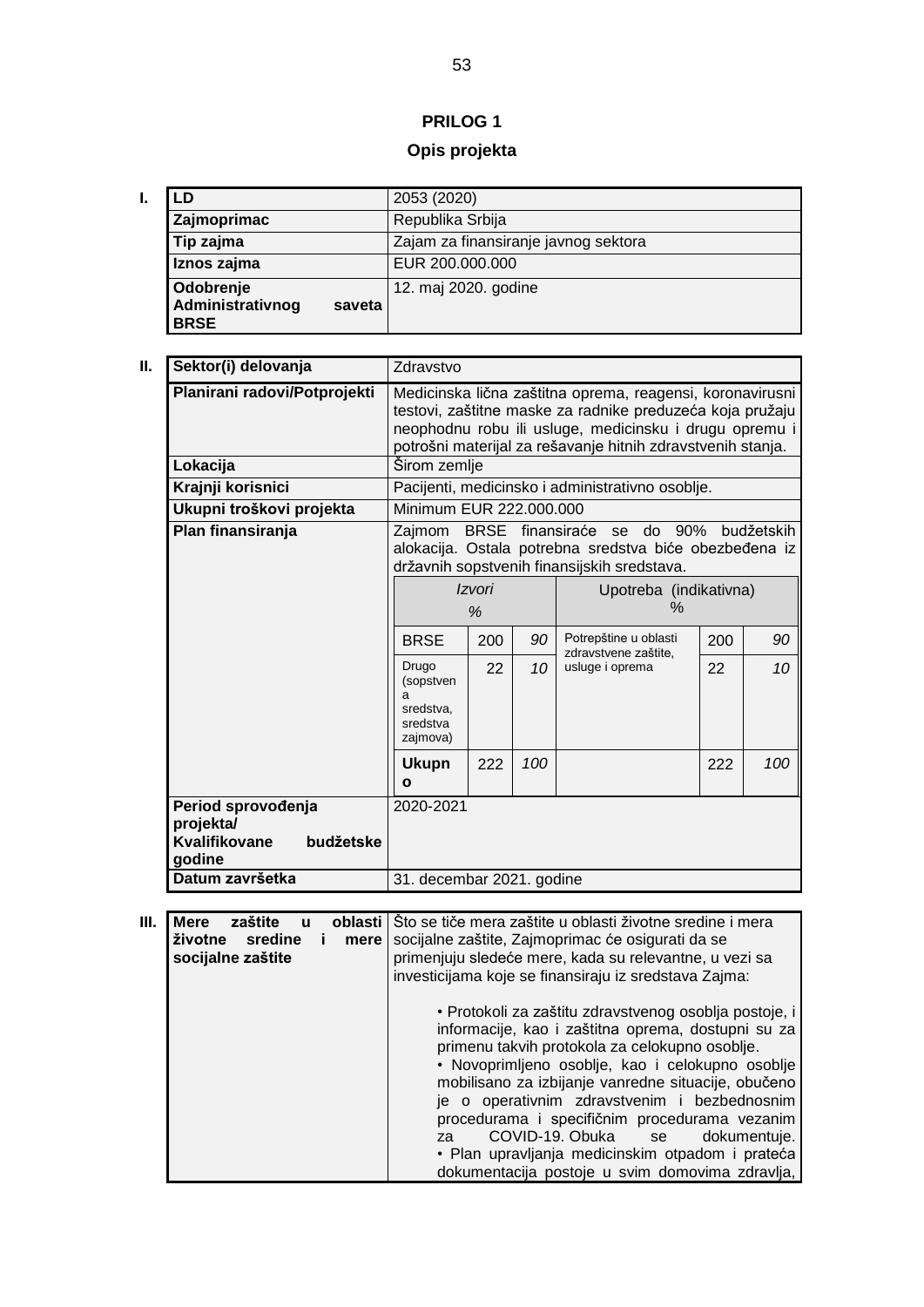|                        | kao i u novim prenamenjenim oblastima, a dobro<br>upravljanje se nastavlja tokom vanredne situacije.<br>· Bilo koja oblast koja je namenjena lečenju<br>pacijenata zaraženih COVID-19 dostiže najviši<br>mogući zdravstveni standard koji se može postići u<br>takvoj vanrednoj situaciji.<br>· Karantinska i izolaciona područja rade u skladu sa<br>važećim zakonima i u skladu s klauzulom 5.7.<br>BRSE zadržava pravo da, u skladu sa klauzulom 6.4,<br>ispita poštovanje gore navedenih mera. |
|------------------------|----------------------------------------------------------------------------------------------------------------------------------------------------------------------------------------------------------------------------------------------------------------------------------------------------------------------------------------------------------------------------------------------------------------------------------------------------------------------------------------------------|
| Kvalifikovani troškovi | Troškovi projekta pokriće sve<br>usluge vezane<br>za<br>reagovanje na aktivnosti spremnosti za COVID situacije,<br>hitne slučajeve i rani oporavak.                                                                                                                                                                                                                                                                                                                                                |
|                        | 1. Kvalifikovani troškovi mogu da uključe:                                                                                                                                                                                                                                                                                                                                                                                                                                                         |
|                        | i. Troškove anketa i studija (tehničkih, ekonomskih ili<br>trgovinskih, inženjerskih) kao i troškove tehničkog nadzora<br>projekta. Oni ne bi trebalo da prekorače 5% ukupnih<br>troškova projekta, osim ako je prekoračenje opravdano;                                                                                                                                                                                                                                                            |
|                        | ii.<br>Izgradnja/renoviranje/modernizacija<br>ili<br>kupovina<br>objekata direktno povezanih sa projektom;                                                                                                                                                                                                                                                                                                                                                                                         |
|                        | iii. Kupovinu materijala, opreme i mašina, kao i srodnih<br>troškova vezanih za obuku zaposlenih.                                                                                                                                                                                                                                                                                                                                                                                                  |
|                        | 2. Izdaci kod nepredviđenih troškova (tehnički i/ili troškovi<br>finansirati<br>povećanja<br>cena)<br>može<br>BRSE.<br>Oni<br>predstavljaju finansijsko pokriće u pogledu mogućih<br>promena u obimu potrebnih radova, ili u jediničnim<br>cenama, u vrsti i količini opreme koja treba da se kupi ili u<br>sprovođenja projekta. Zavisno od<br>metodi<br>sektora<br>aktivnosti i različitih komponenti projekta, ovi izdaci mogu<br>predstavljati do 10% ukupnih troškova projekta.               |
|                        | 3. Troškovi koji se tiču profesionalne/stručne obuke i<br>kampanja za podizanje svesti javnosti mogu biti<br>kvalifikovani za finansiranje od strane BRSE uzimajući u<br>obzir njihove ciljeve unutar okvira projekata.                                                                                                                                                                                                                                                                            |
|                        | 4. Zajmovi BRSE ne mogu da pokrivaju troškove za<br>zaposlene (nadnice/plate i druga srodna plaćanja kao što<br>je uplata penzijskog osiguranja), finansijske troškove i<br>negotovinske elemente kao što je amortizacija. Takvi<br>troškovi se mogu smatrati kvalifikovanim kada se odnose<br>na upravljanje projektom ili tehničku pomoć potrebnu za<br>pripremu projekta i sprovođenje projekta.                                                                                                |
|                        | 5. Finansijski troškovi ili ulaganja (plaćanje dugova,<br>refinansiranje, troškovi kamate, preuzimanje udela u<br>kapitalu preduzeća, itd.) ne mogu biti uključeni u<br>procenjene troškove projekta i ne može ih finansirati<br>BRSE.                                                                                                                                                                                                                                                             |
|                        | 6. Troškovi koji ne podležu odbitku ili povraćaju PDV-a i<br>drugi troškovi bez mogućnosti odbitka ili povraćaja poreza<br>mogu se smatrati prihvatljivim troškovima.                                                                                                                                                                                                                                                                                                                              |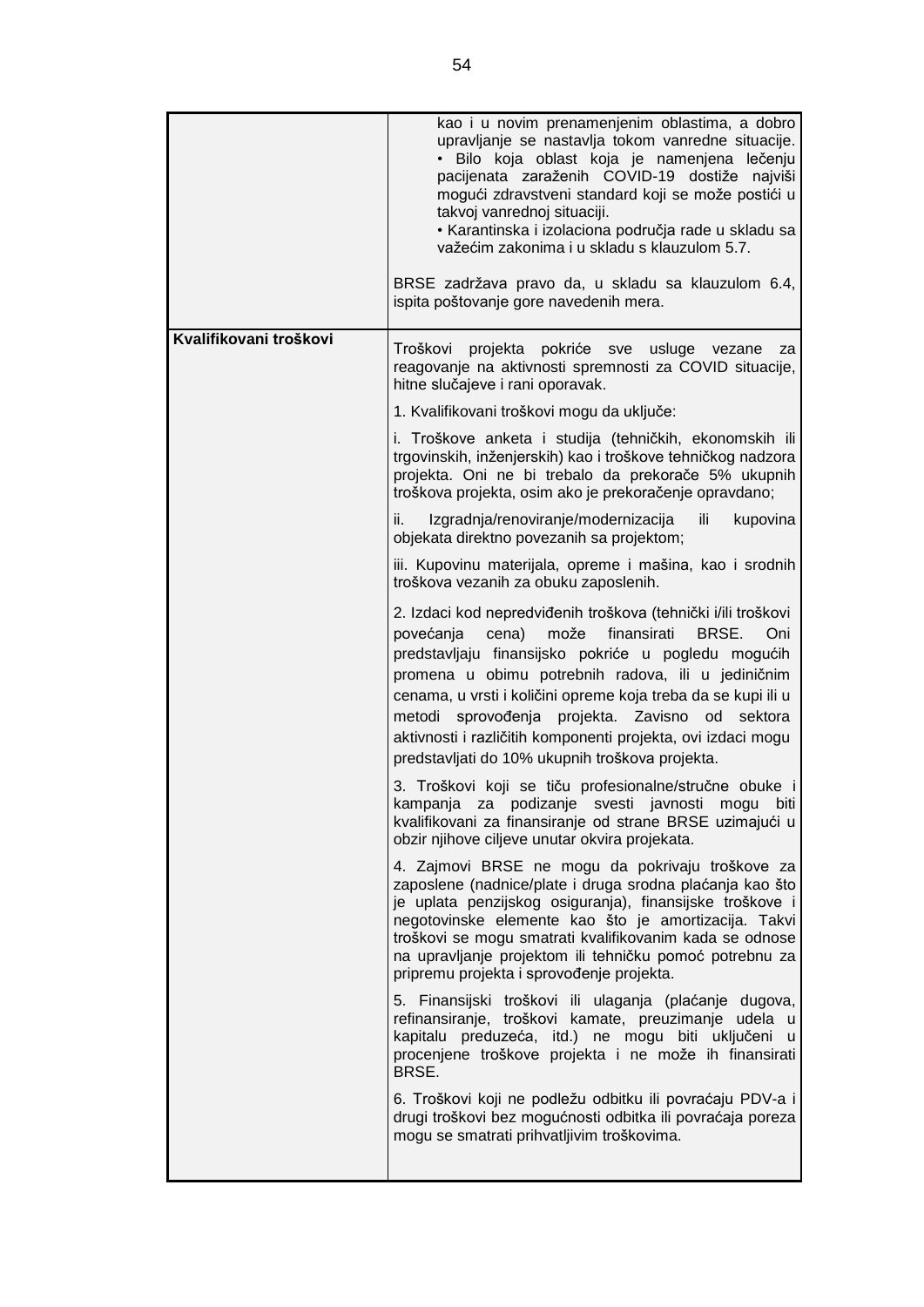| IV. | Socijalni uticaj | Zdravstveni sistemi se suočavaju sa najozbiljnijom         |
|-----|------------------|------------------------------------------------------------|
|     |                  |                                                            |
|     |                  | globalnom pandemijom 21. veka. Zadržavanje i               |
|     |                  | ublažavanje širenja stope zaraze koronavirusom je prvi     |
|     |                  | prioritet nadležnih organa javnog zdravstva kako bi se     |
|     |                  | smanjio broj infekcija protekom vremena.                   |
|     |                  | Međunarodna zajednica pozvala je vlade da značajnim,       |
|     |                  | verodostojnim i međunarodno koordinisanim                  |
|     |                  | četvorostranim naporom obezbede neophodna sredstva         |
|     |                  | za suočavanje sa neposrednim vanrednim situacijama u       |
|     |                  | javnom zdravstvu, da ublaže ekonomski šok i razviju put    |
|     |                  | ka oporavku. Ovo uključuje istovremenu potrošnju na        |
|     |                  | zdravstvenu zaštitu; testiranje; tretman za sve pacijente; |
|     |                  | podršku zdravstvenim radnicima; povratak na rad            |
|     |                  | penzionera zdravstvene zaštite; i, zaštitu grupa visokog   |
|     |                  | rizika putem povećane nabavke maski, kreveta za            |
|     |                  | intenzivnu negu i respiratora, između ostalog.             |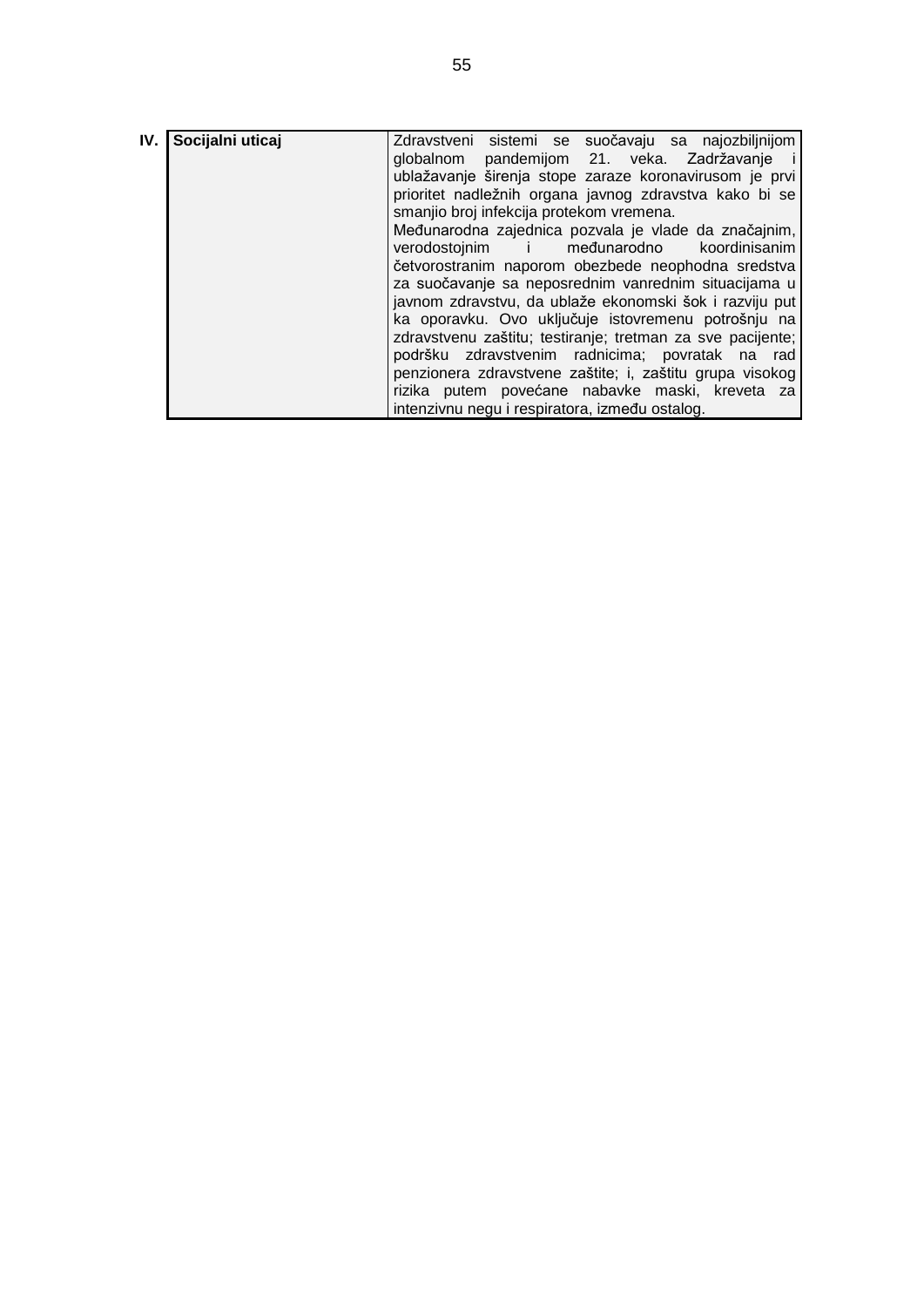#### **PRILOG 2**

#### **Obrazac pravnog mišljenja**

<span id="page-55-0"></span>Banka za razvoj Saveta Evrope 55, Avenue Kléber

F-75116 Pariz

- Attn: Odeljenje za projekte
- Cc: Kancelarija generalnog saveta

[UNETI DATUM]

#### **Predmet:** *Okvirni sporazum o zajmu između Banke za razvoj Saveta Evrope i Republike Srbije (Ref: LD 2053 (2020))*

Poštovana gospodo,

U svojstvu ministra pravde dajem ovo pravno mišljenje u skladu sa odredbama člana 4.5(a) (i) Okvirnog sporazuma o zajmu LD 2053 (2020) između Banke za razvoj Saveta Evrope i Republike Srbije, na iznos od 200.000.000 evra, potpisanog \_\_\_\_\_\_\_\_\_\_\_\_\_ (u daljem tekstu: "Sporazum o zajmu"). Svi termini koji se ovde koriste i nisu definisani na drugačiji način imaju isto značenje kao u Sporazumu o zajmu.

Pregledao sam originalni primerak Sporazuma o zajmu i odredbe Ustava Republike Srbije ("Službeni glasnik RS", broj 98/2006), kao i zakonske i druge propise, i sproveo druge radnje koje sam smatrao potrebnim u cilju davanja ovog mišljenja.

Na osnovu napred navedenog, izjavljujem sledeće:

(a) odredbom člana 123. tačka 1. Ustava Republike Srbije propisano je da Vlada utvrđuje i vodi politiku, a odredbom člana 2. stav 1. i člana 43. stav 3. Zakona o Vladi ("Službeni glasnik RS", br. 55/05, 71/05 - ispr., 101/07, 65/08, 16/11, 68/12-US, 72/12, 7/14-US, 44/14 i 30/18-dr. zakon) propisano je da Vlada utvrđuje i vodi politiku Republike Srbije, i kad ne donosi druge akte donosi zaključke. U skladu sa navedenim odredbama, Vlada je na sednici održanoj \_\_\_\_\_\_\_\_\_ donela Zaključak 05 Broj: \_\_\_\_\_\_\_, kojim je usvojila<br>Nacrt sporazuma o zajmu i ovlastila de standardi da u ime Vlade. kao Nacrt sporazuma o zajmu i ovlastila zastupnika Republike Srbije potpiše Sporazum o zajmu;

(b) odredbom člana 99. stav 1. tačka 4. Ustava Republike Srbije propisano je da Narodna skupština Republike Srbije potvrđuje međunarodne ugovore kada je zakonom predviđena obaveza njihovog potvrđivanja, a odredbom člana 2. stav 1. Zakona o zaključivanju i izvršavanju međunarodnih ugovora ("Službeni glasnik RS", broj 32/13) propisano je da se međunarodnim ugovorom smatra ugovor koji Republika Srbija zaključi u pisanom obliku sa jednom ili više država ili sa jednom ili više međunarodnih organizacija, koji je regulisan međunarodnim pravom. Zatim, odredbom člana 5. stav 2. Zakona o javnom dugu ("Službeni glasnik RS", br. 61/05, 107/09, 78/11, 68/15, 95/18 i 91/19) propisano je da Narodna skupština Republike Srbije odlučuje, između ostalog, o zaduživanju putem uzimanja dugoročnih kredita i zaduživanju za finansiranje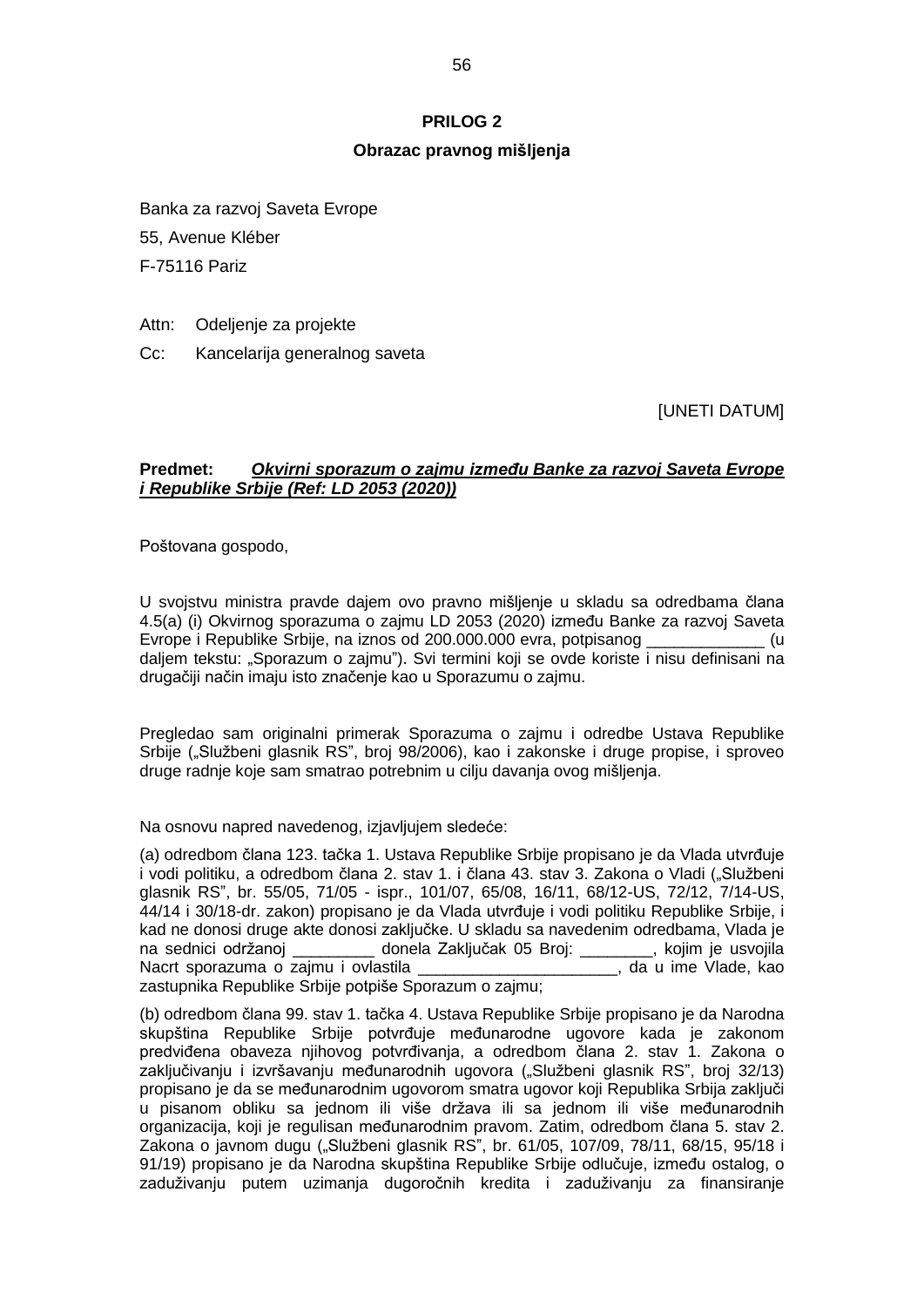investicionih projekata, kao i o davanju garancija i neposrednom preuzimanju obaveza u svojstvu dužnika po osnovu date garancije. U skladu sa navedenim odredbama, Narodna skupština Republike Srbije donela je Zakon o potvrđivanju Okvirnog sporazuma o zajmu LD 2053 (2020) između Banke za razvoj Saveta Evrope i Republike Srbije ("Službeni glasnik RS - Međunarodni ugovori", broj \_\_\_\_\_\_\_\_\_);

(c) ne postoji nijedna druga odredba u skladu sa kojom bi bilo neophodno da se Sporazum o zajmu dostavi, evidentira ili registruje kod bilo kog suda ili državnog organa ili organizacije da bi se obezbedila njegova zakonitost, punovažnost ili izvršivost;

(d) izbor prava u skladu sa članom 12. Sporazuma o zajmu je punovažan i obavezujući za Zajmoprimca prema zakonima Republike Srbije;

(e) u skladu sa članom 13. Sporazuma o zajmu, odredbe o arbitraži navedene u poglavlju 4. Propisa za zajmove Banke za razvoj Saveta Evrope će se primenjivati u vezi sa bilo kakvim potraživanjem ili sporom između Republike Srbije i Banke za razvoj Saveta Evrope koji može nastati u vezi sa Sporazumom o zajmu i bilo koja odluka arbitražnog suda koja se odnosi na Sporazum o zajmu može se izvršiti u Republici Srbiji bez ponovnog ispitivanja ili suđenja već presuđene stvari. S tim u vezi, odricanje od imuniteta u skladu sa odredbom člana 13. Sporazuma o zajmu je punovažno i obavezujuće;

(f) nikakvi porezi, carine, takse ili drugi nameti, uključujući bez ograničenja poreze, takse, ili druge dažbine za registraciju ili transfere koji su propisani u Republici Srbiji, ili bilo kojoj drugoj jedinici teritorijalne autonomije ili lokalne samouprave, nisu plativi u vezi sa zaključenjem ili izvršavanjem Sporazuma o zajmu, ili sa plaćanjem koje Republika Srbije treba da izvrši Banci za razvoj Saveta Evrope u skladu sa Sporazumom o zajmu;

(g) ne postoje ograničenja kontrole razmene deviza ili da nisu potrebne saglasnosti da bi se dozvolilo primanje svih iznosa koji će biti isplaćeni shodno Sporazumu o zajmu, niti da se dozvoli otplata zajma i isplata kamata i drugih iznosa dospelih na osnovu Sporazuma o zajmu;

(h) zaključenjem Sporazuma o zajmu i njegovim izvršavanjem nisu prekršene odredbe zakona na snazi u Republici Srbiji ili učinjene povrede odredbi ugovora ili obaveza na koje se Republika Srbija obavezala.

Na osnovu gore navedenog, mišljenja sam da su ispunjeni svi uslovi koji su propisani Ustavom, zakonima i drugim propisima Republike Srbije, a koji se mogu primeniti na Sporazum o zajmu i da su odredbe navedenog sporazuma na snazi i obavezujuće, odnosno, da je Sporazum o zajmu punovažan i izvršiv u Republici Srbiji u skladu sa njegovim odredbama.

> S poštovanjem, MINISTAR

\_\_\_\_\_\_\_\_\_\_\_\_\_\_\_\_\_\_\_\_\_\_\_\_\_\_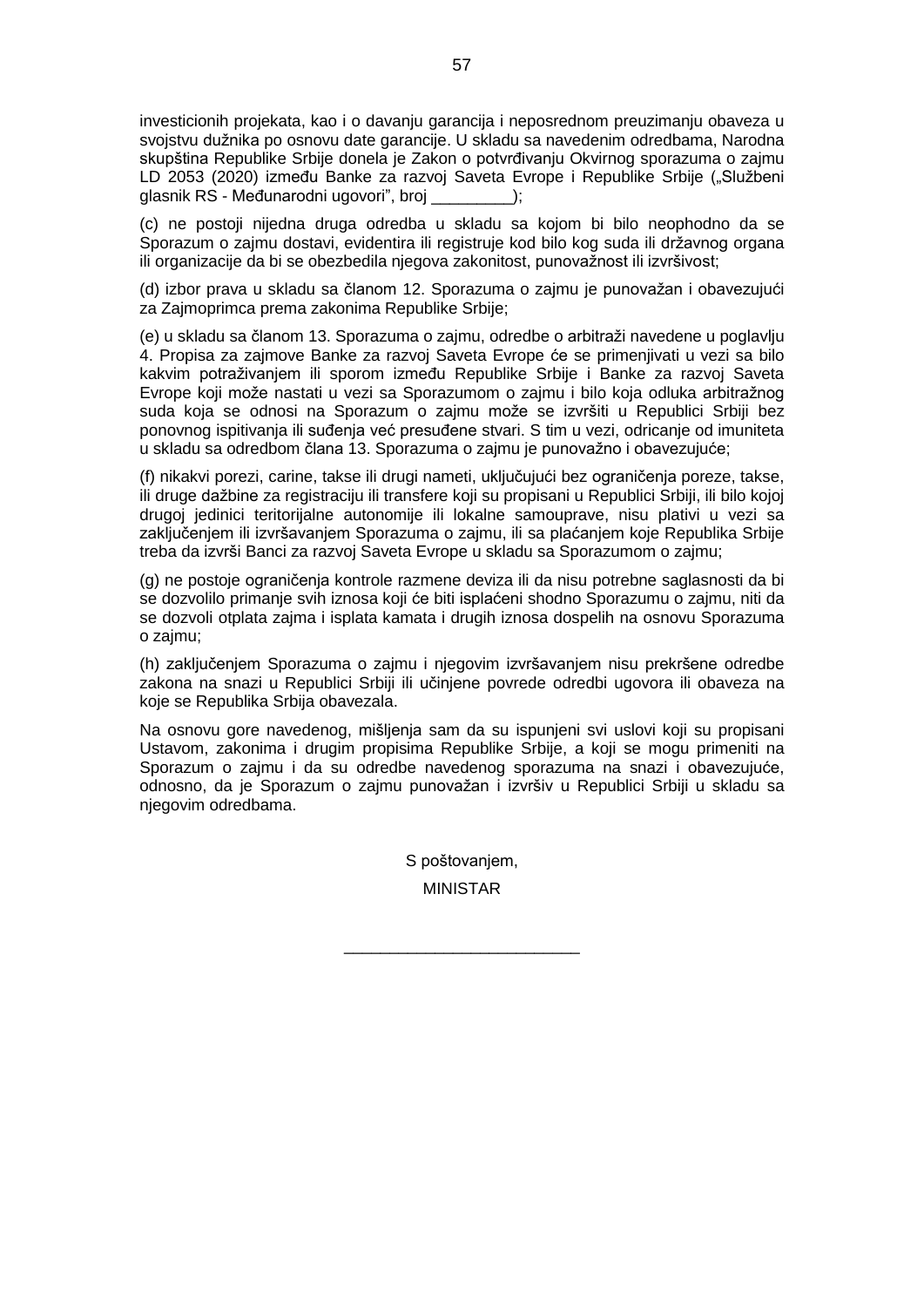#### **PRILOG 3**

## **ZAHTEV ZA ISPLATU (PRIMER)**

#### **LD 2053 – [•] Tranša**

<span id="page-57-0"></span>U odnosu na Okvirni sporazum o zajmu od [●] (u daljem tekstu: "**Sporazum**") između Banke za razvoj Saveta Evrope (u daljem tekstu: BRSE) i Republike Srbije (u daljem tekstu: "Zajmoprimac"), Republika Srbija ovim obaveštava BRSE, u skladu sa potklauzulom 4.3(a) Sporazuma, da nastavi sa isplatom Tranše u skladu sa uslovima utvrđenim u tekstu ispod.

Pojmovi definisani u Sporazumu imaju isto značenje u ovom dokumentu, ukoliko to nije drugačije naznačeno.

| Valuta/Iznos              | [●]                                                             |                                  |                          |                                                                                   |  |  |
|---------------------------|-----------------------------------------------------------------|----------------------------------|--------------------------|-----------------------------------------------------------------------------------|--|--|
| Datum isplate             | $\left[ \bullet \right]$                                        |                                  |                          |                                                                                   |  |  |
| Period otplate glavnice   | o] godina [uključujući period počeka od [o] godina]             |                                  |                          |                                                                                   |  |  |
| Datum(i) otplate glavnice | $\left[ \bullet \right]$                                        |                                  |                          |                                                                                   |  |  |
| Datum dospeća             | $ \bullet $                                                     |                                  |                          |                                                                                   |  |  |
| Kamatna stopa             |                                                                 | Fiksna<br>Maksimum [.] per annum |                          |                                                                                   |  |  |
|                           | Varijabilna                                                     | Referentna stopa:                |                          | [[●]-mesečni EURIBOR/UNETI<br>BILO KOJU DRUGU<br>REF.<br>KAMATNU STOPU] per annum |  |  |
|                           |                                                                 | Raspon                           |                          | Maksimum[•] baznih poena                                                          |  |  |
| Kamatni period            | [Kvartalno] [šestomesečno] unazad                               |                                  |                          |                                                                                   |  |  |
| Datumi plaćanja kamate    | Plaćanje kamate će se izvršiti [·] svake godine, a prvi put [·] |                                  |                          |                                                                                   |  |  |
| Konvencija za utvrđivanje | Konvencija o modifikovanom narednom radnom danu                 |                                  |                          |                                                                                   |  |  |
| broja dana                |                                                                 |                                  |                          |                                                                                   |  |  |
| Radni dan                 | $\bullet$                                                       |                                  |                          |                                                                                   |  |  |
| Račun Zajmoprimca         | Naziv korisnika                                                 |                                  | $\left[ \bullet \right]$ |                                                                                   |  |  |
|                           | Banka korisnika                                                 |                                  | Naziv                    | $\lceil \bullet \rceil$                                                           |  |  |
|                           |                                                                 |                                  | Grad                     | $ \bullet $                                                                       |  |  |
|                           |                                                                 |                                  | <b>SWIFT</b>             | $\left\vert \bullet\right\vert$                                                   |  |  |
|                           |                                                                 |                                  | <b>IBAN</b>              | $\left[ \bullet \right]$                                                          |  |  |
|                           |                                                                 |                                  | Ref.                     | $\left\lceil \bullet \right\rceil$                                                |  |  |
|                           | Korespondenska                                                  |                                  | Naziv                    | $\left\lceil \bullet \right\rceil$                                                |  |  |
|                           | banka (po potrebi)                                              |                                  | Grad                     | $\left[ \bullet \right]$                                                          |  |  |
|                           |                                                                 |                                  | <b>SWIFT</b>             | $ \bullet $                                                                       |  |  |
|                           |                                                                 |                                  | <b>IBAN</b>              | $ \bullet $                                                                       |  |  |

[•], dana [•].

Za zajmoprimca [UNETI IME(NA)/FUNKCIJU(E)]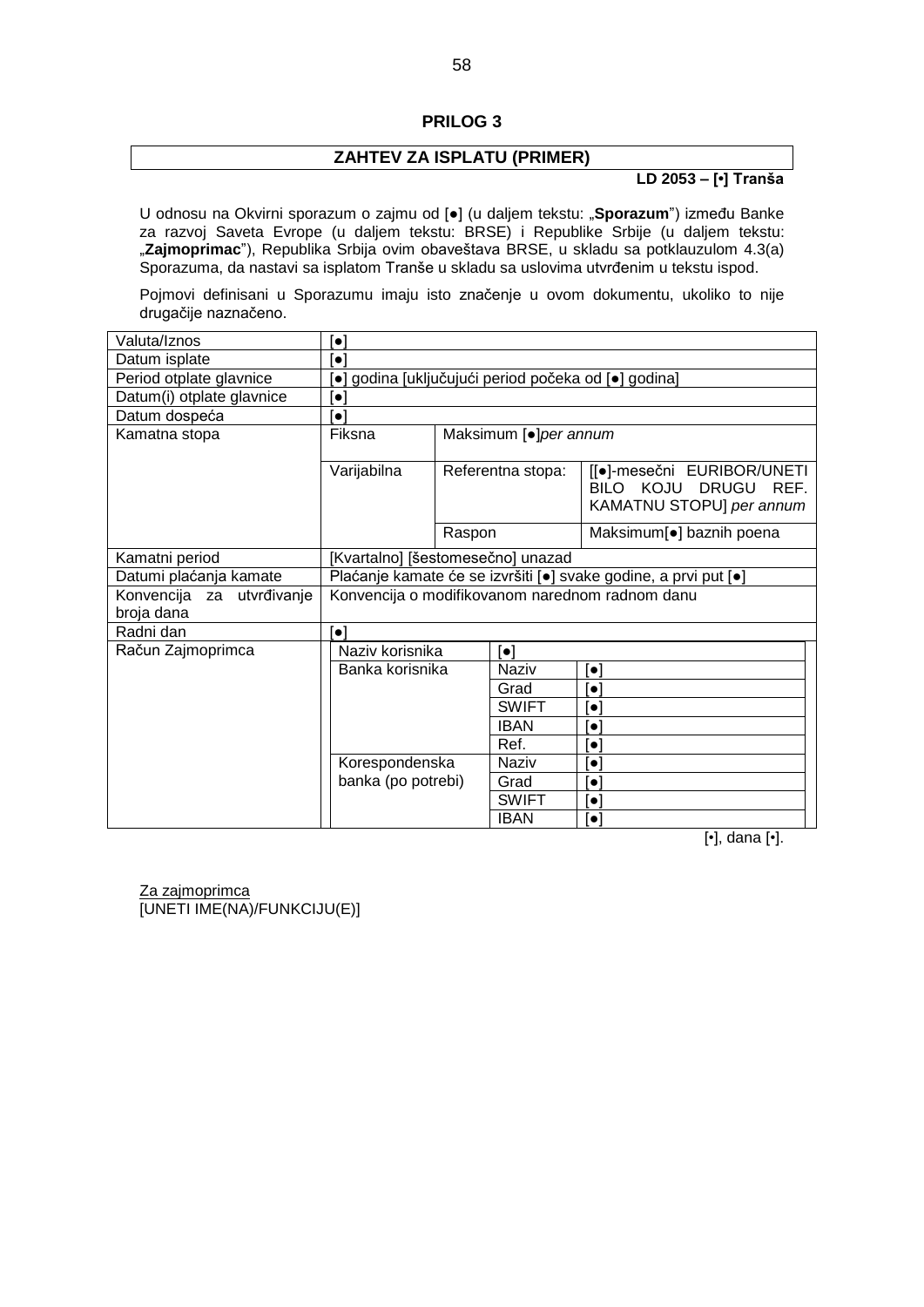#### **OBAVEŠTENjE O ISPLATI (PRIMER)**

#### *LD [•] – [•] tranša*

U odgovoru na vaš Zahtev za isplatu zajma od [●] u vezi sa Okvirnim sporazumom o zajmu od [●] (u daljem tekstu: "**Sporazum**") Između Banke za razvoj Saveta Evrope (u daljem tekstu: BRSE) i Republike Srbije (u daljem tekstu: "Zajmoprimac"), BRSE ovim obaveštava Zajmoprimca, u skladu sa potklauzulom 4.3(b) Sporazuma, o uslovima isplate relevantne Tranše.

Pojmovi definisani u Sporazumu imaju isto značenje u ovom dokumentu, ukoliko to nije drugačije naznačeno.

| Valuta/Iznos                            | $\lceil \bullet \rceil$                             |                  |                         |                                                                                   |  |  |  |
|-----------------------------------------|-----------------------------------------------------|------------------|-------------------------|-----------------------------------------------------------------------------------|--|--|--|
| Datum isplate                           | [•]                                                 |                  |                         |                                                                                   |  |  |  |
| Period otplate glavnice                 | [•]godina [uključujući period počeka od [•] godina] |                  |                         |                                                                                   |  |  |  |
| Datum(i) otplate glavnice               | $\left[\bullet\right]$                              |                  |                         |                                                                                   |  |  |  |
| Datum dospeća                           | $\lceil \bullet \rceil$                             |                  |                         |                                                                                   |  |  |  |
| Kamatna stopa                           | Fiksna                                              |                  | $[•]$ per annum         |                                                                                   |  |  |  |
|                                         | Varijabilna                                         | Referenta stopa: |                         | [[·]-mesečni EURIBOR/UNETI<br>BILO KOJU DRUGU<br>REF.<br>KAMATNU STOPU] per annum |  |  |  |
|                                         |                                                     | Raspon           |                         | [•] baznih poena                                                                  |  |  |  |
| Kamatni period                          | [Kvartalno] [šestomesečno] unazad                   |                  |                         |                                                                                   |  |  |  |
| Datumi plaćanja kamate                  |                                                     |                  |                         | Plaćanje kamate će se izvršiti [·] svake godine, a prvi put [·]                   |  |  |  |
| Konvencija za utvrđivanje<br>broja dana | Konvencija o modifikovanom narednom radnom danu     |                  |                         |                                                                                   |  |  |  |
| Radni dan                               | $\lceil \bullet \rceil$                             |                  |                         |                                                                                   |  |  |  |
| Račun zajmoprimca                       | Naziv korisnika                                     |                  | $\lceil \bullet \rceil$ |                                                                                   |  |  |  |
|                                         | Banka korisnika                                     |                  | <b>Naziv</b>            | $\lceil \bullet \rceil$                                                           |  |  |  |
|                                         |                                                     |                  | Grad                    | $\left\lceil \bullet \right\rceil$                                                |  |  |  |
|                                         |                                                     |                  | <b>SWIFT</b>            | $\left\lceil \bullet \right\rceil$                                                |  |  |  |
|                                         | <b>IBAN</b>                                         |                  |                         | $\lceil \bullet \rceil$                                                           |  |  |  |
|                                         |                                                     |                  | Ref.                    | $\lceil \bullet \rceil$                                                           |  |  |  |
|                                         | Korespondenska                                      |                  | Naziv                   | $\lceil \bullet \rceil$                                                           |  |  |  |
|                                         | banka (po potrebi)                                  |                  | Grad                    | $\left\lceil \bullet \right\rceil$                                                |  |  |  |
|                                         |                                                     |                  | <b>SWIFT</b>            | $\lceil \bullet \rceil$                                                           |  |  |  |
|                                         |                                                     |                  | <b>IBAN</b>             | $\lceil \bullet \rceil$                                                           |  |  |  |
| Račun BRSE                              | Naziv korisnika                                     |                  |                         | Banka za razvoj Saveta Evrope                                                     |  |  |  |
|                                         | SWIFT korisnika                                     |                  | <b>CEFPFRPP</b>         |                                                                                   |  |  |  |
|                                         | Banka korisnika                                     |                  | Naziv                   | Deutsche Bank                                                                     |  |  |  |
|                                         |                                                     |                  | Grad                    | Frankfurt (Nemačka)                                                               |  |  |  |
|                                         |                                                     |                  | <b>SWIFT</b>            | <b>DEUTDEFF</b>                                                                   |  |  |  |
|                                         |                                                     |                  | <b>IBAN</b>             | DE44 5007 0010 0928 7384 00                                                       |  |  |  |

Pariz, dana [•]

Za BRSE

[UNETI IME(NA)/FUNKCIJU(E)]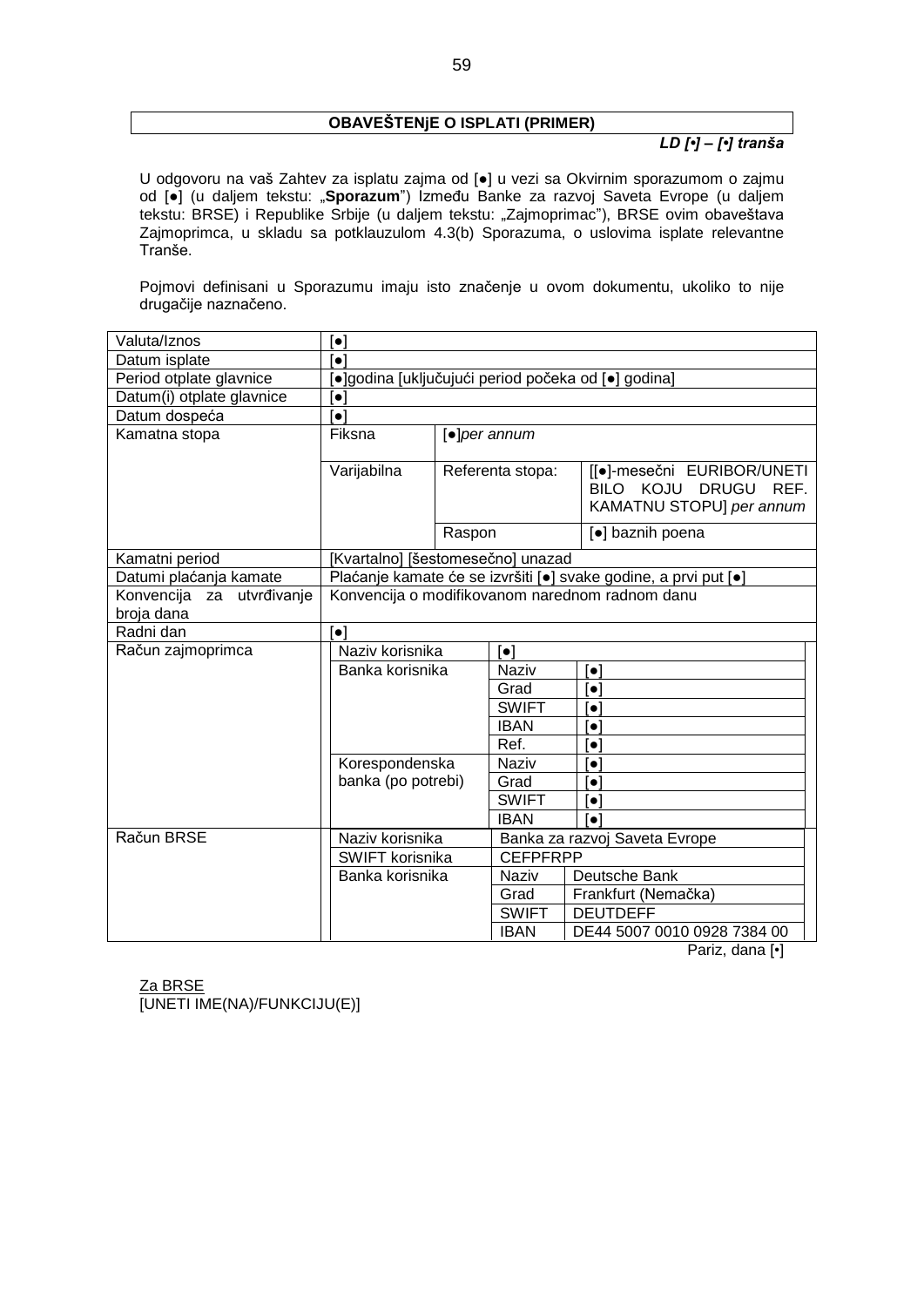# **PRILOG 4**

# **Izveštaj o napretku/Izveštaj o završetku**

# **IZVEŠTAJ O PRAĆENjU (***Primer***)**

**Zajmoprimac**: Republika Srbija **Projekat br:** LD 2053 (2020) **Datum Izveštaja: Datum Izveštaja**: **Datum Izveštaja**: **Naziv Projekta:** Podrška naporima Republike Srbije na ublažavanju pandemije COVID-19

U evrima

|                                                |                                                                                              | <b>Ukupan</b>         |                                     | Budžetski troškovi<br>2020   |                             |                     |           |
|------------------------------------------------|----------------------------------------------------------------------------------------------|-----------------------|-------------------------------------|------------------------------|-----------------------------|---------------------|-----------|
| Obim                                           | <b>Budžetski</b><br>okvir                                                                    | Tip troška            | procenjeni<br>trošak<br>investicije | potroše<br>no, od<br>[datum] | opredeljeno<br>, od [datum] | Konačni<br>troškovi | Komentari |
| 1                                              | $\mathbf{2}$                                                                                 | 3                     | 4                                   | 5                            | 6                           | $\overline{7}$      |           |
|                                                | Respiratori i<br>srodna<br>pomagala za<br>konfiguraciju<br>za krevete<br>intenzivne<br>nege; | Roba                  |                                     |                              |                             |                     |           |
| <b>Budžetski</b><br>okvir                      | Različite vrste<br>maski<br>(hirurške,<br>FFP2, FFP3);                                       | Potrošni<br>materijal |                                     |                              |                             |                     |           |
| planiran za<br>borbu protiv<br><b>COVID-19</b> | Nabavka<br>medicinske<br>opreme;                                                             | Roba                  |                                     |                              |                             |                     |           |
|                                                | Farmaceutski<br>proizvodi kao<br>što su lekovi ili<br>dijagnostički<br>testovi:              | Potrošni<br>materijal |                                     |                              |                             |                     |           |
|                                                | Zaštitna<br>oprema za<br>medecinsko<br>osoblje                                               | Potrošni<br>materijal |                                     |                              |                             |                     |           |
| <b>Izvori</b>                                  | Ukupno, od<br>čega:                                                                          |                       | 220 000 000                         |                              |                             |                     |           |
| finansiranja                                   | <b>BRSE</b> zajam<br>Državni budžet                                                          |                       | 200 000 000<br>20 000 000           |                              |                             |                     |           |
|                                                |                                                                                              |                       |                                     |                              |                             |                     |           |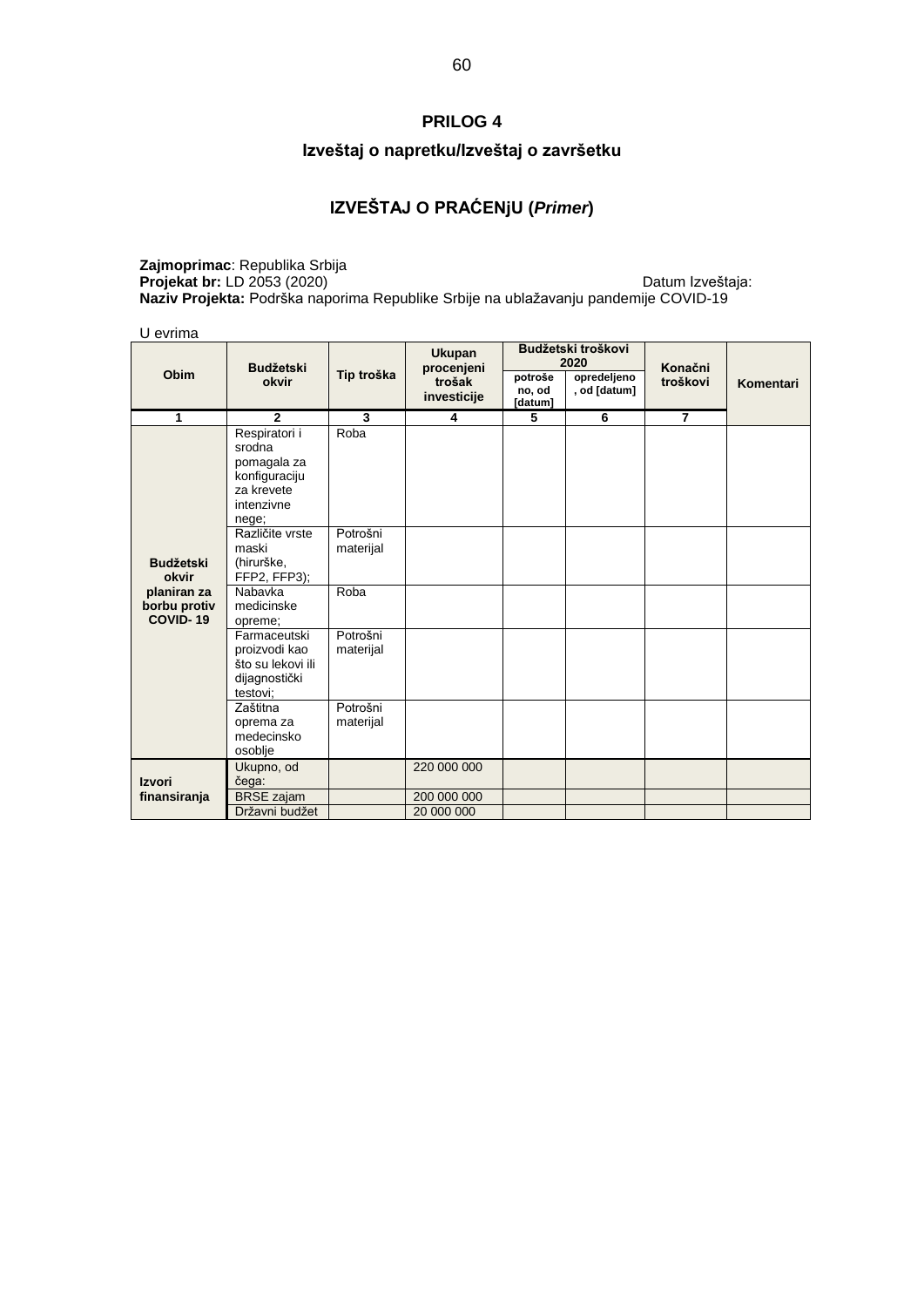# **PRILOG 5**

# Indikativni tehnički pokazatelji

**Zajmoprimac**: Republika Srbija **Projekat br:** LD 2053 (2020) Datum Izveštaja: **Naziv Projekta:** Podrška naporima Republike Srbije na ublažavanju pandemije COVID-19

| Socijalni uticaj / Rezultati                                                                              | <b>Jedinica</b> | <b>Rezultat</b> | Komentari |
|-----------------------------------------------------------------------------------------------------------|-----------------|-----------------|-----------|
| Oprema i tip                                                                                              | <b>Broi</b>     |                 |           |
| Dodatni kreveti trećeg nivoa<br>(intenzivna nega) kompletno<br>opremljeni<br>sa<br>novim<br>respiratorima | <b>Broi</b>     |                 |           |
|                                                                                                           |                 |                 |           |